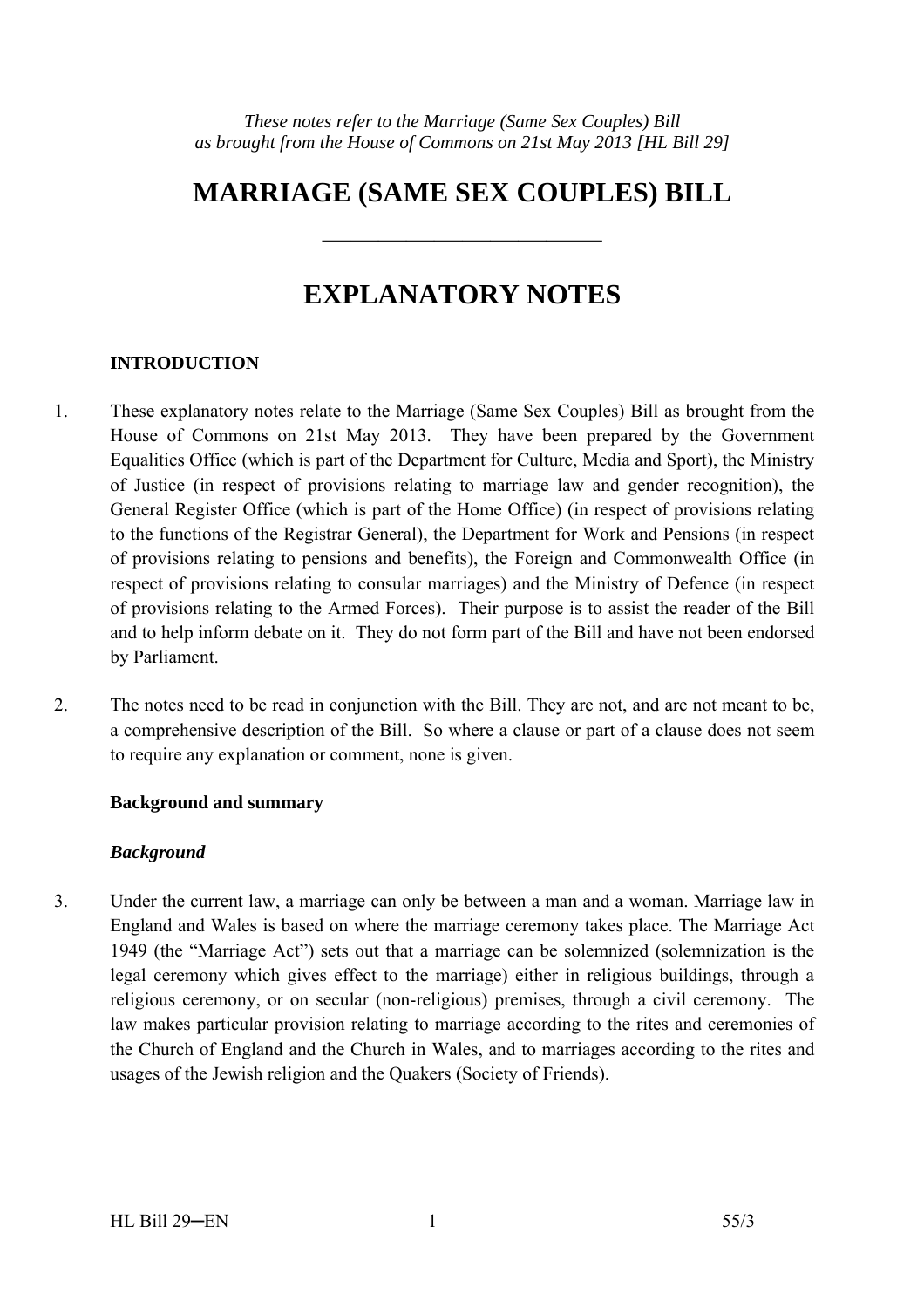- 4. Same sex couples may register a civil partnership under the Civil Partnership Act 2004 (the "Civil Partnership Act"). A civil partnership is only available to same sex couples and can only be conducted through a civil ceremony, although following legislative change in 2011 this may be held in a religious building.
- 5. The position of the Church of England is different from that of other religious organisations for three main reasons:
	- as the established Church, its Canons (church laws) form part of the law of the land;
	- as the established Church, it can amend or repeal primary legislation through a Measure passed by its Synod, provided the Measure is subsequently approved by both Houses of Parliament and receives Royal Assent;
	- its clergy are under a common law duty to marry a parishioner in his or her parish church. The Church in Wales has a similar duty by virtue of it previously being established (it became disestablished in 1920).
- 6. In March 2012 the Government Equalities Office published a consultation on "Equal Civil Marriage", which looked at how to enable same sex couples to marry. The consultation made clear that no religious organisation or its ministers would be forced to conduct marriage ceremonies for same sex couples. The consultation ran for 13 weeks, closing on 14 June 2012. Just over 228,000 responses were received, together with 19 petitions. This is the largest response ever received to a Government consultation, highlighting that this is an important issue to a great many people. This was followed on 11 December 2012 by the Government's response to the consultation which confirmed that the Government would proceed with its proposal to introduce marriage for same sex couples. The Government also decided that it would permit religious marriage ceremonies for same sex couples according to the rites of religious organisations that wished to opt in to this provision, whilst providing protection for religious organisations and their representatives who do not wish marry same sex couples.

#### *Summary*

- 7. The Bill gives effect to the Government's proposals. Its main purpose is to enable same sex couples to marry, either in a civil ceremony (i.e. a civil ceremony in a register office or approved premises e.g. a hotel) or, provided that the religious organisation concerned is in agreement, on religious premises, with the marriage being solemnized through a religious ceremony.
- 8. Key elements of the Bill: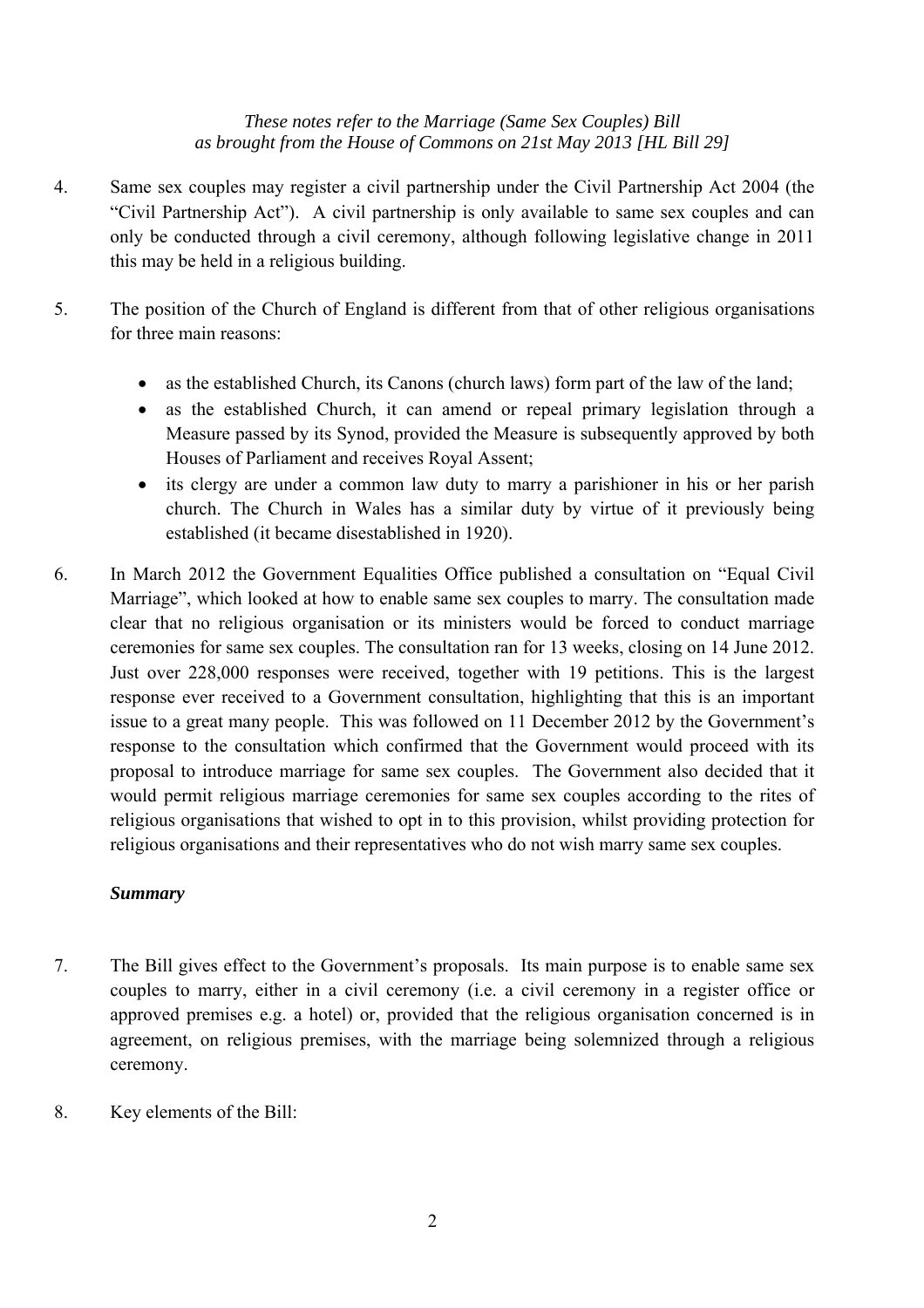- provide that same sex couples can get married in England and Wales;
- provide that such marriages are to be treated the same as marriages between a man and a woman in England and Wales;
- permit marriage of same sex couples by way of a civil ceremony;
- permit marriage of same sex couples according to religious rites and usages where a religious organisation has opted in to that process (with the exception of the Church of England and the Church in Wales);
- provide a process by which the Church in Wales can request and obtain legislative change to allow marriages of same sex couples according to their rites if they wish to do so;
- provide that there will be no obligation or compulsion on religious organisations or individuals to carry out or participate in a religious marriage ceremony of a same sex couple;
- provide protection under equality law for religious organisations and individuals who do not wish to marry same sex couples in a religious ceremony.
- 9. The Bill does not remove the availability of civil partnerships for same sex couples. Civil partnership registrations on religious premises will continue as is currently possible, i.e. on a voluntary basis for religious organisations and with no religious content. There is provision for those in a civil partnership to convert that relationship to a marriage if they choose to do so.
- 10. Religious organisations and their representatives who do not wish to marry same sex couples are protected from being compelled to do so through a series of religious protections, including:
	- an explicit provision in the Bill that no religious organisation can be compelled to opt in to marry same sex couples or to permit this to happen in their place of worship, and no religious organisation or individual can be compelled to conduct religious same sex marriage ceremonies;
	- amendments which the Bill makes to the Equality Act 2010, to provide that it is not unlawful discrimination for a religious organisation or individual to refuse to marry a same sex couple in a religious ceremony;
	- an "opt-in" mechanism whereby a marriage of a same sex couple cannot be carried out on religious premises or with a religious ceremony without the express consent of the religious organisation's governing body;
	- ensuring that the Bill does not interfere with Anglican Canon law or ecclesiastical law;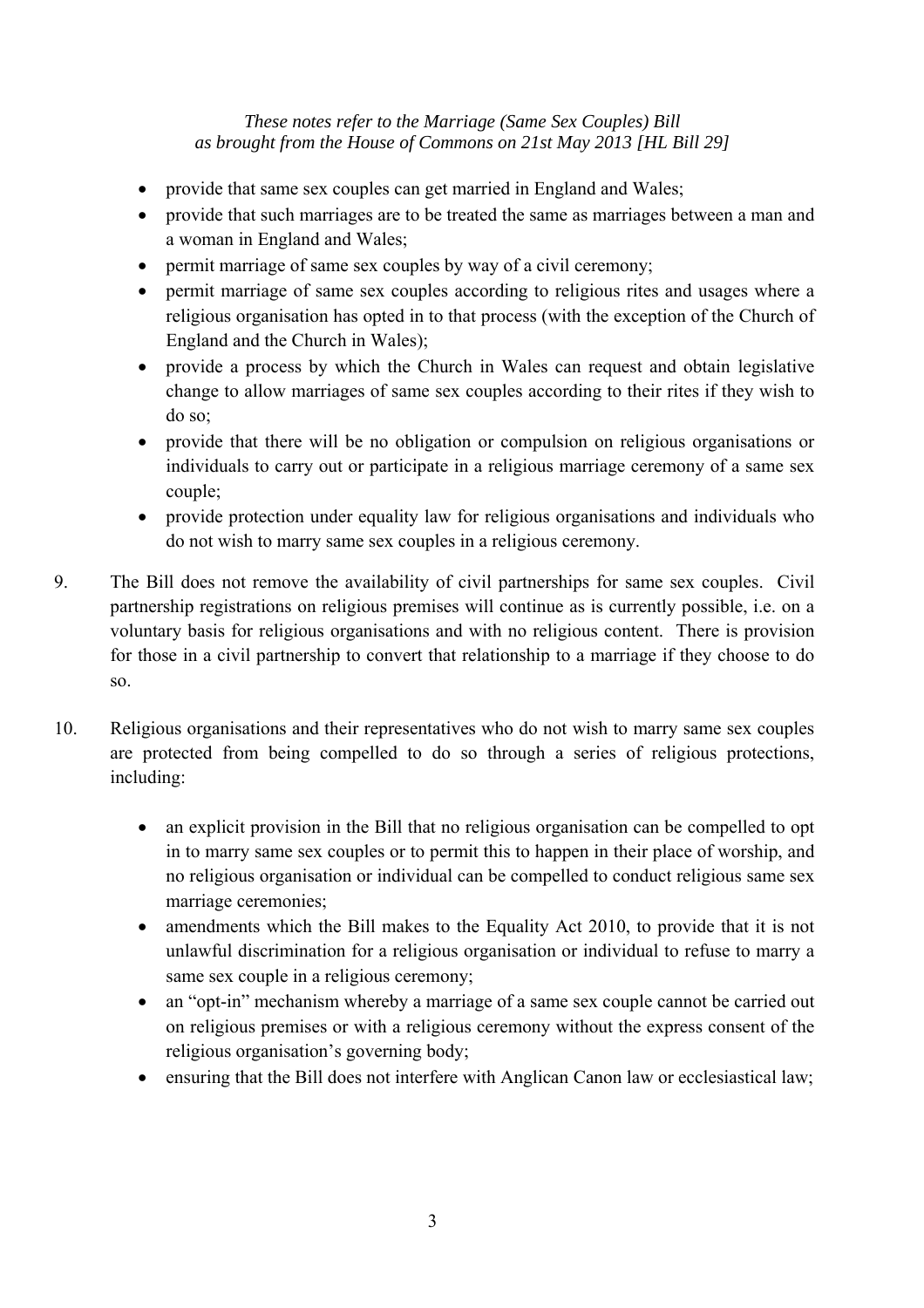- ensuring that the common law duty on Church of England and Church in Wales clergy to marry parishioners does not extend to same sex couples.
- 11. The Bill does not amend marriage legislation to allow Church of England clergy to solemnize marriage of same sex couples according to its rites, and specific provision is made to ensure that the nature of marriage in Anglican Canon law is unaltered. Specific provision is made to ensure that the common law duty to marry parishioners, which applies to the clergy of both the Church of England and the Church in Wales, (and any corresponding right of parishioners to be married by such clergy) does not extend to same sex couples. In order to be able to solemnize marriages of same sex couples, therefore, the Church of England would have to put a Measure before Parliament amending the law to allow this to happen. The Church in Wales is unable to do this, and so the Bill provides a power by which this must be done by the Lord Chancellor, by order, should the Governing Body of the Church in Wales request it.
- 12. The Bill also contains a number of other related provisions, including provisions that will enable a person to change their legal gender without ending their existing marriage; provisions dealing with consular marriage and the marriage of service personnel overseas; and recognition of certain marriages of same sex couples formed outside England and Wales. There are also consequential and interpretative provisions clarifying how the new law will affect a number of matters, such as state and occupational pensions.
- 13. A number of the provisions of the Bill are to be given effect through subordinate legislation. Further details of these delegated powers are included in the Delegated Powers Memorandum and explained in the commentary on clauses and schedules below.

## **Overview of the structure of the Bill**

- 14. The Bill is largely an amending Bill, making amendments to various pieces of primary legislation including:
	- the Marriage Act 1949,
	- the Equality Act 2010,
	- the Marriage (Registrar General's Licence) Act 1970,
	- the Matrimonial Causes Act 1973,
	- the Domicile and Matrimonial Proceedings Act 1973,
	- the Social Security Contributions and Benefits Act 1992,
	- the Pension Schemes Act 1993,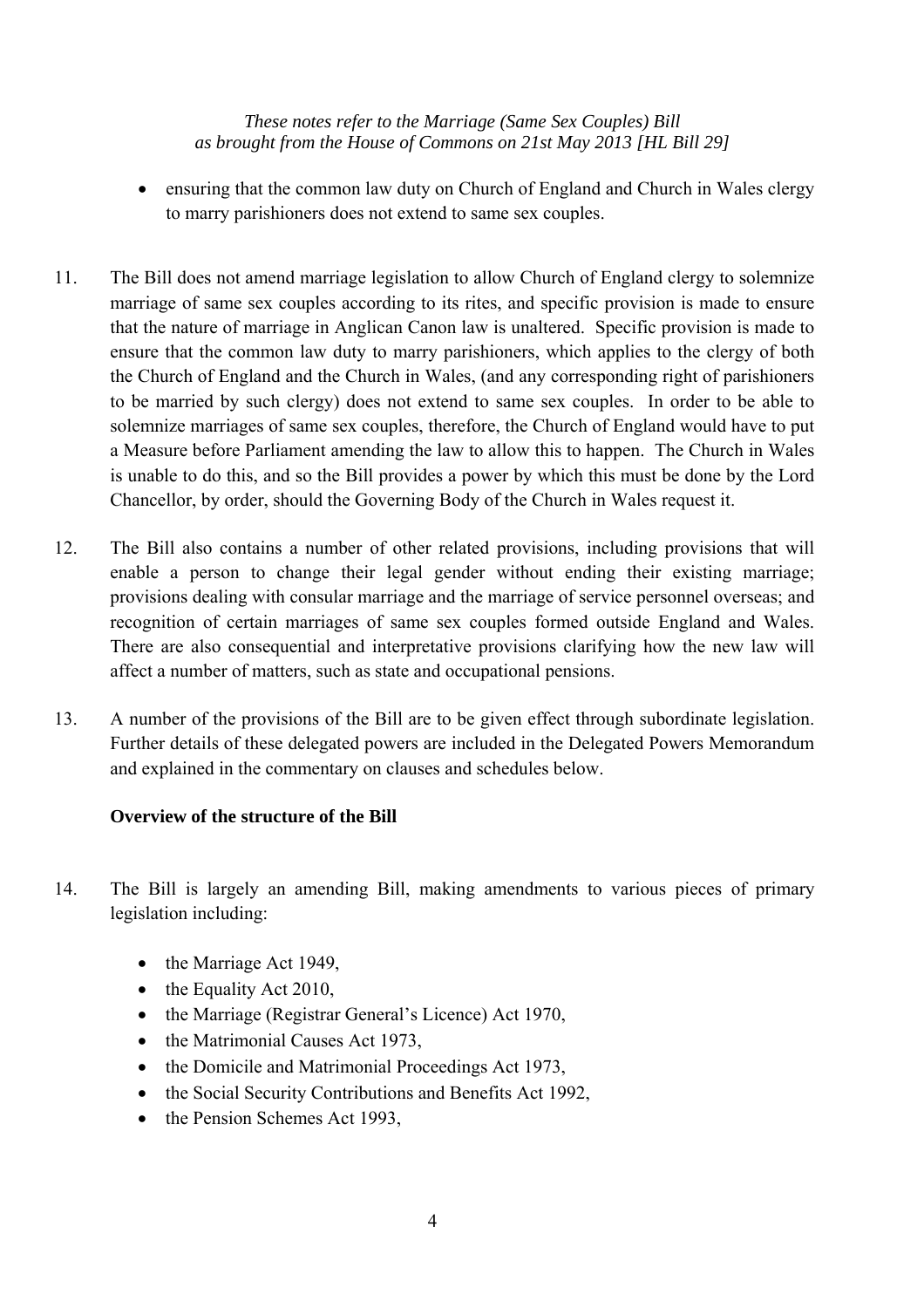- the Civil Partnership Act 2004,
- the Gender Recognition Act 2004.
- 15. The Bill consists of 19 clauses and 7 schedules arranged as follows:
	- Part 1 (clauses 1 11) (*Marriage of same sex couples in England and Wales)* contains the main provisions of the Bill relating to marriage of same sex couples and Schedules 1 to 4 contain consequential and interpretative provisions relating to Part 1.
	- Part 2 (clauses 12 14) (*Other provisions relating to marriage and civil partnership*) and Schedules 5 and 6 deal with the change of legal gender of a married person or civil partner and marriage overseas.
	- Part 3 (clauses 15 19) (*Final provisions*) and Schedule 7 contain the standard technical provisions of the Bill, including order-making powers and procedures, interpretation, extent and commencement.

## **Territorial extent and application**

#### *General*

16. The territorial extent and application of the Bill is England and Wales only, except for particular provisions as follows:

*Provisions which extend to Scotland* 

- In Part 1 of the Bill, clause 10(3), which gives effect to Schedule 2. Schedule 2 deals with the treatment in the rest of the United Kingdom of marriages of same sex couples conducted in England and Wales.
- Part 2 (other than clause 14), which gives effect to Schedules 5 and 6 (provisions relating to a change in gender of a married person or civil partner and marriage overseas).
- All of Part 3.

## *Provisions which extend to Northern Ireland*

• In Part 1 of the Bill, clause 10(3) and Schedule 2.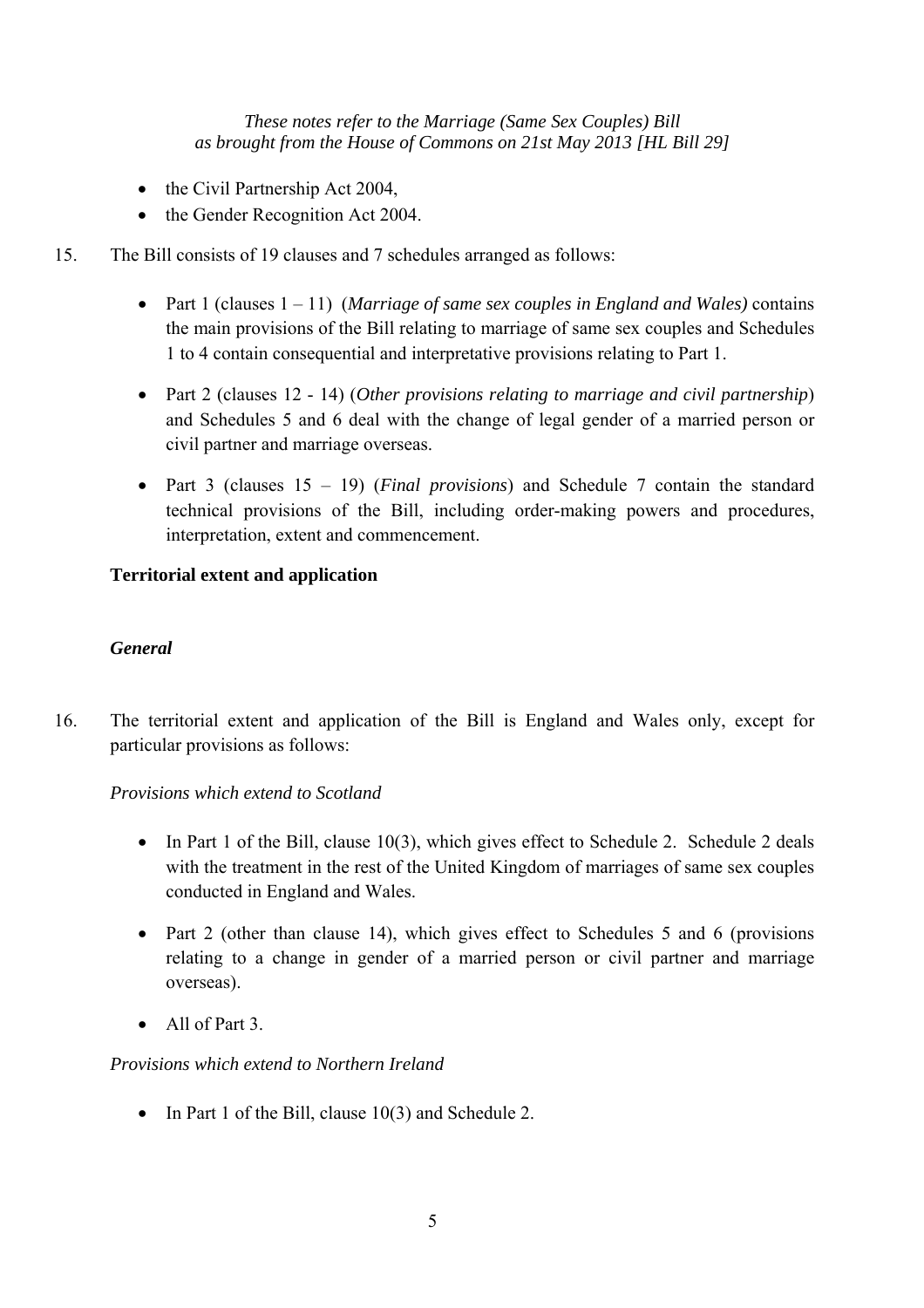- Part 2 (other than clause 14).
- All of Part 3.

#### *Scotland*

- 17. The Bill provides for same sex marriage to be lawful in England and Wales only. Marriage is an area which is a devolved matter for Scotland, meaning that it is something which is within the legislative powers of the Scottish Parliament. The Bill would have certain effects in Scotland, however. It allows for the consequential amendment to legislation in Scotland, as a result of same sex marriage coming into force in England and Wales. If this happens before such time as same sex marriage is lawful in Scotland, the Bill contains a power to secure that a same sex marriage entered into in England and Wales is treated as a civil partnership in Scotland. The provision which the Bill makes about consular marriage and the marriage of service personnel overseas also involves amendment of the law in Scotland. There are also amendments to the law in Scotland as it relates to re-issuing and correcting errors in gender recognition certificates and fraud proceedings under the Gender Recognition Act 2004. Consequential provision of the law in Scotland may also be made as a result of those changes.
- 18. At introduction this Bill contains provisions that trigger the Sewel Convention. The provisions relate to the power for the Secretary of State to make an order for a same sex marriage solemnized in England and Wales to be treated as a civil partnership under the law of Scotland; the power for the Secretary of State to make consequential amendments to the law of Scotland in devolved areas; the power for the Queen to make Orders in Council about how UK consulates overseas carry out marriages and how service personnel can marry overseas insofar as this impacts on the law of Scotland. The Sewel Convention provides that Westminster will not normally legislate with regard to devolved matters in Scotland without the consent of the Scottish Parliament. If there are further amendments relating to such matters which trigger the Convention, the consent of the Scottish Parliament will also be sought for them. In making any order or regulations under the Bill when enacted which have provision that would otherwise be within the legislative competence of the Scottish Parliament, the Secretary of State or Lord Chancellor would first have to obtain the consent of the Scottish Ministers.

#### *Wales*

19. The Bill allows for same sex marriage in Wales, where the effect would be the same as that in England. Marriage of same sex couples would be equivalent to marriage of opposite sex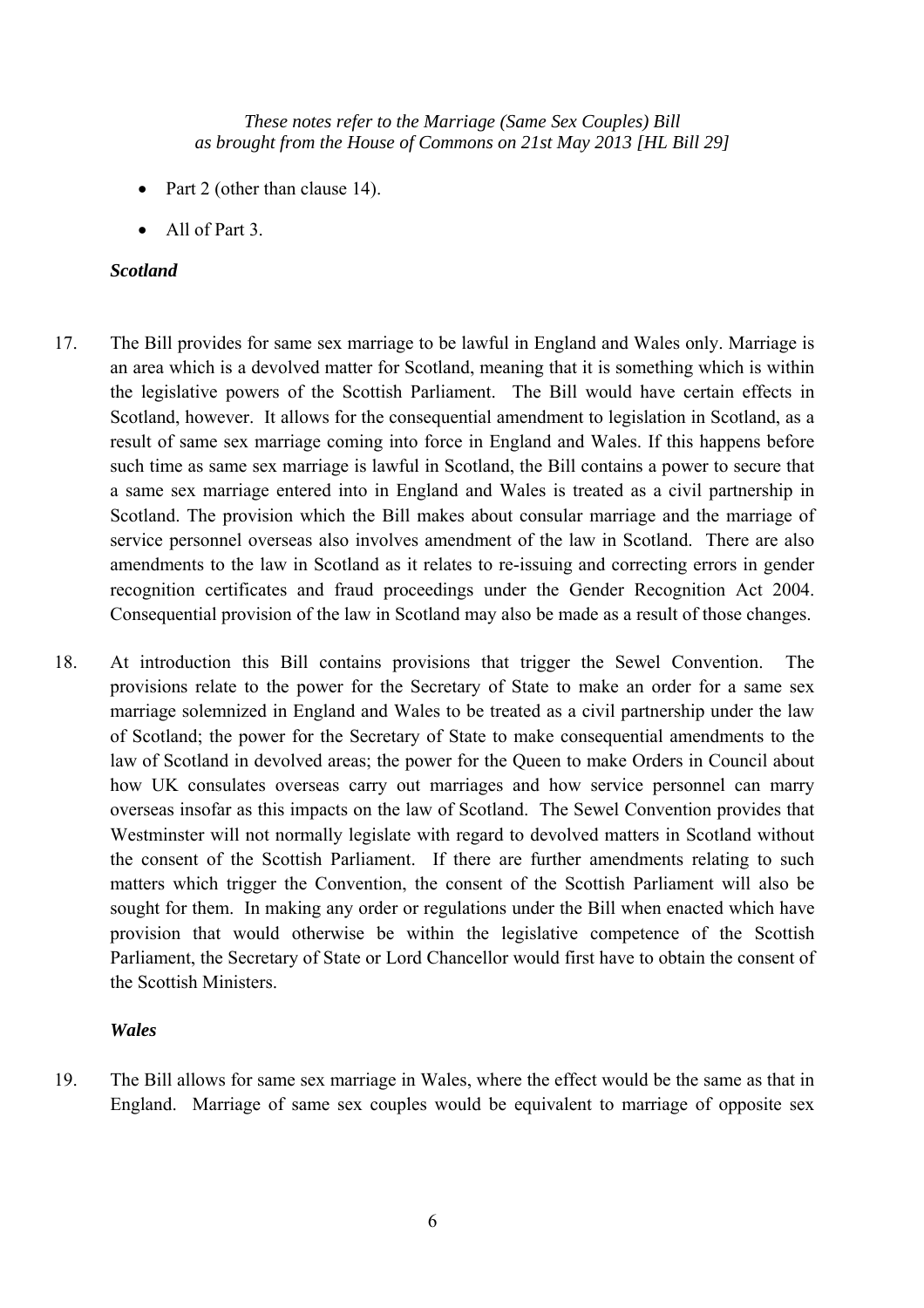couples except in certain cases. Existing legislation would be understood as applying to same sex couples as it has done until now to opposite sex couples. New legislation will be read as applying in the same way to same sex couples as to opposite sex couples.

20. As explained above the Bill does not permit religious marriage ceremonies in accordance with the rites of the Church in Wales. However, it does contain provision for the Church in Wales to request a change in the law to enable the marriage of same sex couples according to the rites of the Church in Wales, should it wish to do so (see clause 8 of the Bill).

#### *Northern Ireland*

- 21. Marriage is an area which is a devolved matter for Northern Ireland. The Bill does not affect Northern Ireland directly, except as follows:
	- there are amendments to the law in Northern Ireland as it relates to re-issuing and correcting errors in gender recognition certificates and fraud proceedings under the Gender Recognition Act 2004;
	- the Bill provides that marriages of same sex couples under the law of England and Wales will be treated as civil partnerships under the law of Northern Ireland.
- 22. The UK Government will proceed in accordance with the convention that the UK Parliament would not normally legislate with regard to devolved matters in Northern Ireland except with the agreement of the Northern Ireland legislature. There are a number of provisions within the Bill which trigger the convention. In addition to the provision of the Bill which affects Northern Ireland directly (the treatment of same sex couples married in England and Wales), the other provisions which trigger that convention are a power for the Secretary of State to make consequential amendments in devolved areas; a power to make provision by an Order in Council about how UK consulates overseas carry out marriages and how service personnel can marry overseas insofar as this impacts on the law of Northern Ireland. If there are amendments to the Bill which trigger the convention, the agreement of the Northern Ireland Assembly will be sought for them. Any orders or regulations made under the Bill when enacted which make provision that would otherwise be within the legislative competence of the Northern Ireland Assembly would require the consent of the Department of Finance and Personnel.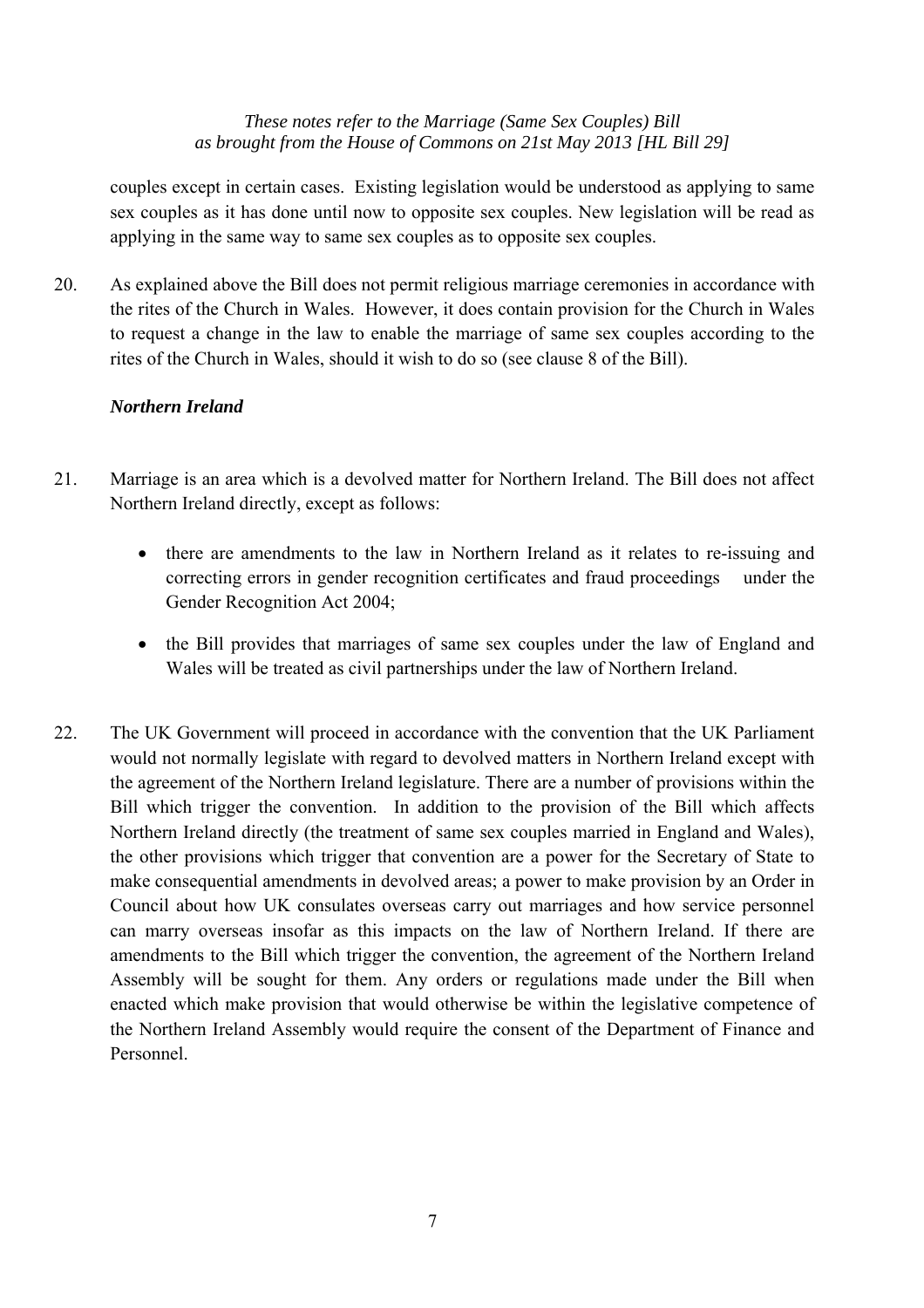## **COMMENTARY ON CLAUSES AND SCHEDULES**

23. This section provides explanation and comment, where necessary, by clause and schedule.

## **Part 1 – Marriage of same sex couples in England and Wales**

#### **Extension of marriage**

#### *Clause 1 – Extension of marriage to same sex couples*

- 24. Clause 1 makes marriage of same sex couples lawful in England and Wales and sets out the legislative provisions under which same sex couples may marry. It ensures there is no obligation on the clergy of the Church of England and the Church in Wales to marry same sex couples and makes particular provision to avoid conflict with the Canons of the Church of England.
- 25. Under subsection (2) marriages of same sex couples may be solemnized in accordance with:
	- Part 3 of the Marriage Act, which provides for civil marriage ceremonies in register offices or on approved premises such as hotels; and, if the relevant religious organisation has opted in to marry same sex couples, marriages in religious buildings (other than those of the Church of England or Church in Wales), or according to the usages of the Jewish religion or Quakers (Society of Friends) and for certain marriages for detained or house-bound persons;
	- Part 5 of the Marriage Act, which provides for marriages in naval, military and air force chapels (but not according to the rites of the Church of England or Church in Wales)<sup>-</sup>
	- the Marriage (Registrar General's Licence) Act 1970, which provides for "deathbed" marriages outside registered premises; or
	- an Order in Council made under Part 1 or 3 of Schedule 6 to the Bill, which may provide for marriages overseas in the presence of a consular officer or for marriage overseas of armed forces personnel.
- 26. The effect of subsection (3) is to preserve the integrity of the Canon law of the Church of England in relation to marriage. Under the Submission of the Clergy Act 1533, Canon law cannot be contrary to general law. In particular, Canon B30 (paragraph 1) states that "The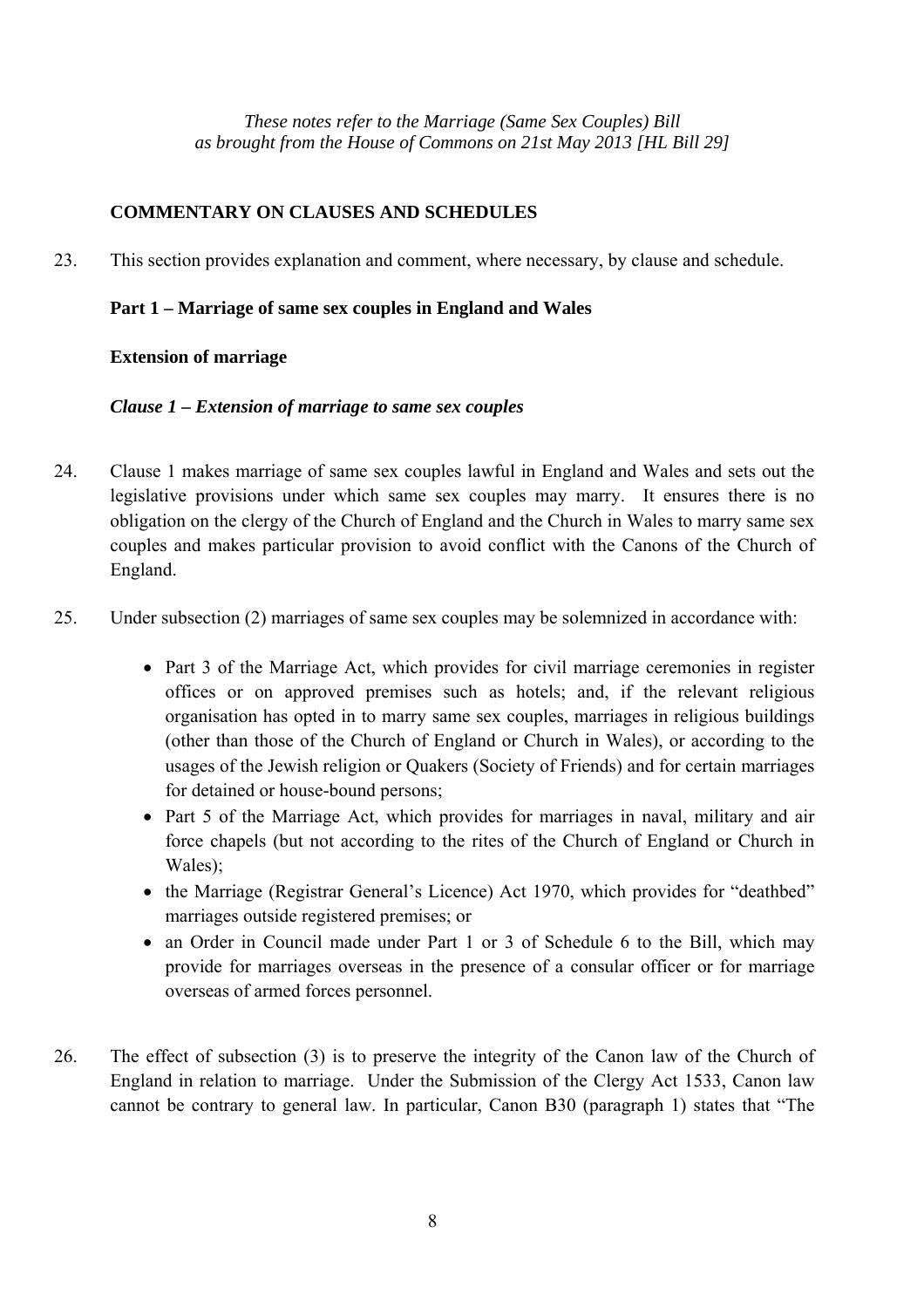Church of England affirms, according to our Lord's teaching, that marriage is in its nature a union permanent and lifelong, for better for worse, till death them do part, of one man with one woman…".

- 27. Subsection (3) therefore provides that the maintenance of Canon B30 by the Church of England is not contrary to the general law which enables same sex couples to marry.
- 28. Subsections (4) and (5) provide that any duty of a member of the clergy of the Church of England or the Church in Wales to solemnize a marriage does not extend to same sex couples. In addition, any corresponding right of parishioners to be married by such clergy does not extend to same sex couples. The effect of this is that the common law duty on the clergy of the Church of England and the Church in Wales to marry parishioners is not extended to same sex couples.

## *Examples*

- An Anglican vicar preaches in his church that marriage according to the Church of England is only between one man and one woman. This is a lawful explanation of Canon law.
- A man lives next door to a Church of England parish church and wishes to get married there. He is getting married to a woman. Neither of them has ever attended services at the church or professes to be Christian. He speaks to the vicar who agrees to marry the couple, given his legal duty to marry parishioners.
- A man who lives next door to a Church of England parish church wishes to get married there. He is getting married to a man. Both of them regularly attend services at the church and are committed Christians. He speaks to the vicar who has to refuse to marry the couple, since it would not be lawful for him to do so and the legal duty to marry parishioners does not extend to same sex couples.

#### **Religious protection**

## *Clause 2 – Marriage according to religious rites: no compulsion to solemnize etc*

29. Clause 2 protects individuals and religious organisations who do not wish to conduct or participate in a religious marriage ceremony on the ground that it is a marriage of a same sex couple.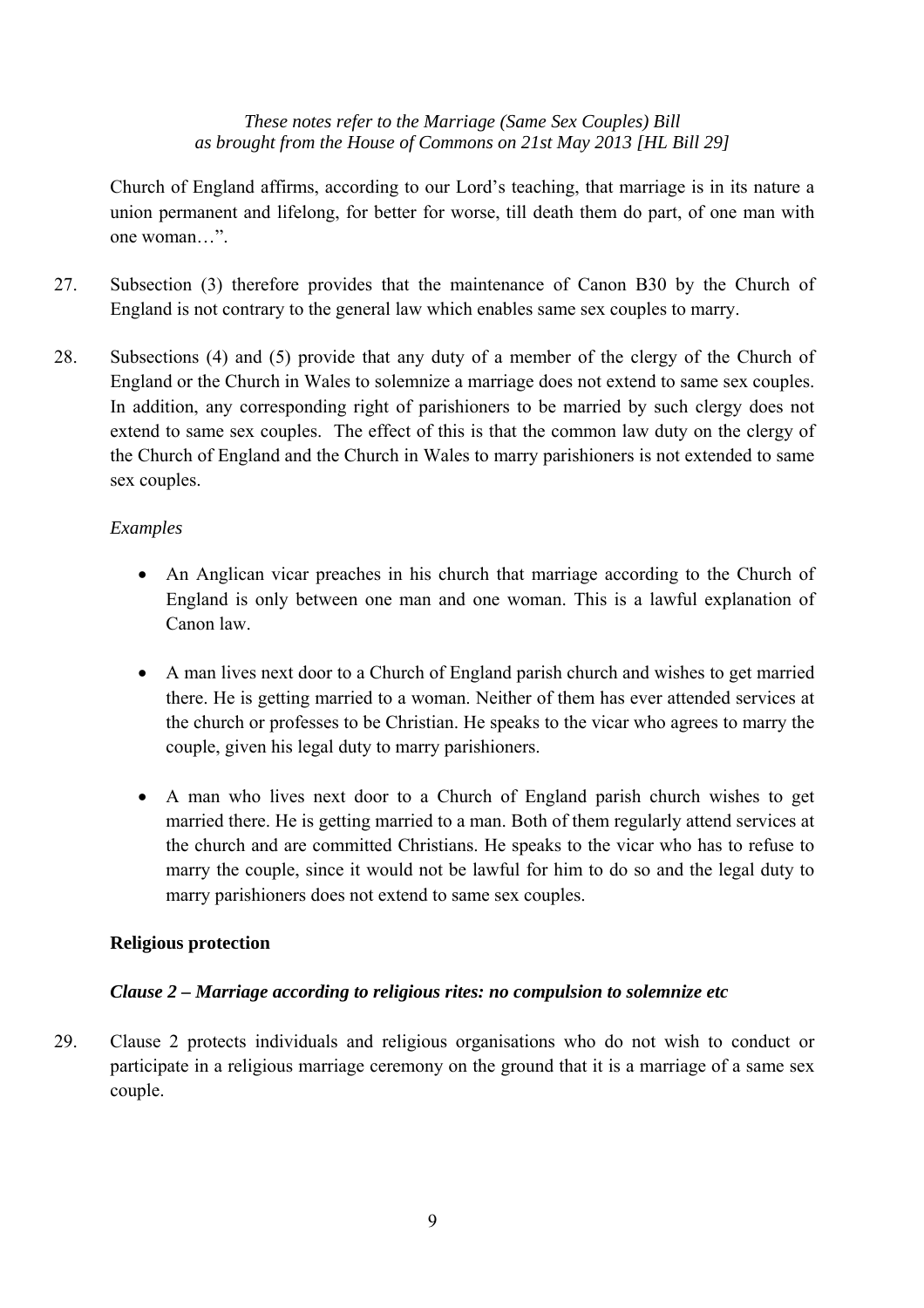- 30. Subsection (1) states that individuals and religious organisations may not be compelled to carry out an "opt-in activity", which is defined in subsection (3) to mean the various types of activity relating to the decision of a religious organisation to opt in to solemnizing marriages of same sex couples. Subsection (1) also states that they cannot be compelled to refrain from carrying out an "opt-out activity", defined to mean an activity which reverses or modifies the effect of an opt-in activity.
- 31. Subsection (2) makes clear that individuals may not be compelled to carry out, attend or take part in a religious marriage ceremony of a same sex couple. It also makes clear that individuals and religious organisations may not be compelled to consent to religious marriage ceremonies of same sex couples being conducted. In each case this must be where the individuals or religious organisations do not wish to carry out the specified conduct because it concerns the marriage of a same sex couple.
- 32. The concept of "compulsion" is a broad one, which would include, but not be limited to, attempts to use criminal or civil law, contractual clauses, or the imposition of any detriment to force a person to carry out such an activity. The clause provides no specific remedy, but makes clear that no attempt at such compulsion will be upheld. The remedy for any action taken to compel someone would depend on the nature of the action taken.
- 33. Subsection (3) contains the definitions of "opt-in" activity and "opt-out activity", and subsection (4) defines various other terms used in the section. It also makes clear that the conduct of a marriage registrar, superintendent registrar or the Registrar General is not included in the protection provided by this clause.
- 34. Subsection (5) inserts new subsections (5A) and (5B) into section 110 of the Equality Act 2010. Section 110(1) the Equality Act 2010 makes an employee, or an agent for a principal, personally liable for unlawful acts they commit in the course of their employment, or under the authority of a principal for which their employer or principal could also be held liable. New subsections (5A) and (5B) provide that an individual cannot be held personally liable under the Equality Act 2010 for a refusal to carry out the conduct specified in subsection (2) of this clause where the reason is that the marriage is the marriage of a same sex couple.
- 35. Subsection (6) inserts a new Part 6A (marriage of same sex couples in England and Wales) and paragraph 25A (marriage according to religious rites: no compulsion to solemnize etc) in Schedule 3 to that Act. Schedule 3 deals with exceptions from the prohibition on discrimination in the provision of services and the exercise of public functions. New paragraph 25A provides that it is not unlawful discrimination under the Equality Act 2010 for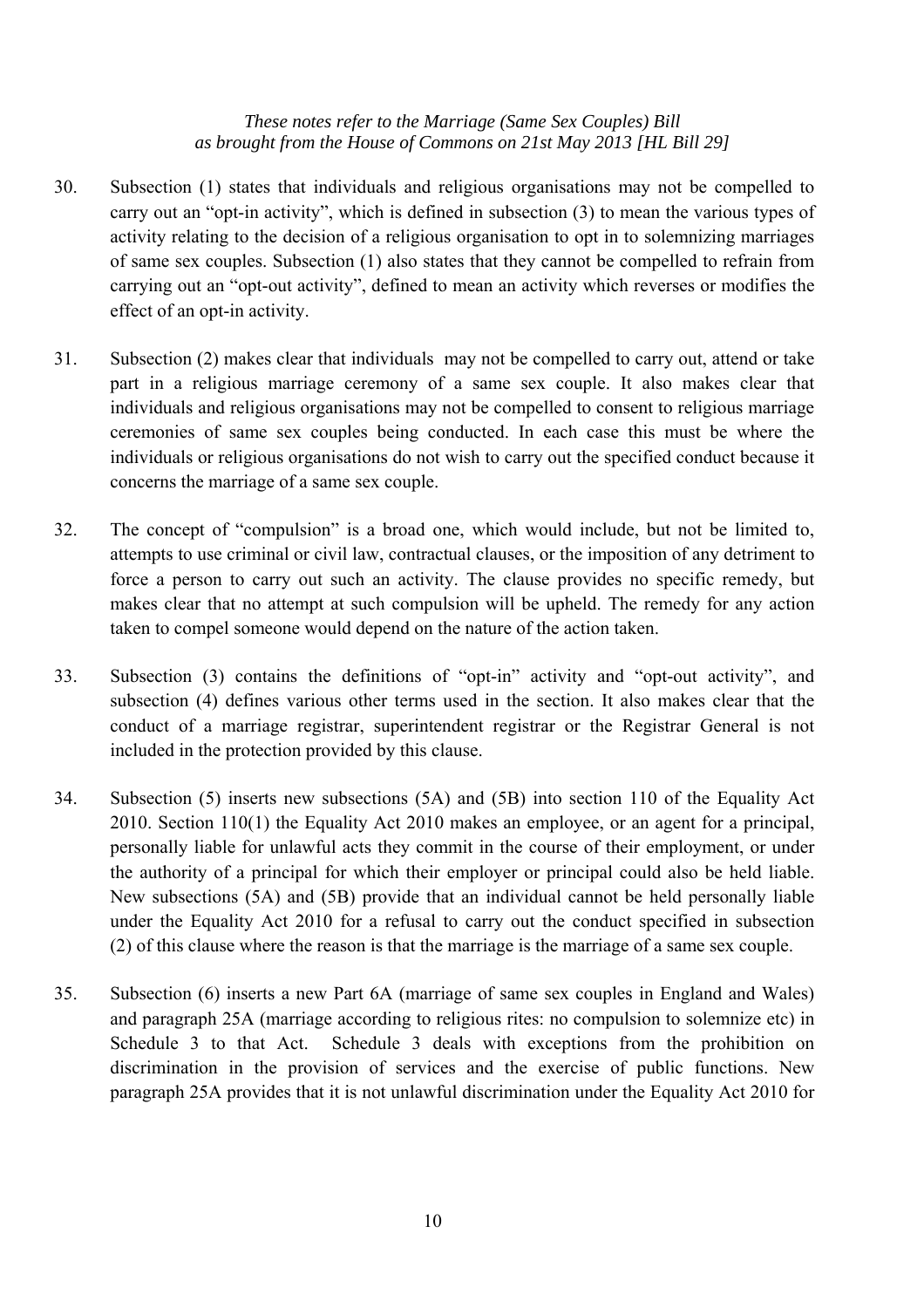an individual or religious organisation not to carry out the conduct specified in subsection (2) where the reason is that the marriage is the marriage of a same sex couple.

## *Examples*

- The governing body of a religious organisation meets to consider whether to opt in to conducting same sex marriage according to its rites. It decides not to. This would be lawful and no member of the governing body, nor the organisation itself, could be forced, by legal action or otherwise, to change its decision.
- A religious organisation opts in to conducting same sex marriages. However, one of the organisation's ministers does not approve of same sex marriage and does not wish to solemnize such a marriage. This would be lawful. The religious organisation arranges for an alternative minister to conduct the same sex marriage ceremony.
- A person who acts as an authorised person at marriages in her local church does not wish to do so in relation to same sex marriages, even though the church has opted in to same sex marriage. It would be lawful for her to refuse. A civil registrar is asked to step in to cover that role. It would be unlawful sexual orientation discrimination for him to refuse because he does not approve of same sex marriage.
- An organist who usually plays at wedding services at a church does not wish to play at a same sex wedding service. This would be lawful because he is involved in the religious act of worship i.e. the religious ritual of the wedding service. This is the case whether he is a volunteer or employed by the church.
- A commercial photographer is asked to photograph a wedding of a same sex couple. It would be unlawful sexual orientation discrimination for her to refuse because she does not approve of same sex marriage. This is because her role is not part of the religious marriage service.
- A volunteer flower arranger who usually decorates the place of worship for wedding services does not wish to do so for a same sex wedding because she does not approve of same sex marriage. This would be lawful because the service she offers is not covered by the Equality Act 2010, as it is a service to the church rather than to the couple. It would not be lawful for a commercial flower arranger to refuse a request by a same sex couple to decorate the wedding venue because he does not approve of same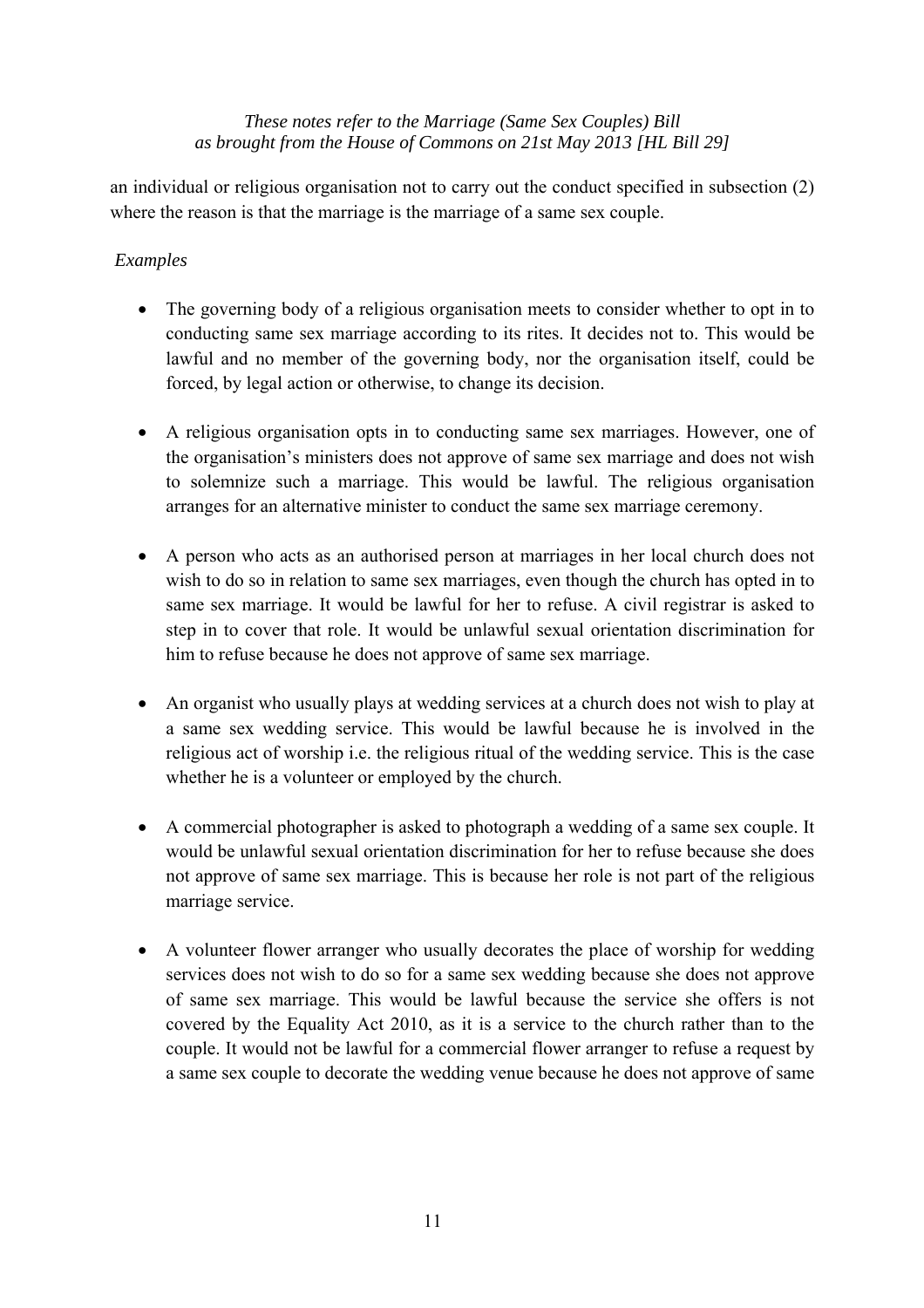sex marriage. This is because the service he offers is to the couple and his role is not part of the religious marriage service.

• A chaplain employed by a university is asked to solemnize the same sex marriage of an employee of the university. Although his religious organisation has opted in to same sex marriage, he refuses because he does not wish to marry a same sex couple. This is lawful. The university makes alternative arrangements by finding an alternative chaplain to conduct the ceremony.

## **Part 3 of the Marriage Act 1949**

## *Clause 3 – Marriage for which no opt-in necessary*

- 36. Clause 3 replaces the existing section 26 in Part 3 of the Marriage Act (marriages which may be solemnized on the authority of superintendent registrar's certificate) with a new section 26 (marriage of a man and a woman; marriage of same sex couples for which no opt-in necessary). The new section 26 replicates the existing section 26 for marriages between a man and a woman and further authorises certain marriages of same sex couples (by civil ceremony). New section 26 therefore authorises:
	- religious marriages between a man and a woman in registered buildings;
	- civil marriages for all couples in a register office;
	- civil marriages for all couples in, for example, a hotel or other approved premises;
	- religious marriages between a man and a woman by the Quakers or those of the Jewish religion;
	- marriages between a man and a woman one of whom is house-bound or detained;
	- civil marriages of a same sex couple, one of whom is house-bound or detained;
	- marriages between a man and a woman in a church or chapel of the Church of England or the Church in Wales.
- 37. Therefore, civil marriage ceremonies of same sex couples are authorised under this clause, but religious marriages of same sex couples are authorised under different provisions of the Marriage Act – these are inserted by clauses 4 to 6 of this Bill, which create arrangements for religious organisations other than the Church of England and Church in Wales to opt in to conducting marriages between same sex couples. (Particular provision for the Church in Wales is contained in clause 8.)
- 38. This clause will allow same sex couples to have a civil marriage ceremony on approved premises such as a hotel or stately home or in a Register Office, and will also allow the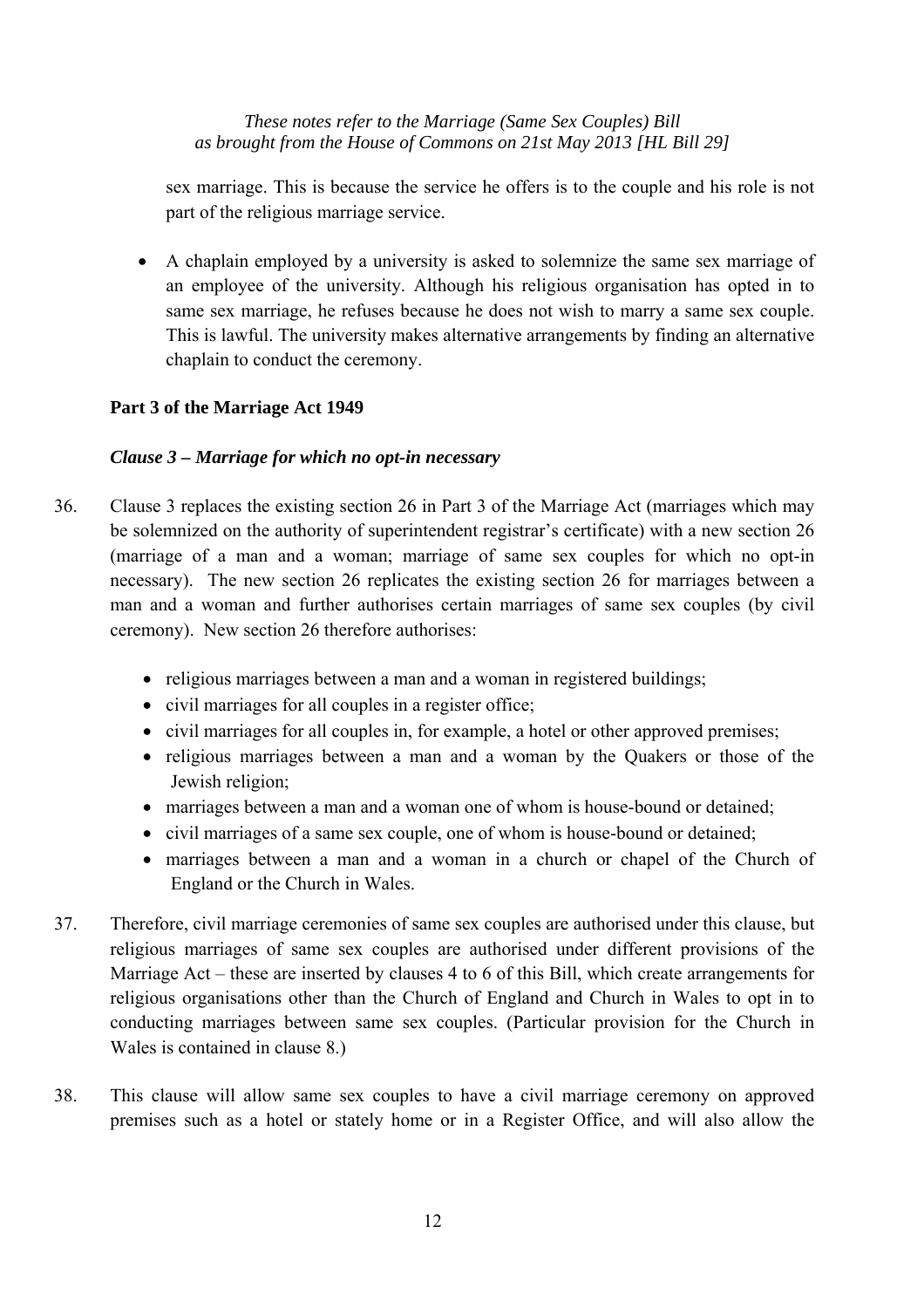marriage by a registrar of a same sex couple where one of the couple is house-bound or detained at his or her usual place of residence. These marriage ceremonies do not require an opt-in. The remaining provisions of this clause restate the provisions in relation to the marriage of opposite sex couples in both civil and religious ceremonies – these marriages also do not require an opt-in.

## *Clause 4 – Opt-in: marriage in places of worship*

- 39. Clause 4 inserts a new section 26A (opt-in to marriage of same sex couples: places of worship) in the Marriage Act. The effect of the clause is to authorise religious marriage ceremonies of same sex couples in certified places of worship (where the relevant religious organisation has opted in and registered the place of worship to solemnize the marriages of same sex couples).
- 40. New section 26A (subsection (1)) permits religious marriage ceremonies of same sex couples in a place of worship that has been specifically registered to solemnize marriages of same sex couples under section 43A ("an appropriately registered building"). New section 43A (inserted by paragraph 2 of Schedule 1 to the Bill) sets out the procedure for the registration of a building for religious marriage of same sex couples. Subsection (3) of section 26A provides that an application for registration under section 43A cannot be made without the written consent of the relevant governing authority of the religious organisation concerned. Subsection (4) of new section 26A defines what is meant by the "relevant governing authority". This definition leaves it open to religious organisations to define their governing authority as they wish for the purpose of giving consent to religious marriage of same sex couples.
- 41. Subsection (5) of new section 26A makes clear that the ability to opt in does not apply in respect of marriage according to the rites of the Church of England or the Church in Wales. In this part of the Marriage Act, references to the Church of England include the Church in Wales.
- 42. Subsection (6) makes the provisions of section 26A subject to the provisions of sections 44A to 44C of the Marriage Act and any regulations made under any of these sections. Sections 44A to 44C are new sections inserted by paragraph 3 of Schedule 1 to the Bill and make provision about registration of buildings for marriage of same sex couples where buildings are shared by more than one religious organisation.
- 43. Subsection (2) of clause 4 brings into effect Schedule 1 (registration of buildings etc). This will enable same sex couples to be married in religious ceremonies at places of worship where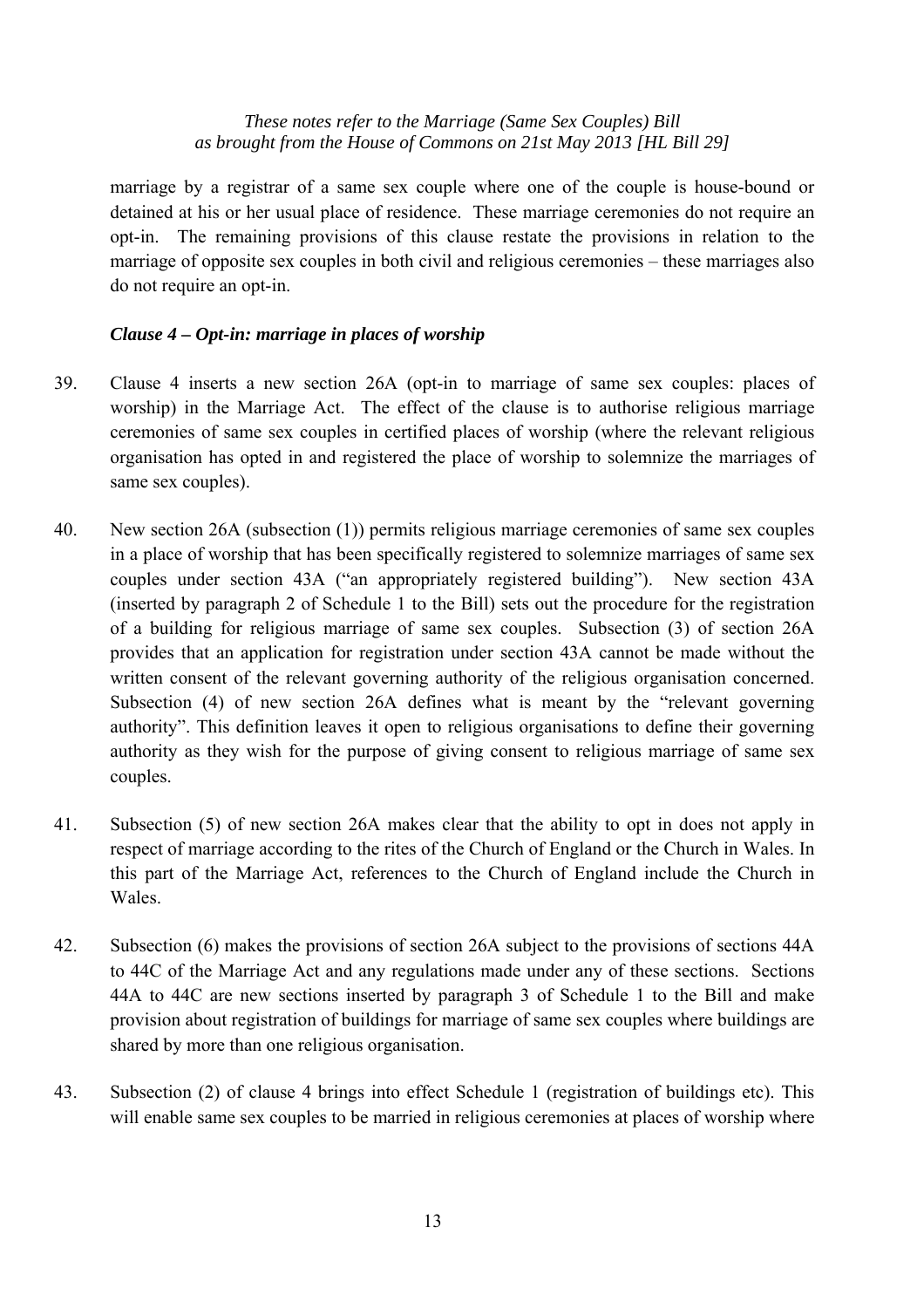the religious organisation concerned has registered the building for the solemnization of marriages of same sex couples. There is no requirement for religious organisations to register their premises and, if the organisation does not wish to solemnize marriages of same sex couples, it does not have to do so. This will apply to all religious organisations except for the Church of England, the Church in Wales, the Society of Friends (Quakers) and those of the Jewish religion.

## *Clause 5 – Opt-in: other religious ceremonies*

- 44. Clause 5 inserts a new section 26B into the Marriage Act. As mentioned above, three of the kinds of religious marriages of a man and a woman allowed by section 26 of the Marriage Act are marriages of Quakers; marriages according to the Jewish religion; and religious marriages of people who are house-bound or detained, eg in prison. These marriages are not required to take place in a certified place of worship. New section 26B makes these kinds of marriage available to same sex couples, subject to the relevant opt-in procedure being followed.
- 45. The clause provides that religious marriages of same sex couples may take place without the need for registration of a building in the following circumstances:
	- Marriage in accordance with the religious practices of Quakers, as long as the recording clerk of the Society of Friends in London has consented to marriages of same sex couples.
	- Marriage in a religious ceremony of the Jewish religion, as long as the relevant governing authority has consented to marriages of same sex couples. In this case the relevant governing authority will be designated by the secretary of the synagogue in which the marriage would take place.
- 46. Where one or both of a same sex couple is house-bound or detained, they can marry through a religious ceremony of any religion except of the Church of England or Church in Wales, provided the relevant governing authority has given consent to same sex marriages. In this case the relevant governing authority has the same definition as in section 26A of the Marriage Act. Marriages of Quakers and of people professing the Jewish religion cannot be authorised under this provision and must be authorised under the other provisions above.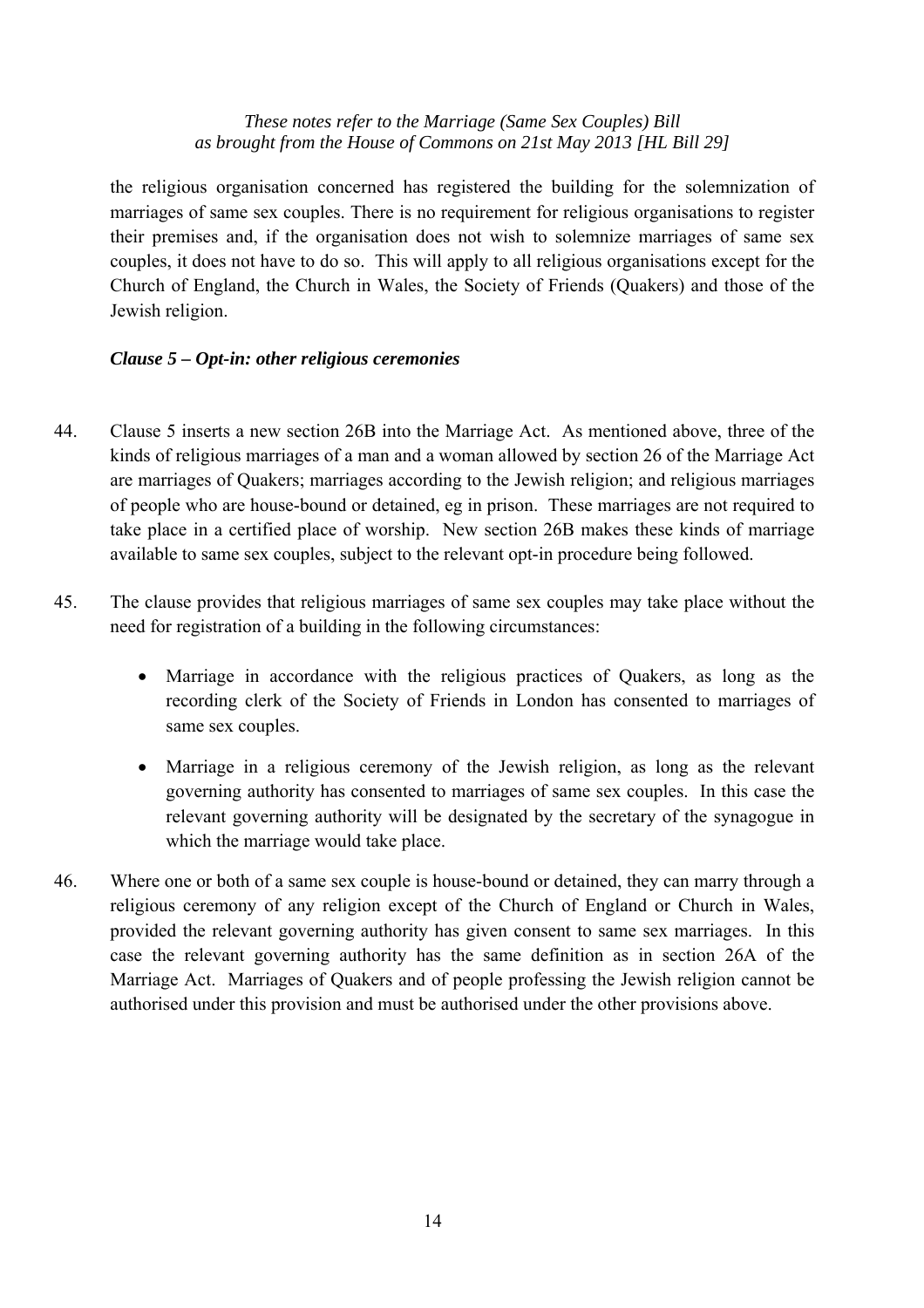#### **Part 5 of the Marriage Act 1949**

#### *Clause 6 – Armed forces chapels*

- 47. Clause 6 amends Part 5 of the Marriage Act, which deals with marriages in naval, military and air force chapels (referred to in these notes as military chapels). Under that Part, a marriage may take place in a military chapel which has been licensed under section 69 for the solemnization of marriages according to the rites of the Church of England or the Church in Wales, or registered under section 70 for the solemnization of marriages other than according to those rites. Clause 6 amends Part 5 of the Marriage Act to make provision for the registration of military chapels for the *s*olemnization of marriages of same sex couples through religious ceremonies, except in accordance with the rites of the Church of England or the Church in Wales.
- 48. Subsection (2) of clause 6 amends section 68 of the Marriage Act so that provisions in Part 5 of the Act which apply to marriages of same sex couples do not apply to marriages according to the rites of the Church of England or the Church in Wales.
- 49. Subsection (3) of clause 6 amends section 70 of the Marriage Act so as to provide that that section does not apply to marriages of same sex couples. However, subsection (4) inserts a new section 70A which allows registration of military chapels for marriages of same sex couples (otherwise than according to the rites of the Church of England or the Church in Wales). Where a chapel is registered under section 70A, section 70A(3) provides that section 70 applies (except the provision which excludes marriages of same sex couples) as if the chapel were registered under that section.
- 50. Under subsection (1) of the new section 70A a chapel may be registered by the Registrar General on the application of the Secretary of State. Under subsection (2) the procedural requirements of section 70 (for example, in relation to cancellation of registration, and publicising registration and cancellation) apply equally for the purposes of section 70A.
- 51. Subsections (5) and (6) of the new section 70A provide a power for the Secretary of State to make regulations about the registration of chapels under the section and the cancellation of registration, which may include provisions about the procedures to be followed and any consents that must be obtained before an application for registration may be made. Military chapels are, with a small number of exceptions, in the ownership of the Crown rather than religious bodies and the power to make regulations under subsection (5) provides the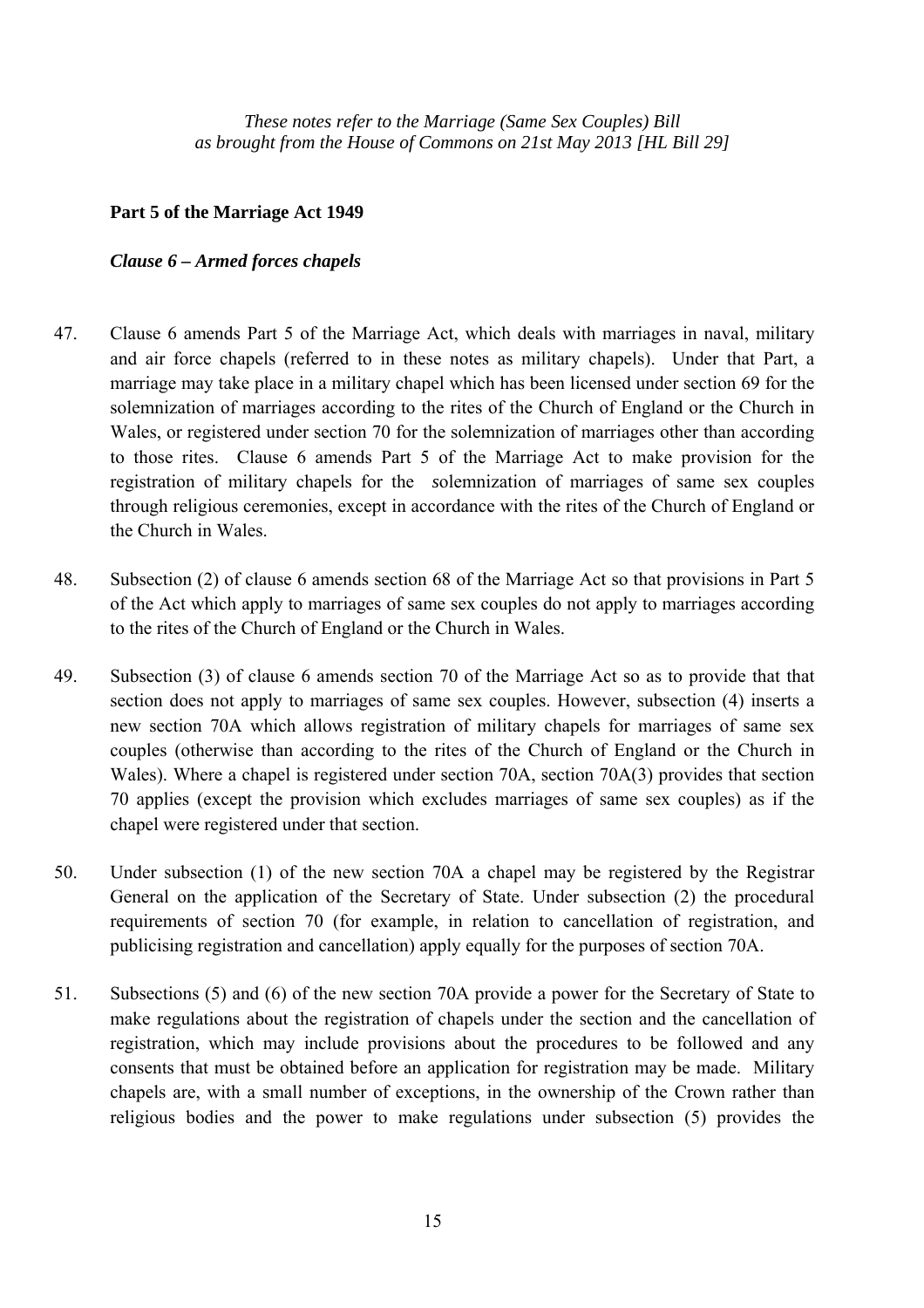flexibility to accommodate the specific circumstances of these chapels in England and Wales. Any such regulations must be made by the affirmative procedure.

## *Example*

• A military chapel can be registered pursuant to regulations made under this clause for the purposes of same sex marriage. Religious ministers officiating at military chapels are authorised by the denominations to officiate and are registered to officiate at a specific chapel or chapels. The protections set out in clause 2 would apply, so it would be dependent on a) the relevant denomination or religion agreeing to opt in to conducting same sex marriage according to its rites and b) the officiating minister agreeing to perform a same sex marriage. A minister who declines to conduct a same sex religious marriage ceremony would be protected from a claim under the Equality Act 2010 in relation to the provision of goods and service or in the employment field. Where a military chapel is not registered, no same sex marriages could take place.

## **The Marriage (Registrar General's Licence) Act 1970**

## *Clause 7 – Opt-in: "deathbed marriages"*

52. Clause 7 amends section 1 of the Marriage (Registrar General's Licence) Act 1970 so that the Registrar General can only authorise a religious marriage of a same sex couple if the relevant governing authority has consented to marriages of same sex couples. The circumstances in which a Registrar General may authorise a marriage are where one of the couple is seriously ill, for example in a hospital or at home, is not expected to recover and cannot be moved. Marriages according to the rites of the Church of England or the Church in Wales cannot be authorised under section 1 of the 1970 Act so these provisions do not apply to the Church of England or Church in Wales.This clause will allow same sex couples to have "deathbed" marriages according to the rites of religious organisations which have consented to the solemnization of same sex marriages. Civil marriage ceremonies do not require the consent of any governing authority and so can proceed under section 1 of the Marriage (Registrar General's Licence) Act 1970.

#### *Clause 8 – Power to allow for marriage of same sex couples in Church in Wales*

53. Clause 8 sets out a procedure by which the Church in Wales can choose to allow marriages of same sex couples to take place according to its rites. Should the Governing Body of the Church in Wales resolve that the law should be changed to enable this to happen, it may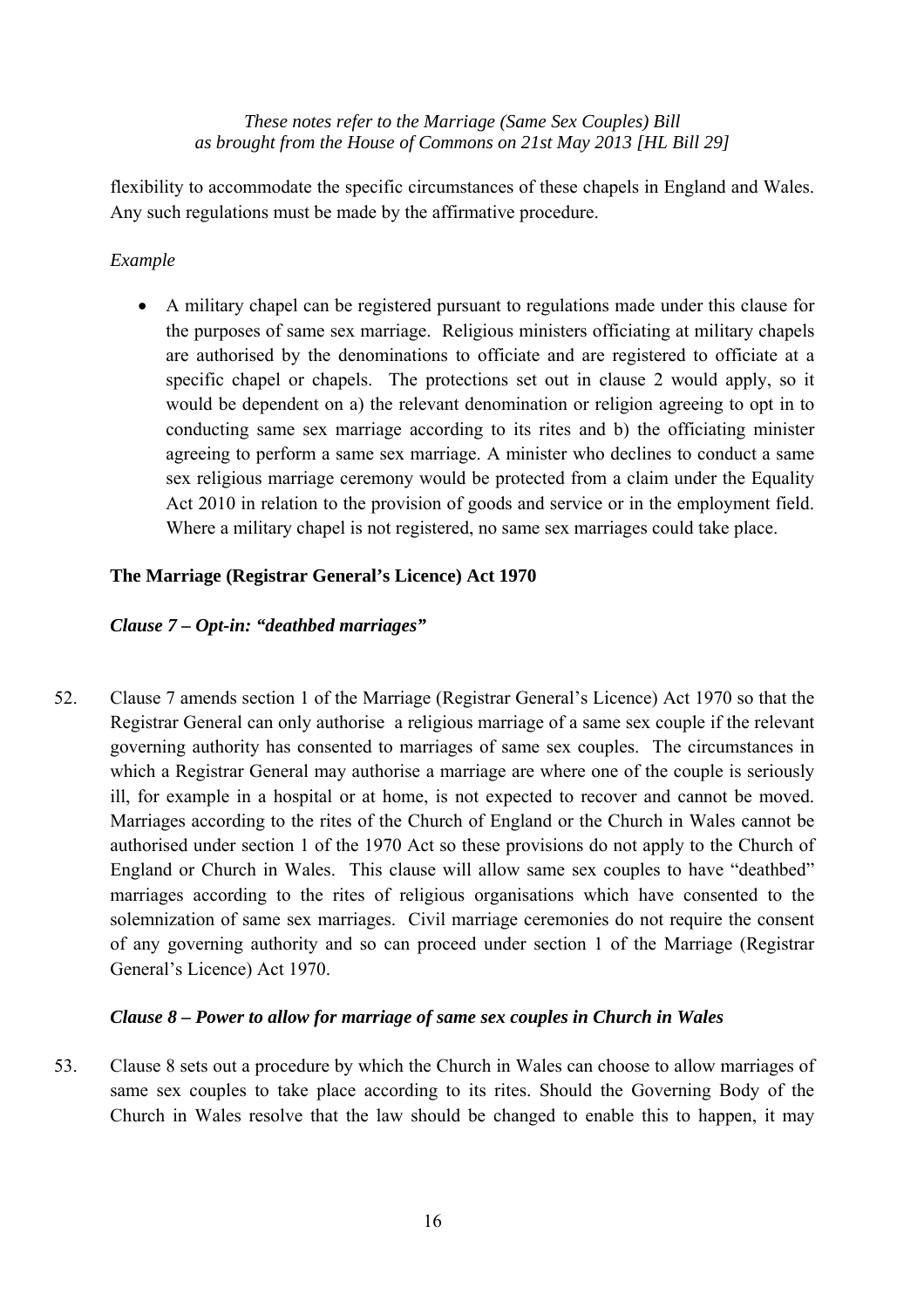request that the Lord Chancellor make an order to enable it to do so. Having received such a request, the Lord Chancellor must make an order enabling this to be achieved. In making the order, the Lord Chancellor must have regard to the terms of that resolution, and the order can amend England and Wales legislation (eg the Marriage Act) if necessary.

54. The Church in Wales is in broadly the same position as the Church of England as regards marriage law despite the disestablishment of the Church in Wales by virtue of the Welsh Church Act 1914. However, this disestablishment means that the Church in Wales is not itself able to put legislation before Parliament (unlike the Church of England). The power in this clause is therefore required so that the law can be changed to allow the Church in Wales to marry same sex couples (if it were to resolve to allow it) without the need for primary legislation. An order under this clause is subject to the affirmative procedure.

## *Examples*

• The Governing Body of the Church in Wales resolves to allow marriage of same sex couples but also to allow individual members of the clergy to refuse to take part in such marriages, and requests the Lord Chancellor to make an order to allow this. The Lord Chancellor holds discussion with the Church in Wales to work out the details of the necessary amendments and sets them out in an order to be laid before Parliament.

#### **Other provisions relating to marriages of same sex couples**

## *Clause 9 – Conversion of civil partnership into marriage*

- 55. Clause 9(1) enables civil partners who had their partnership formed in England and Wales to have their partnership converted into a marriage, and provides a power for the Registrar General to make regulations (subject to the approval of the Secretary of State under subsection (6)) establishing the procedures for doing so. The use of this power is not subject to any parliamentary procedure.
- 56. Subsections (2) and (3) provide a power for the Secretary of State to make regulations establishing procedures for conversion of civil partnerships formed outside the United Kingdom under an Order in Council made under Chapter 1 of Part 5 of the Civil Partnership Act which deals with civil partnerships registered at British consulates or by armed forces personnel. Subsection (3) makes clear that this applies where England and Wales is the relevant part of the United Kingdom for the purposes of registration of the civil partnership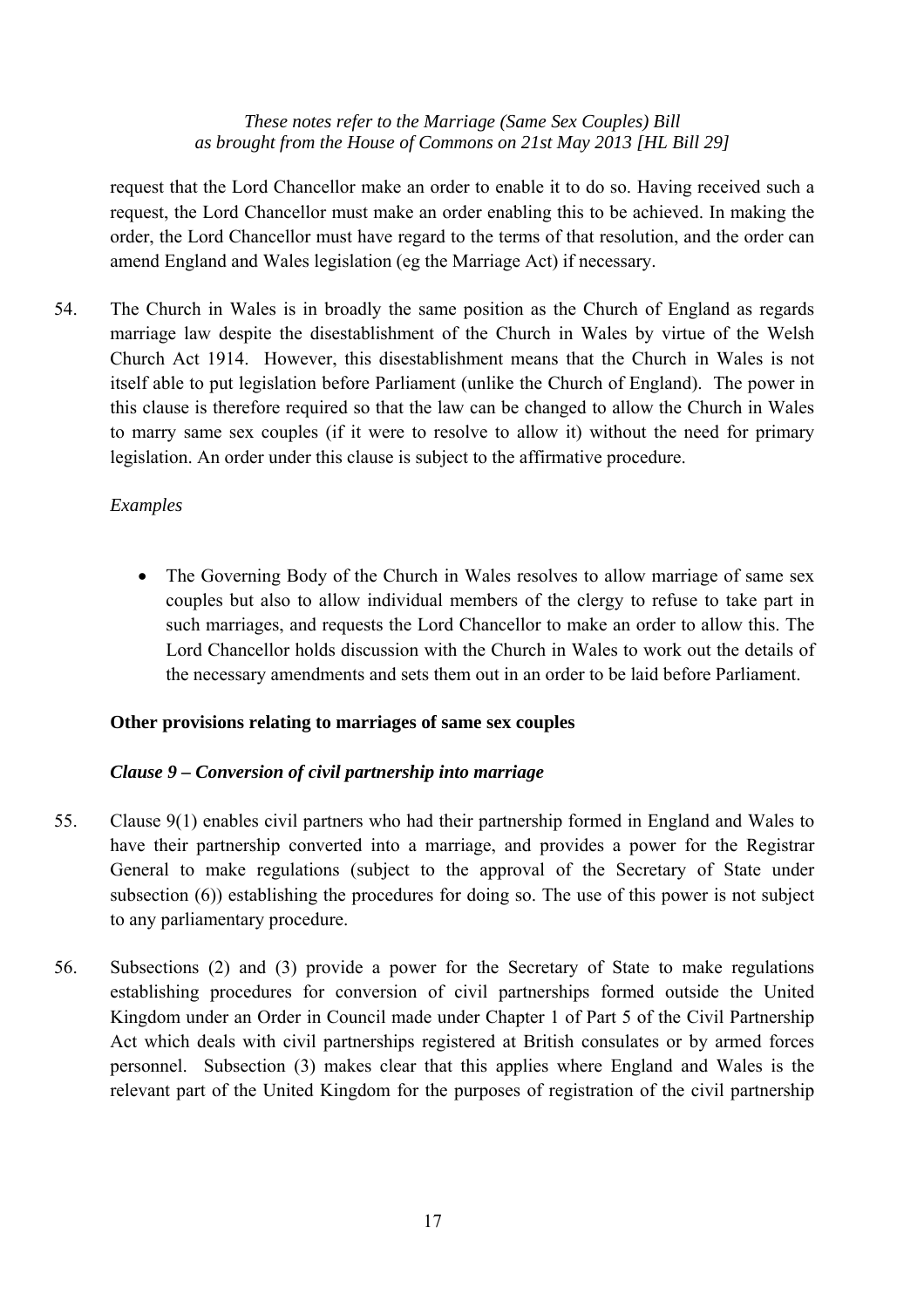under the respective Order. The use of this power is not subject to any parliamentary procedure.

- 57. Subsections (4) and (5) set out the scope of the regulation-making powers, including regulations about:
	- the application procedure for conversion;
	- the information required to support the application;
	- declarations to support an application to convert (for example, by the civil partners themselves);
	- a requirement for applicants to appear for example before a local registrar or at a register office, in order, for example, to validate their identity;
	- conferral of functions in connection with applications to convert on, for example, the Secretary of State, the Registrar General, armed forces personnel, or other persons. These functions include record-keeping; issuing certified copies of records; conducting civil ceremonies or services following conversion into a marriage;
	- application fees and fees for connected functions.
- 58. Under subsection (7), the completed conversion process automatically ends the civil partnership and the couple are treated as having been married since the date the civil partnership was formed.

## *Clause 10 – Extra-territorial matters*

59. Clause 10 provides that existing or new marriages of same sex couples that take place outside England and Wales can be recognised as marriages under the law of England and Wales. It is irrelevant whether the law of the place of marriage provides for same sex marriage before or after this provision comes into force. Clause 10 also gives effect to Schedule 2 which contains more detailed provisions (see below). Overseas opposite sex marriages which are valid as to capacity and form according to the relevant law are recognised under the law of England and Wales. New and existing overseas same sex marriages which are valid as to capacity and form according to the relevant law will be recognised under the law of England and Wales from the date of implementation of the Bill when enacted.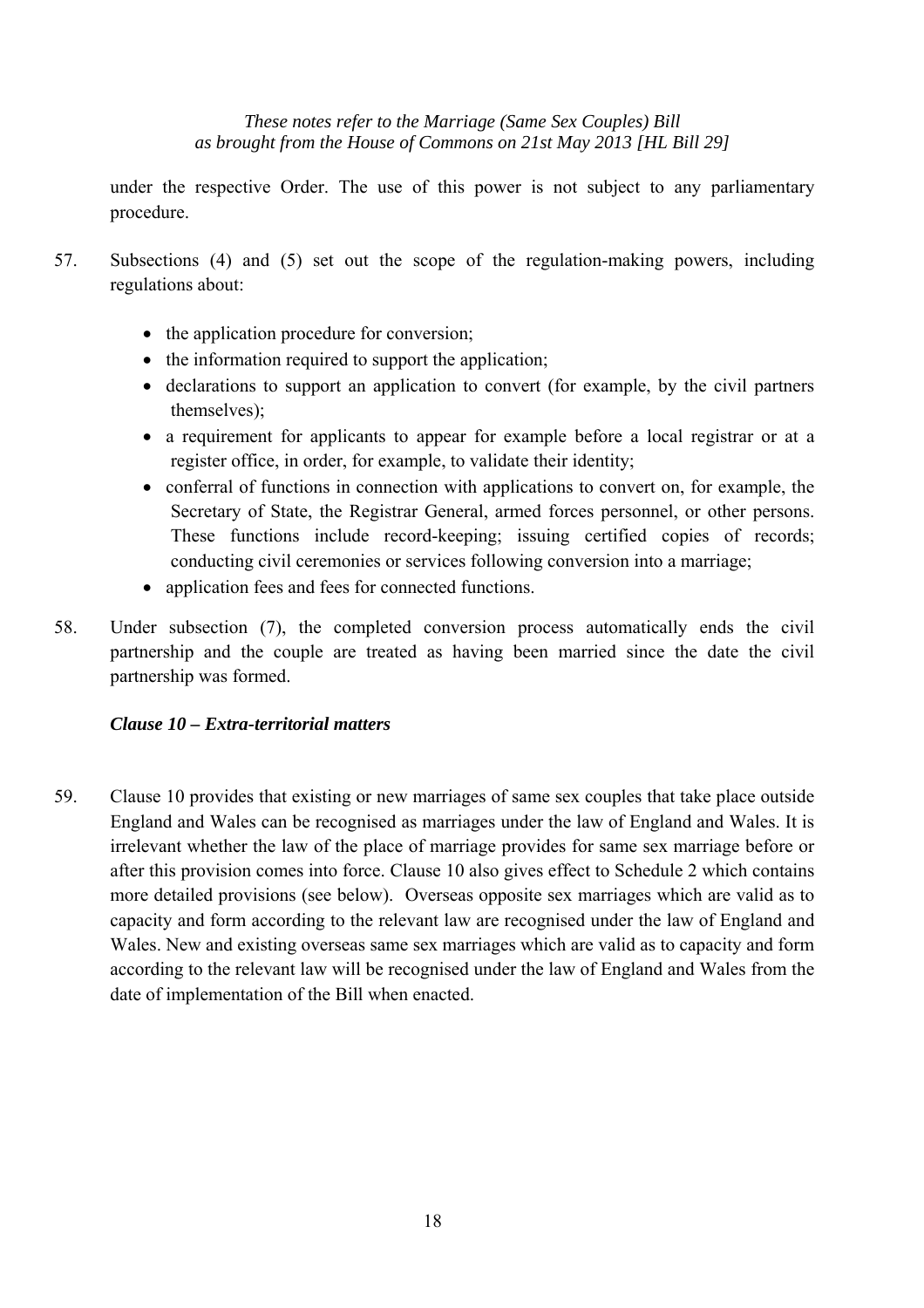#### **Effect of extension of marriage**

#### *Clause 11 – Effect of extension of marriage*

- 60. Clause 11(1) provides that, as a result of the extension of marriage to same sex couples, marriage has the same effect in relation to such a couple as it does in relation to an opposite sex couple. Clause 11(2) ensures that the law of England and Wales, including all existing and new England and Wales legislation, is to be interpreted as applying, where marriage is concerned, equally to same sex and opposite sex couples. Together with Schedule 3, this sets out the equivalence of all marriages in law.
- 61. Subsection (3) brings into effect Schedule 3, which provides specific provision for interpretation of existing legislation (Part 1) and new legislation (Part 2). There are some circumstances in which the effect which would be obtained by the application of clause 11 needs to be clarified or where it is not to apply. So subsection (4) brings into effect Schedule 4 which provides separately for the effect of the extension of marriage in particular cases and contains a power to make provision that is contrary to the provisions in subsections (1) and (2) of this clause, clause  $9(7)(b)$  of the Bill, and Schedule 3.
- 62. Subsection (5) provides that the equivalence provisions of this clause and Schedule 3 do not affect Measures and Canons, subordinate legislation, or other ecclesiastical law of the Church of England, ensuring that in Church of England law "marriage" will continue to mean only marriage of a man with a woman.

#### *Examples*

- Except where contrary provision is made, a reference to a "surviving spouse" in existing legislation will be interpreted under clause 11 and Schedule 3 so as to include the survivor of a same sex marriage.
- Except where contrary provision is made, a reference to a "wife" in existing legislation would be interpreted so as to include a woman married to a man and any party to a same sex marriage, but not a man married to a woman.
- Except where contrary provision is made, a reference to a widower would include a man whose wife has died and the survivor of a same sex marriage of either sex.
- Except where contrary provision is made, a reference to a married couple will include a reference to a same sex married couple.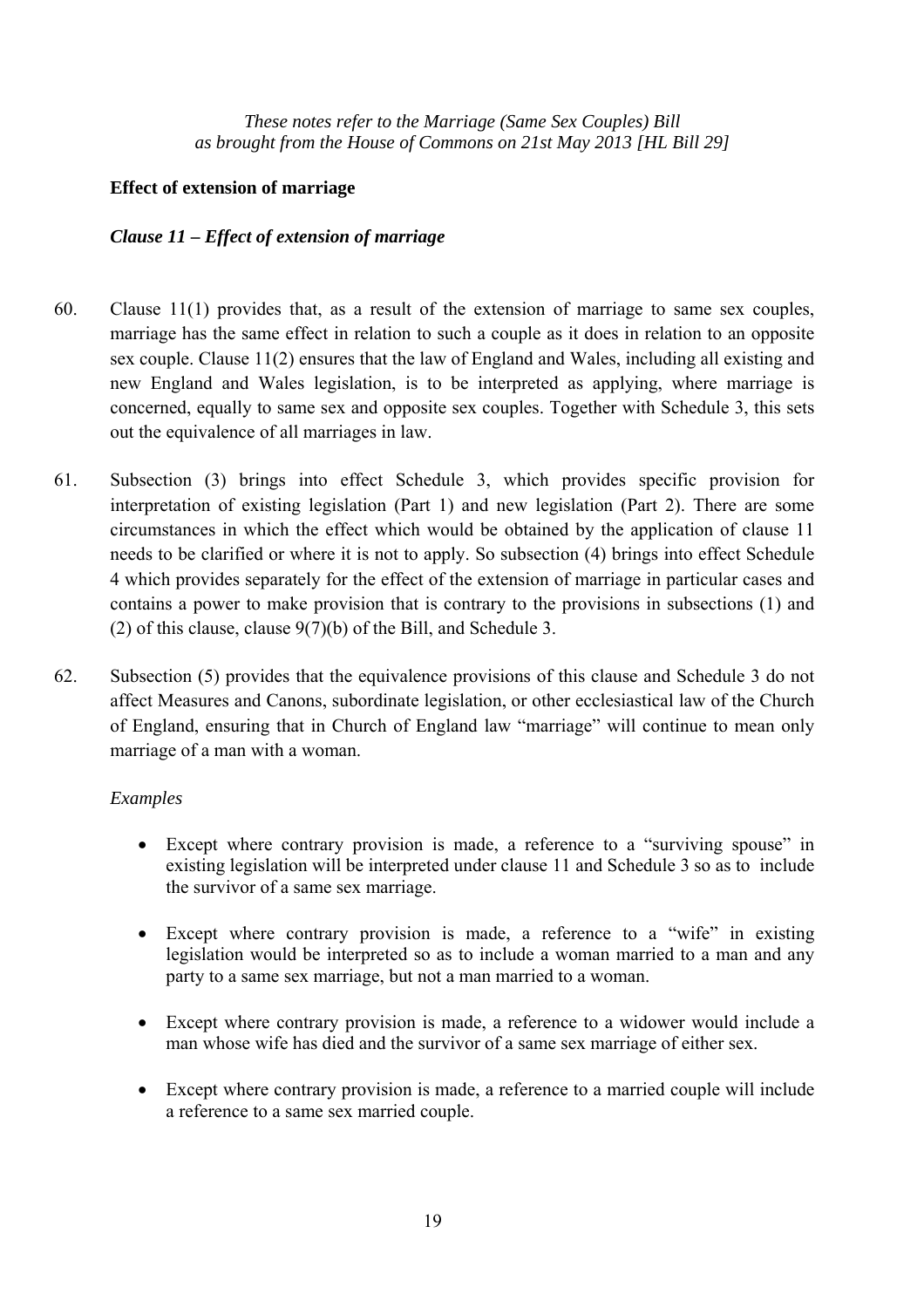#### **Part 2 – Other provisions relating to marriage and civil partnership**

#### *Clause 12 – Change of gender of married persons or civil partners*

63. Clause 12 brings into effect Schedule 5 (change of gender of married persons or civil partners). Schedule 5 amends the Gender Recognition Act 2004 to enable couples in "protected marriages" to remain married following one or both parties obtaining gender recognition if both parties to the marriage wish the marriage to continue.

#### *Clause 13 – Marriage overseas*

64. Clause 13 brings into effect Schedule 6 (marriage overseas) and repeals the Foreign Marriage Act 1892. The Orders in Council that may be made under Schedule 6 will replace the provision currently made by the Foreign Marriage Act 1892.

#### *Clause 14 – Review civil partnership*

- 65. Clause 14 requires the Secretary of State to arrange for a review to be carried out on the operation and future of the Civil Partnership Act in England and Wales. The review must begin as soon as practicable and must include a full public consultation. A report of the review must be published.
- 66. Subsection (2) provides that the review can look at other related matters.

#### **Part 3 – Final provisions**

#### *Clause 15 – Transitional and consequential provision*

67. It may be necessary to deal with the transition from the situation where marriage is only available to a man and a woman to the situation where marriage is also available to same sex couples. It may also be necessary to deal with the consequences of that change. Clause 15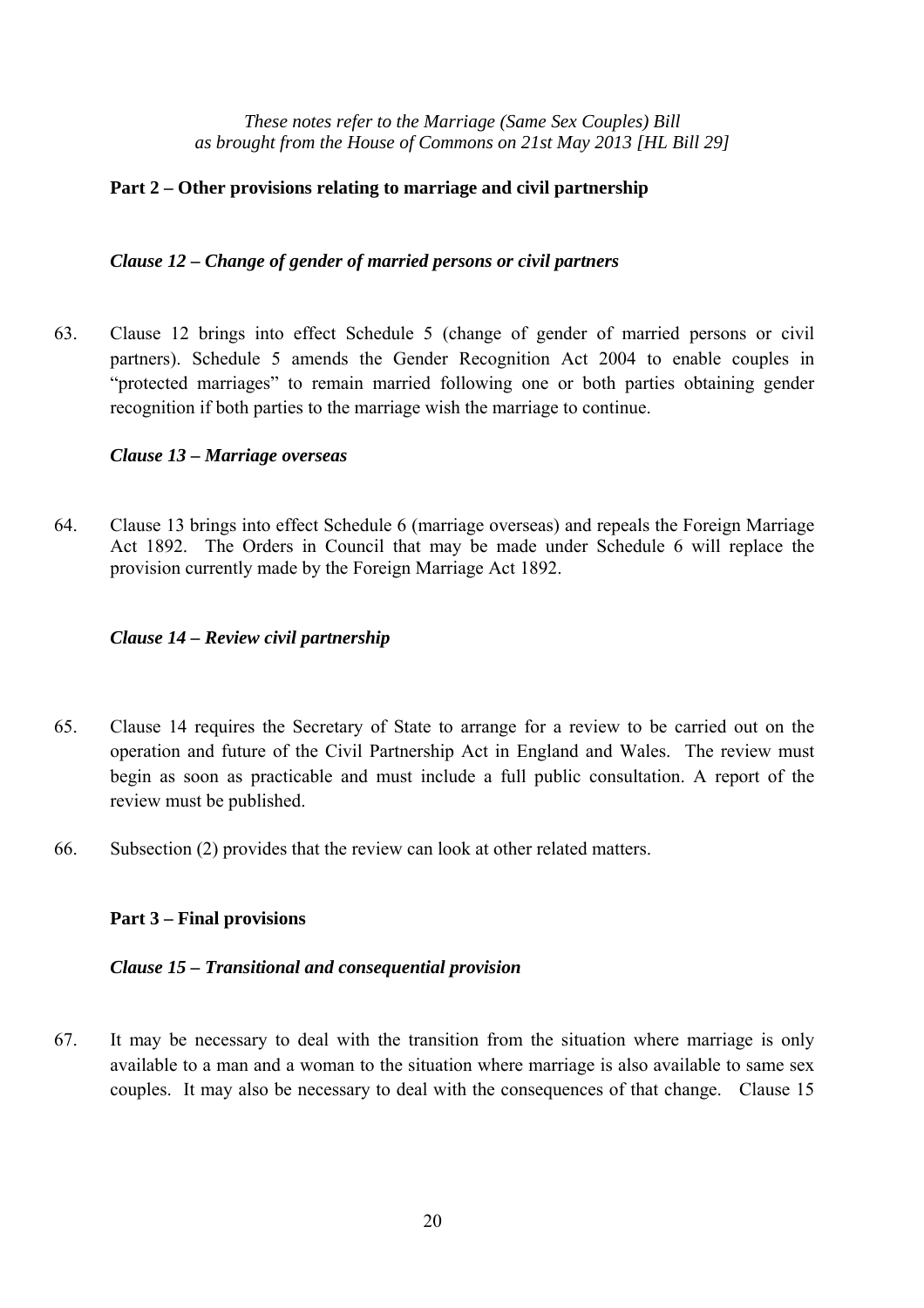provides powers for the Secretary of State or Lord Chancellor to make orders that would allow these sorts of cases to be dealt with;

- transitional, transitory or saving provision in connection with the coming into force of any provision of the Bill may be made under subsection (1);
- provision in consequence of the Act may be made under subsection (2).
- 68. Under subsection (3), any such order may include amendments to primary or subordinate legislation of any part of the United Kingdom. If the order makes amendments to primary legislation it must be made by affirmative procedure, otherwise the power is subject to negative procedure.
- 69. Subsection (4) brings into effect Schedule 7 (transitional and consequential provision etc).

## *Example*

• Secular premises approved for marriage before the passage of the Bill when enacted will not have to re-register for same sex marriage in order that marriages of same sex couples may be conducted there.

## *Clause 16 – Orders and regulations*

- 70. This clause is needed to set out the arrangements for how Ministers are to exercise their delegated powers. Clause 16 determines which powers, exercisable by the Secretary of State or Lord Chancellor under the Act, require which parliamentary procedure.
	- affirmative procedure is required for:
		- o an order under clause 8 to allow marriage of same sex couples according to the rites of the Church in Wales;
		- o an order amending an Act of Parliament under clause 15(1) or (2);
		- o an order under paragraph 1 of Schedule 2 amending devolved legislation in Scotland to enable marriages of same sex couples under the law of England and Wales to be treated in Scotland as civil partnerships; (except for an order made only under paragraph 1(2) of that Schedule (see below).
	- negative procedure is required for:
		- o an order under clause 15(1) or (2) which does not amend an Act of Parliament;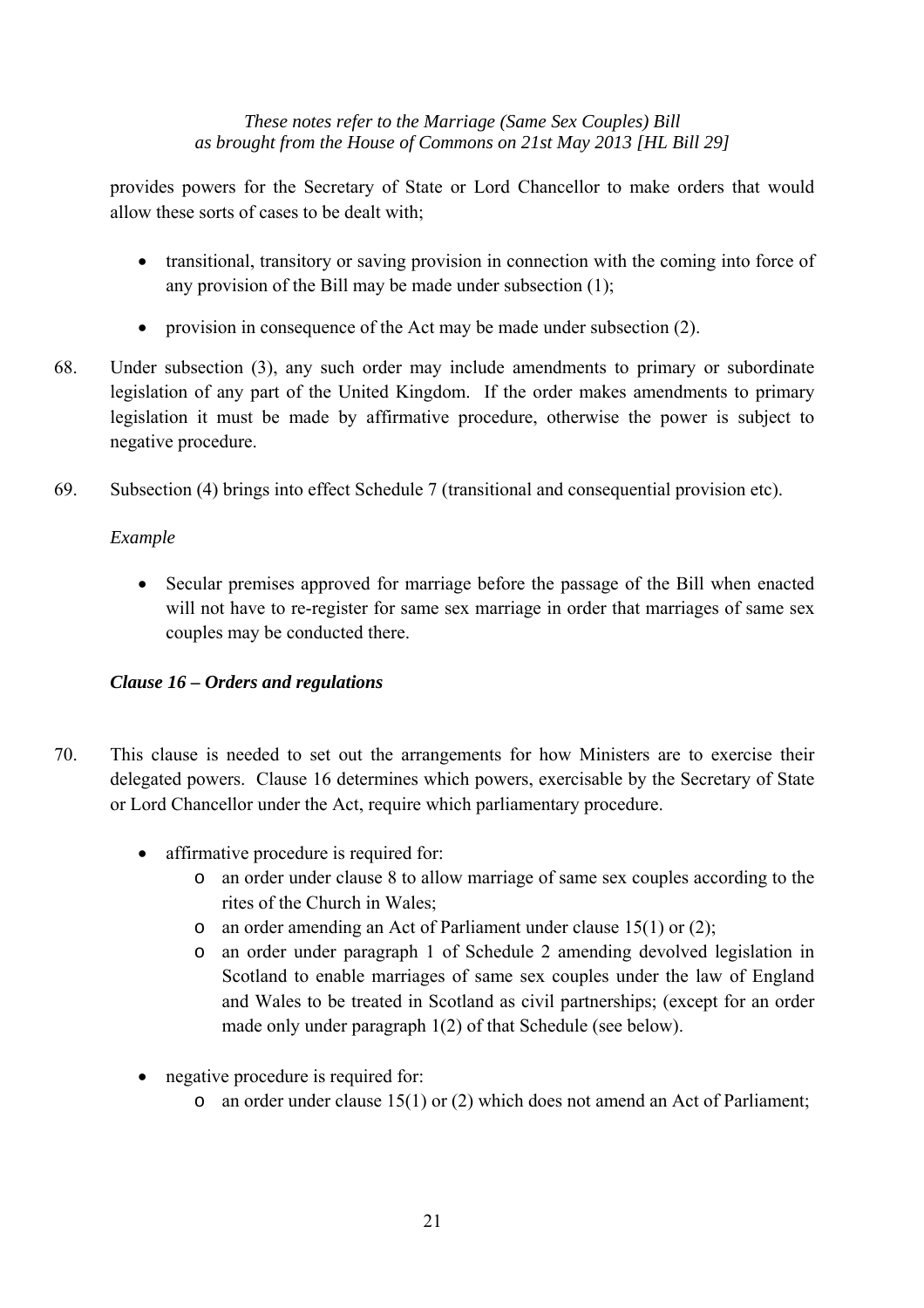- o an order under paragraph 1(2) of Schedule 2 modifying or disapplying the provisions of an order made under paragraph 1 of Schedule 2 (except an order which also makes provision under paragraph 1(1) of that Schedule);
- o an order under paragraph 2 of Schedule 2 modifying or disapplying the effect of paragraph 2(1) (which provides that marriages of same sex couples are treated as civil partnerships under the law of Northern Ireland);
- o an order under paragraph 27 of Schedule 4, to make contrary provisions to the equivalence provisions of the Bill.
- 71. Subsections (4) and (5) provide for orders and regulations under the Bill to make different provision for different purposes; and to make transitional, transitory, saving or consequential provision and to repeal or revoke legislation.
- 72. Subsection (6) requires the Secretary of State or Lord Chancellor to obtain the consent of the Scottish Ministers or the Department of Finance and Personnel in Northern Ireland before making any orders or regulations amending legislation within the devolved areas of competence of the Scottish Parliament or the Northern Ireland Assembly.

## *Clause 17 – Interpretation*

- 73. Clause 17 defines various expressions used in the Bill:
	- "primary legislation",
	- "subordinate legislation",
	- "England and Wales legislation",
	- "Northern Ireland legislation",
	- "Scottish legislation",
	- "UK legislation",
	- "existing England and Wales legislation",
	- "new England and Wales legislation",
	- "registrar",
	- "Registrar General".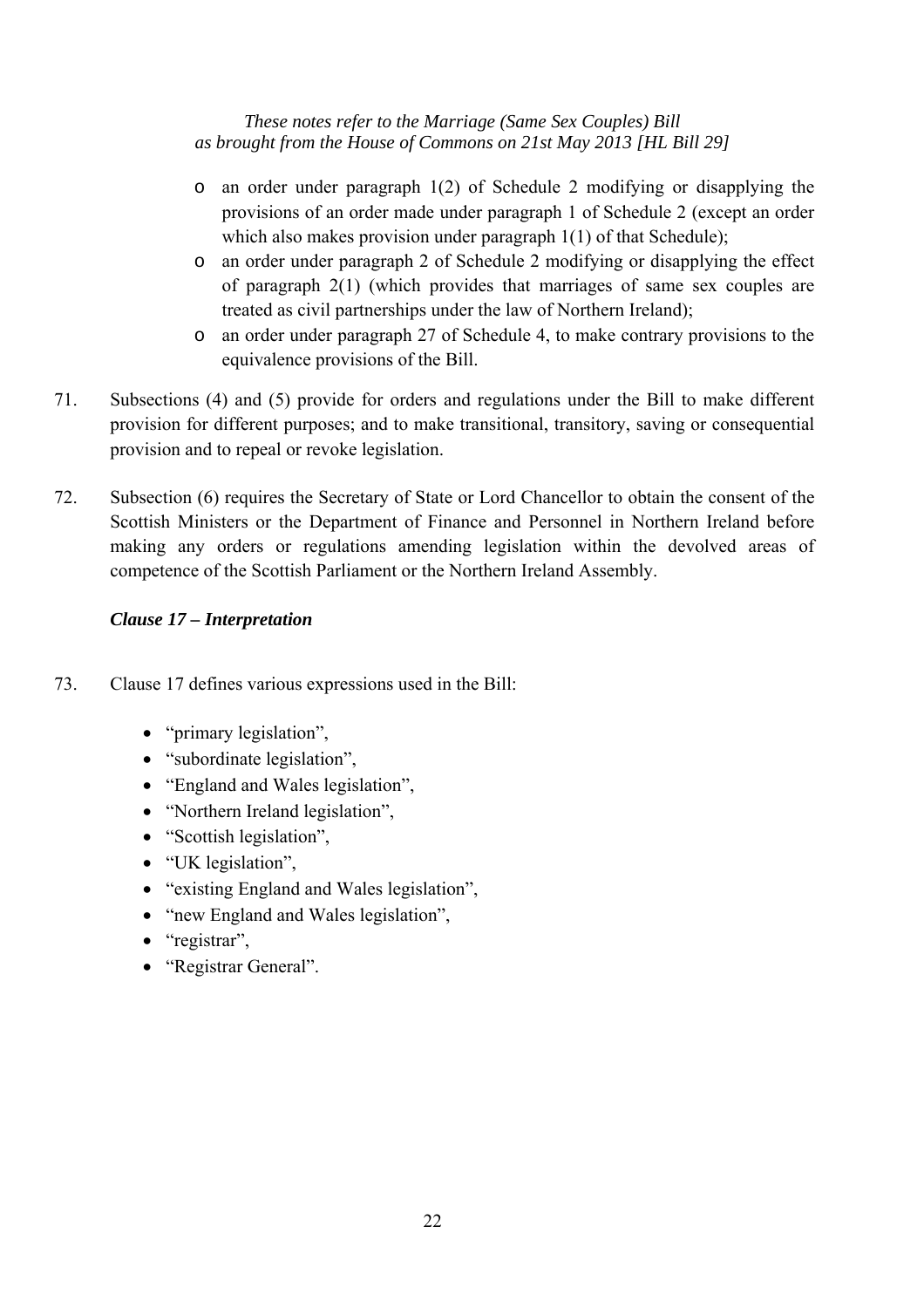## *Clause 18 – Extent*

74. The extent of the Bill's provisions is primarily covered in paragraph 17 above. In addition, amendments, revocations or repeals made by the Bill have the same extent as the provision being amended, revoked or repealed. Any amendments to the Social Security Contributions and Benefits Act 1992, the Pension Schemes Act 1993, and the Human Fertilisation and Embryology Act 2008, and the review of civil partnership, only extend to England and Wales.

## *Clause 19 – Short title and commencement*

75. Clause 19 and clause 14 come into force on the day on which the Bill receives Royal Assent. Any other provision will come into force by order of the Secretary of State.

## **Schedule 1 – Registration of buildings etc**

- 76. Schedule 1 inserts provisions into the Marriage Act to deal with the details of registering buildings for marriage of same sex couples according to religious rites and usages; appointing authorised persons for that purpose; and cancelling registration, along with powers for the Registrar General to make further detailed procedural regulations.
- 77. Paragraph 2 of Schedule 1 inserts new sections 43A to 43D into the Marriage Act.
- 78. New section 43A deals with the procedures for registration of buildings as places where same sex couples can get married. This can be additional to, or separate from, registration as a place where a man and a woman can get married.
	- As with registration under section 41 (for marriages between a man and a woman), a building cannot be registered for marriage of same sex couples unless it has been certified as a place of worship (subsection (1)). Part of a building may be registered (subsection (6)).
	- The application is made, as with applications to register a building for marriage of opposite sex couples, by the proprietor or trustee of the building to the superintendent registrar for the local registration district (subsection (2)).
	- The application must be accompanied by a certificate demonstrating the consent of the relevant governing authority, a copy of that consent and (if the building is not already registered as a place of worship under section 41 of the Marriage Act), a certificate of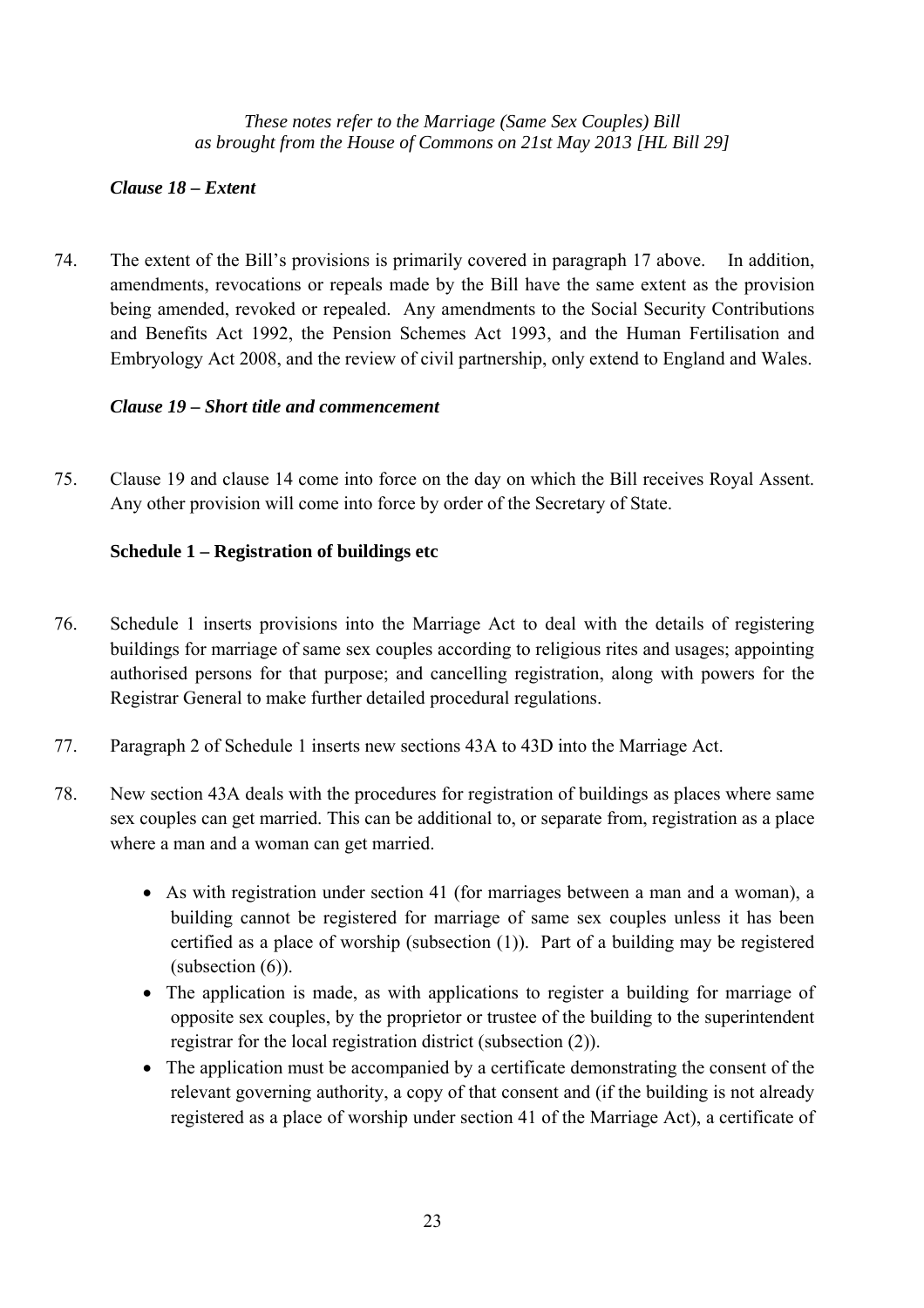use for religious worship (subsection (3)). Certificate of use for religious worship is defined in subsection (7) and must be dated not earlier than one month before the application is made. Where the building is not already registered under section 41 (for marriages of a man and a woman) the full provisions for registration apply and the certificate of use must be signed by at least twenty householders who are members of the regular congregation who want the building to be used as a place for same sex couples to get married.

- The local registrar must send the application with certificates to the Registrar General who must register the building (subsections (4) and (5)).
- 79. New section 43B deals with the appointment of authorised persons for the purpose of marriages of same sex couples. There are already authorised persons for marriages currently: for example, a warden, verger or other church official (he or she could be but is not normally a member of the clergy) who is appointed by the local church to keep its marriage register and to be present at the marriage and ensure the marriage certificate is signed and an entry made in the marriage register on behalf of the local civil registrar. There does not have to be an authorised person for each registered building, but if there is not, the civil registrar must be present at the marriage and ensure the certificates are signed and an entry made in the register.
- 80. The effect of new section 43B is that the trustees or governing body of the religious building may appoint an authorised person for marriages of same sex couples (subsection (1)) and if so, must inform the Registrar General and local superintendent registrar (subsection (2)). This is the same process as for religious marriages generally. If there is already an authorised person for the building, it will be open to the governing body or trustees to appoint that same person for marriage of same sex couples, or a different person.
- 81. Where the building is not registered under section 41 authorised persons can only be appointed after one year (to enable the registrar to oversee the initial transition to solemnizing and registering marriages) (subsections  $(3) - (6)$ ). This also applies to registrations under section 41, where the building is not already registered under section 43A.
- 82. Quakers (Society of Friends) and people professing the Jewish religion can carry out marriages in places that are not registered. Therefore they do not now, and will not under the Bill, need to appoint authorised persons (subsection (8)).
- 83. New section 43C enables a building's registration to be cancelled for the conduct of marriages of same sex couples. The procedure for doing so is similar to that for applying for registration. Under subsection (4) of new section 43C, where a building is shared, new sections 44A to 44C of the Marriage Act apply (inserted by paragraph 3 of this Schedule – see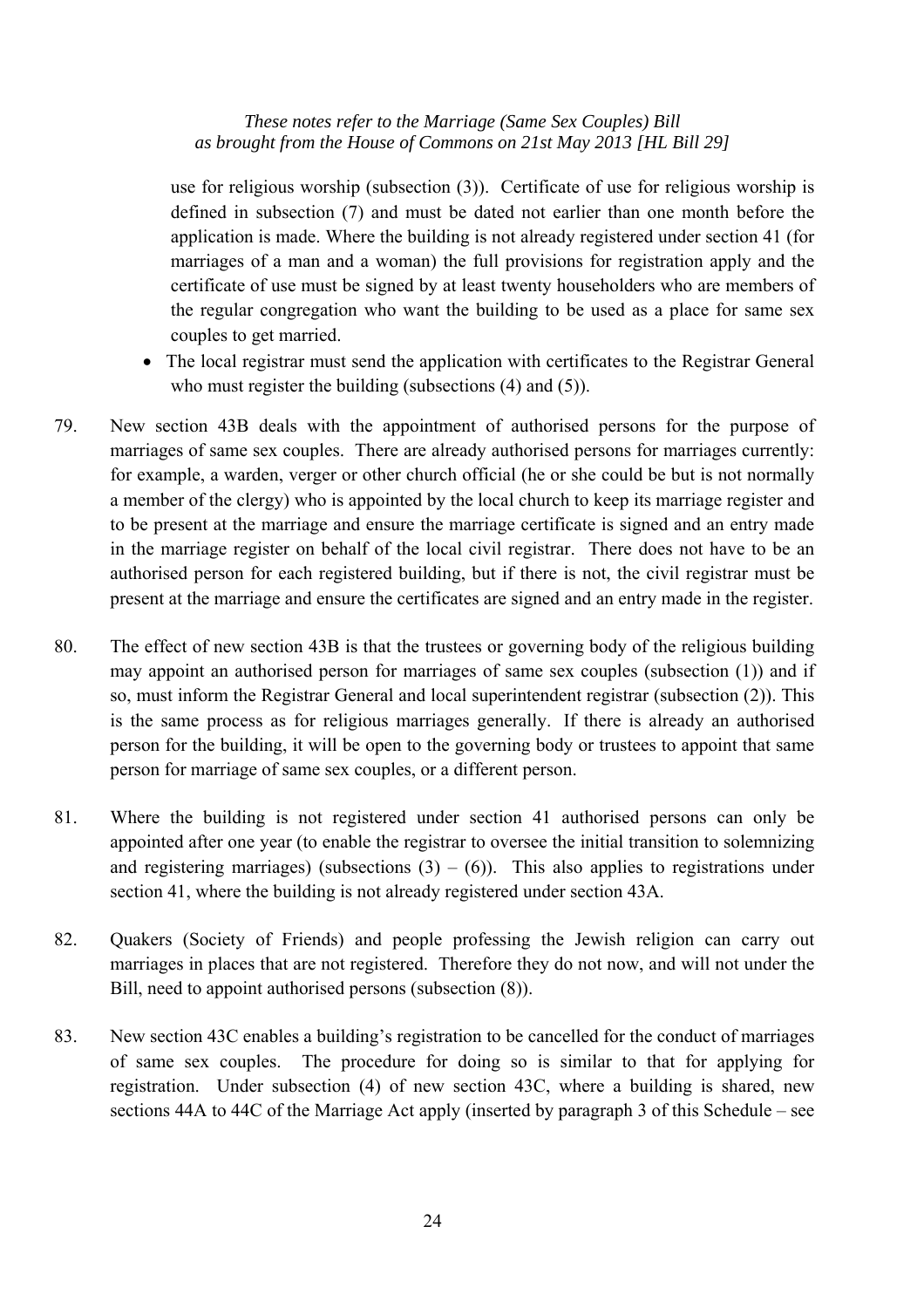paragraph 79 below) and enable a religious organisation to withdraw its registration without the agreement of other sharers.

- 84. New section 43D gives the Registrar General a power (with the approval of the Secretary of State) to make further procedural regulations regarding the procedures to be followed for applications to register buildings, applications for the registration of buildings to solemnize both same sex and opposite sex marriages, the procedures for appointment of authorised persons and the cancellation of registrations including procedures to be followed by superintendent registrars and for payment of fees. The use of this power is not subject to any parliamentary procedure.
- 85. Paragraph 3 inserts new sections 44A 44D into the Marriage Act. New section 44A sets out procedures where buildings are shared between more than one religious organisation by a formal sharing arrangement under the Sharing of Church Buildings Act 1969 or otherwise covered by that Act (such as university or hospital chapels). In particular, section 44A provides that agreement to registration for the purpose of religious marriage is required from the governing authority of all the organisations that share the building. All organisations do not need to consent to solemnize same sex marriages themselves but will need to agree to the premises being used to solemnize same sex marriages. A power is included for the Secretary of State to make regulations in relation to this section.
- 86. New section 44B provides for the cancellation of the registration of buildings shared under a formal sharing arrangement. Any application must be made in accordance with new section 43C but can be made either by the proprietor or trustee of the building or by the governing authority of any of the sharing churches. The consent of all sharing churches is not required. In the second instance, the application must be accompanied by a written confirmation that the organisation making the application is the relevant governing authority of that religion. A power is included for the Secretary of State to make regulations in relation to this section.
- 87. New section 44C contains a power for the Secretary of State to make regulations about the use of buildings which are used by more than one religion but are not subject to a formal sharing arrangement under or otherwise dealt with in the Sharing of Church Buildings Act 1969. In particular these regulations may provide for the registration applications and cancellation of the registration of buildings which are shared in this way.
- 88. New section 44D provides definitions of terms used in sections 44A 44C such as "sharing agreement" and "shared building". It also provides power for the Secretary of State to make regulations about the registration of shared buildings, and the use of shared premises for same sex marriages, more generally. In particular, the regulations may deal with the solemnization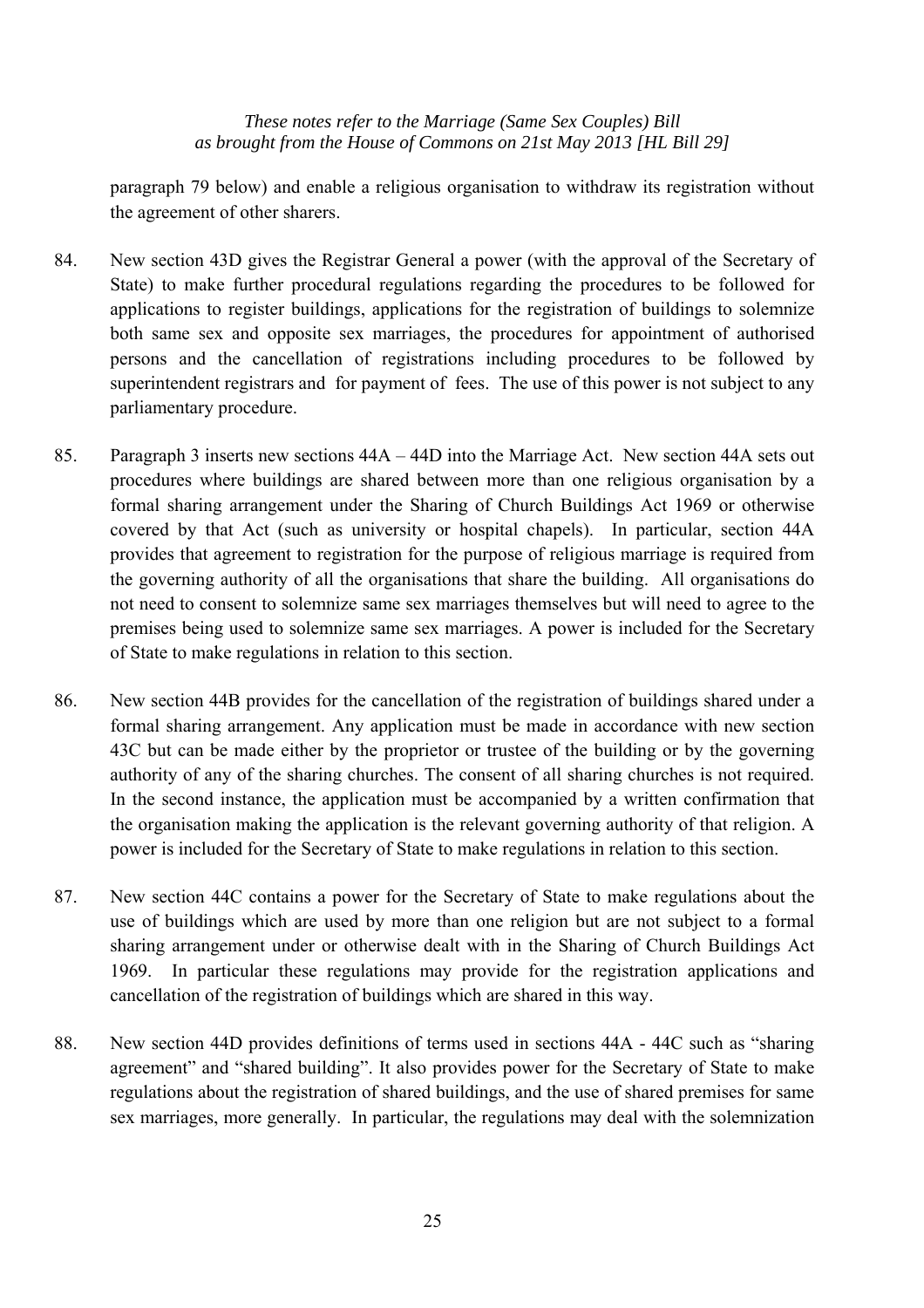of marriages by Quakers or marriages according to the Jewish religion in shared buildings (including consents for registration and cancellation of registrations in these cases). Under subsection (8) of this new section, affirmative procedure is required for use of any of the powers relating to shared buildings.

#### **Schedule 2 – Extra-territorial matters**

## *Part 1 – English and Welsh marriages of same sex couples: Treatment in Scotland and Northern Ireland*

- 89. Paragraph 1 gives the Secretary of State a power to make an order, after obtaining the consent of the Scottish Ministers, to provide that a marriage of a same sex couple solemnized under the law of England and Wales is to be treated under the law of Scotland as a civil partnership formed under the law of England. This power could be used in the event that, when marriage of same sex couples becomes lawful in England and Wales, it is not lawful in Scotland. Without legal recognition of their status, a same sex couple who married in London, for example, and subsequently moved to Scotland would not be recognised as being in any legal relationship.
- 90. The Secretary of State may also make a supplementary order to vary or undo this treatment as a civil partnership in particular cases. An order for treating a same sex marriage solemnized in England and Wales as a civil partnership in this way, cannot be made if same sex marriage has become lawful in Scotland. However, an order that has been made, will continue to be valid even if marriage of same sex couples becomes lawful in Scotland, though at that point the Order could be revoked. This means that couples recognised as civil partners during the period between this Bill coming into force and any Scottish legislation coming into force would not retrospectively lose rights acquired as civil partners during that period, as if they had in effect been two single persons. Any order or regulations made under the Bill when enacted which would otherwise be within the legislative competence of the Scottish Parliament will be subject to the consent of Scottish Ministers.
- 91. Paragraph 2 provides that a marriage of a same sex couple solemnized under the law of England and Wales is to be treated under the law of Northern Ireland as a civil partnership. This is to deal with the situation that, though marriage of same sex couples will become lawful in England Wales, it is not lawful in Northern Ireland. Without legal recognition of their status, a same sex couple who married in London, for example, and subsequently moved to Belfast would not be recognised as being in any legal relationship.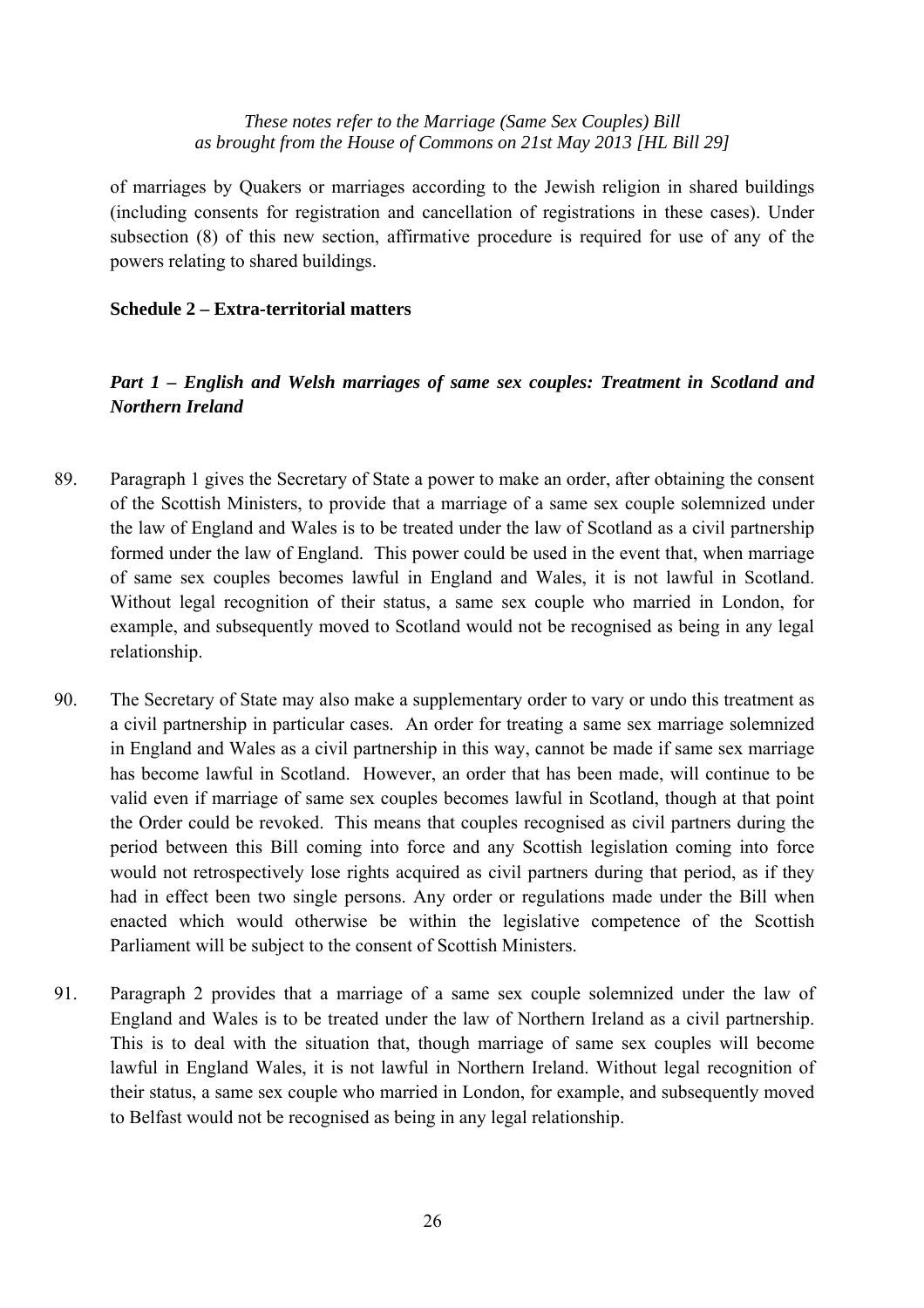92. The Secretary of State may also make a supplementary order to vary or undo this treatment as a civil partnership in particular cases. Any order or regulations made by the Secretary of State or Lord Chancellor under the Bill when enacted which would otherwise be within the legislative competence of the Northern Ireland Assembly will be subject to the consent of the Department of Finance and Personnel.

#### *Part 2 – Marriage treated as civil partnership: dissolution, annulment or separation*

93. Paragraph 4 provides that where a marriage of a same sex couple is treated as a civil partnership in Scotland or in Northern Ireland and the civil partnership is subsequently dissolved or annulled or an order is made for the separation of the civil partners, then the marriage itself will also automatically be ended or the parties will have a judicial separation under the law of England and Wales.

## *Example*

• A same sex couple gets married in London and later moves to Edinburgh. Their relationship will be treated as a civil partnership in Scotland. If their civil partnership was subsequently dissolved by a court in Scotland, the effect of such an order will be recognised under the law of England and Wales as if the couple had divorced – their marriage will be ended. They do not have to return to England and Wales in order for this to happen.

#### *Part 3 – United Kingdom: "Overseas relationships" in Civil Partnership Act 2004*

94. Part 5 of the Civil Partnership Act defines the term "overseas relationship" and sets out the circumstances in which two people who have registered a same sex marriage or civil union overseas are to be treated as having formed a civil partnership under UK law. Paragraph 5 takes into account the fact that the Bill will make same sex marriage possible in England and Wales and as a consequence overseas marriages will be treated as marriages under the law of England and Wales.

#### *Examples*

• If a same sex couple who were married in Belgium moves to London their relationship will be treated as a marriage in England and Wales.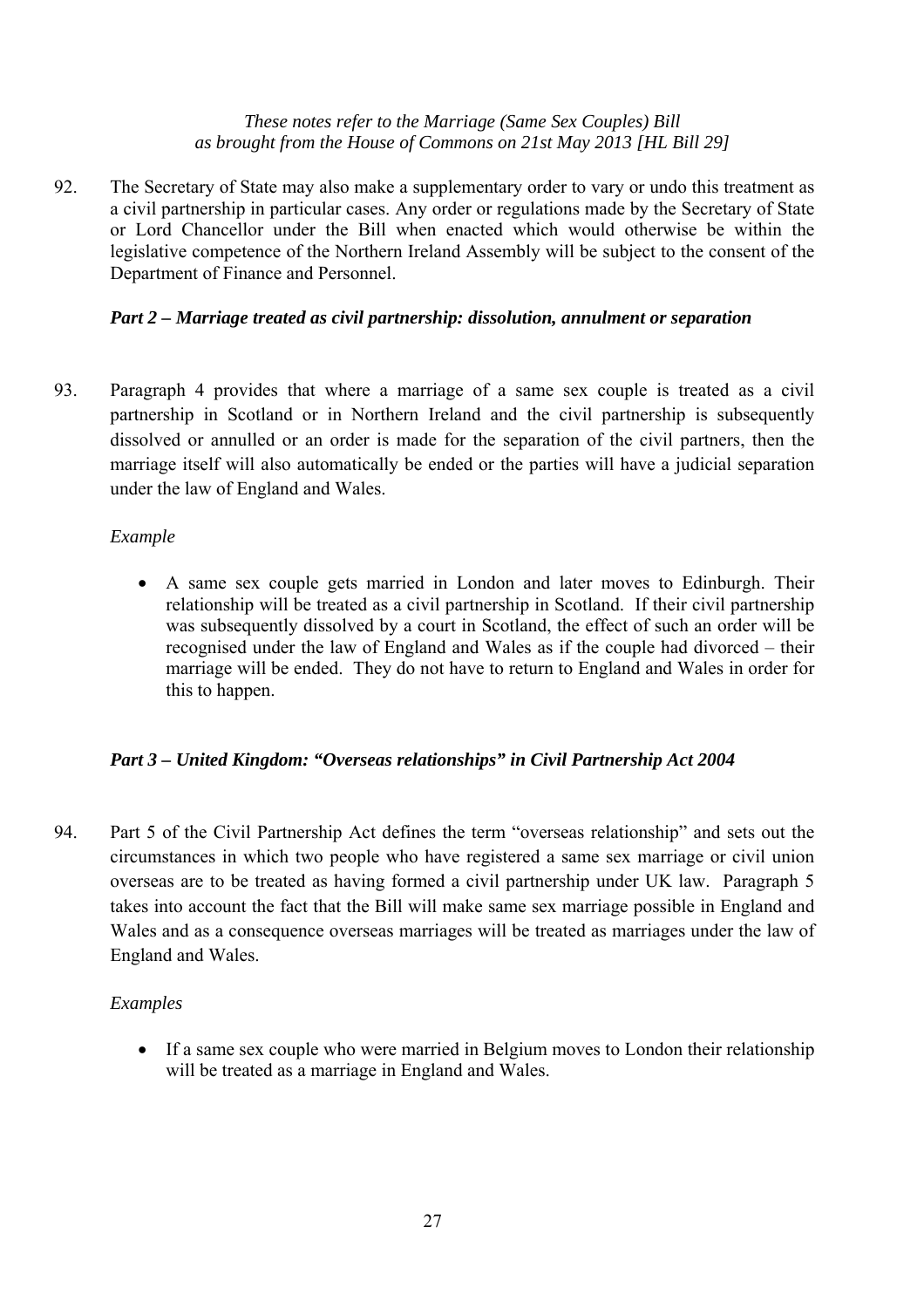• If the same sex couple who married in Belgium subsequently move to Northern Ireland, their relationship will be treated as a civil partnership there, as same sex marriage is not possible in Northern Ireland.

#### **Schedule 3 – Interpretation of legislation**

95. Schedule 3 provides further provision about interpretation of references to marriages in existing (Part 1) and new (Part 2) legislation in England and Wales, in accordance with the principle set out in clause 11 that same sex marriage has the same effect in relation to same sex couples as to opposite sex married couples.

#### *Part 1 – Existing England and Wales legislation*

- 96. Part 1 sets out details of how particular terms used in existing legislation in England and Wales are to be read once marriage of same couples becomes possible. Paragraph 4 ensures that the terms specified in Part 1 of the Schedule are not the only terms whose meaning will change once marriage of same sex couples becomes possible. The particular terms mentioned in paragraph 1 are references to a marriage, a married couple or married person in existing legislation in England and Wales; these are to be read as also referring to a marriage of a same sex couple, married same sex couples or to a person married to someone of the same sex. Similarly, paragraph 2 particularly mentions references to couples living together as if married; these are to be read as also referring to a person who is living with someone of the same sex as if they are married.
- 97. Paragraph 1 sets out that references related to a marriage, a married couple or a married person in existing legislation are also to be read in the context of same sex marriage; and paragraph 2 sets out that references to people living together as if married are to be read in the context of people of the same sex living together as if married.
- 98. Paragraph 3 deals with legislation where there is existing provision which deals differently between a man and a woman living together as if married, and a same sex couple living together as if civil partners. The effect of this paragraph is to preserve the current effect for same sex couples despite the introduction of same sex marriage. In other words, the current distinction is maintained by which an unmarried opposite sex couple is treated as if married while a same sex couple who are not in a civil partnership is treated as if in a civil partnership.

*Examples*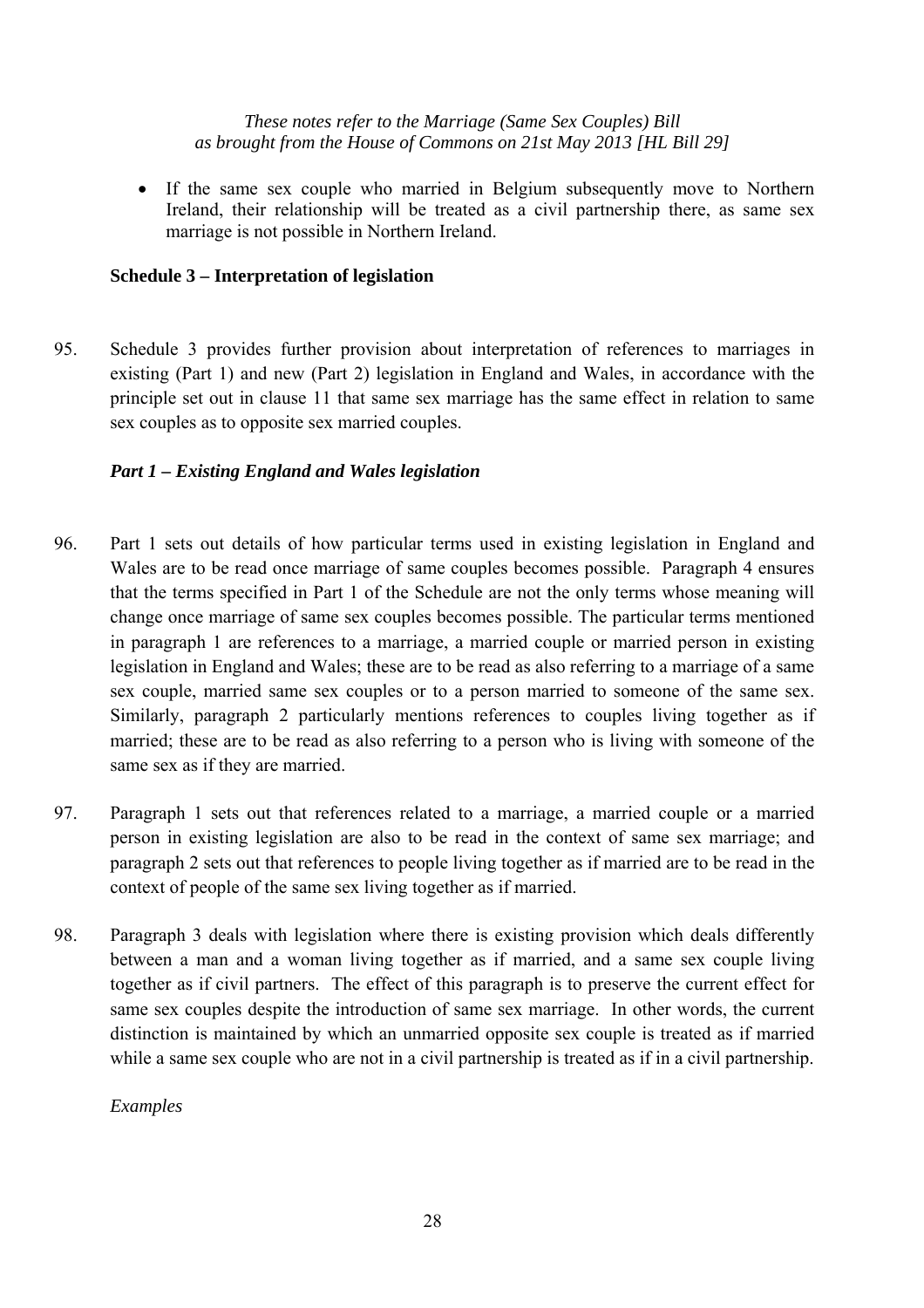• Section 105(1) of the Children Act 1989, as amended, defines a meaning of a term in that legislation:

*"In this Act,* 

*"child of the family in relation to parties to a marriage, or two people who are civil partners of each other, means –* 

*(a) a child of both of them, and* 

*(b) any other child ... who has been treated by both of them as a child of their family.* 

The effect of paragraph 1(1)(a) of Schedule 3 means that the reference to "parties to a marriage" is to be interpreted now as including a reference to a marriage of a same sex couple.

• Section 144(4) of the Adoption and Children Act 2002, provides for the meaning of "a couple" for the purposes of that Act:

"*In this Act, a couple means-* 

*(a) a married couple, or* 

*(aa) two people who are civil partners of each other, or* 

*(b) two people (whether of different sexes or the same sex) living as partners in an enduring family relationship."* 

Paragraph 1(1)(b) allows for the reference here to a married couple, now to include a marriage of a same sex couple.

• Section 2(1) of the Offices, Shops and Railway Premises Act 1963 as amended states that "This Act shall not apply to any premises to which it would, apart from this subsection, apply, if none of the persons employed to work in the premises is other than the husband, wife, civil partner ......of the person by whom they are so employed." The terms "husband" and "wife" here refer to a person who is married for the purposes of paragraph  $1(2)(c)$  of Schedule 3. This means that "husband" here will include a man or a woman in a same sex marriage, as well as a man married to a woman. In a similar way, "wife" will include a woman married to another woman or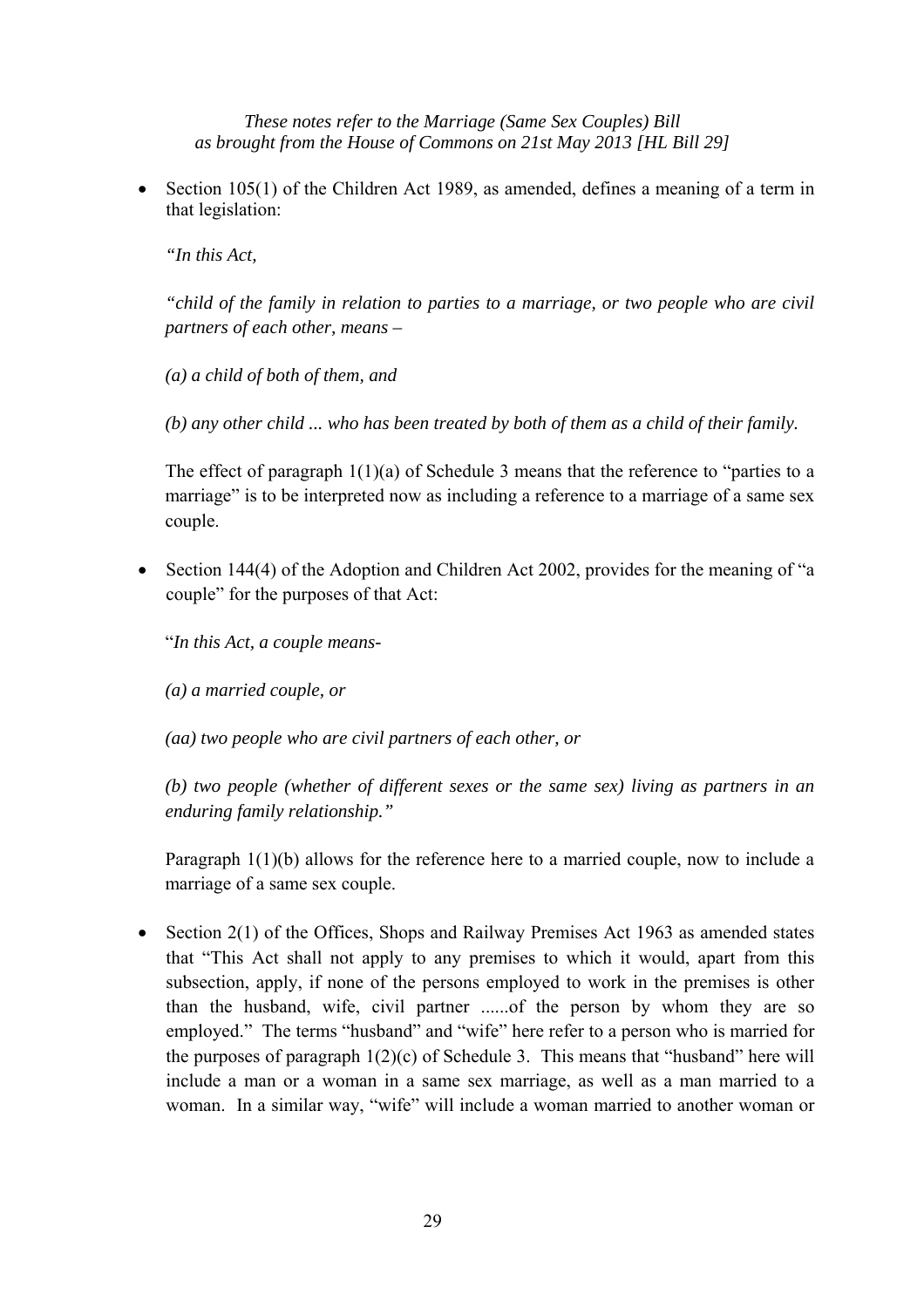a man married to a man. The result is that this section is to be construed as including both male and female same sex marriage.

- 99. Under paragraph 1(3), such references are also to be read across to, for example, cases where a marriage has ended. A reference to a person as a widow would be read as including a reference to a woman whose marriage to another woman ended with the other woman's death, for example.
- 100. Paragraph 1(3) and later makes further provision about the interpretation of existing England and Wales legislation which contains references to marriage, married couples or married persons. It ensures that the legislation will be interpreted in accordance with paragraph  $1(1)(a)$ , (b) or (c) no matter what language it uses in making reference to any of those concepts.

#### *Part 2 – New England and Wales legislation*

- 101. Part 2 governs how new legislation made after the passing of this Bill is to be interpreted. This Part sets out the meanings of specific words which relate to marriage (such as "husband" and "wife"). It reflects the principles in the Bill, which are to put same sex marriage on an equal footing with opposite sex marriage. This will ensure that gender-specific terms such as "husband" keep their gender-specific effect.
- 102. It should be noted that in Schedule 4, Part 7, paragraph 27 provides a power for the Secretary of State to modify or disapply the provisions of Schedule 3 in a specified case.

#### *Example*

• The term "husband" will in future legislation include a man who is married to another man (but not a woman in a marriage with another woman); and "wife" will include a woman who is married to another woman (but not a man married to another man) unless specific alternative provision is made.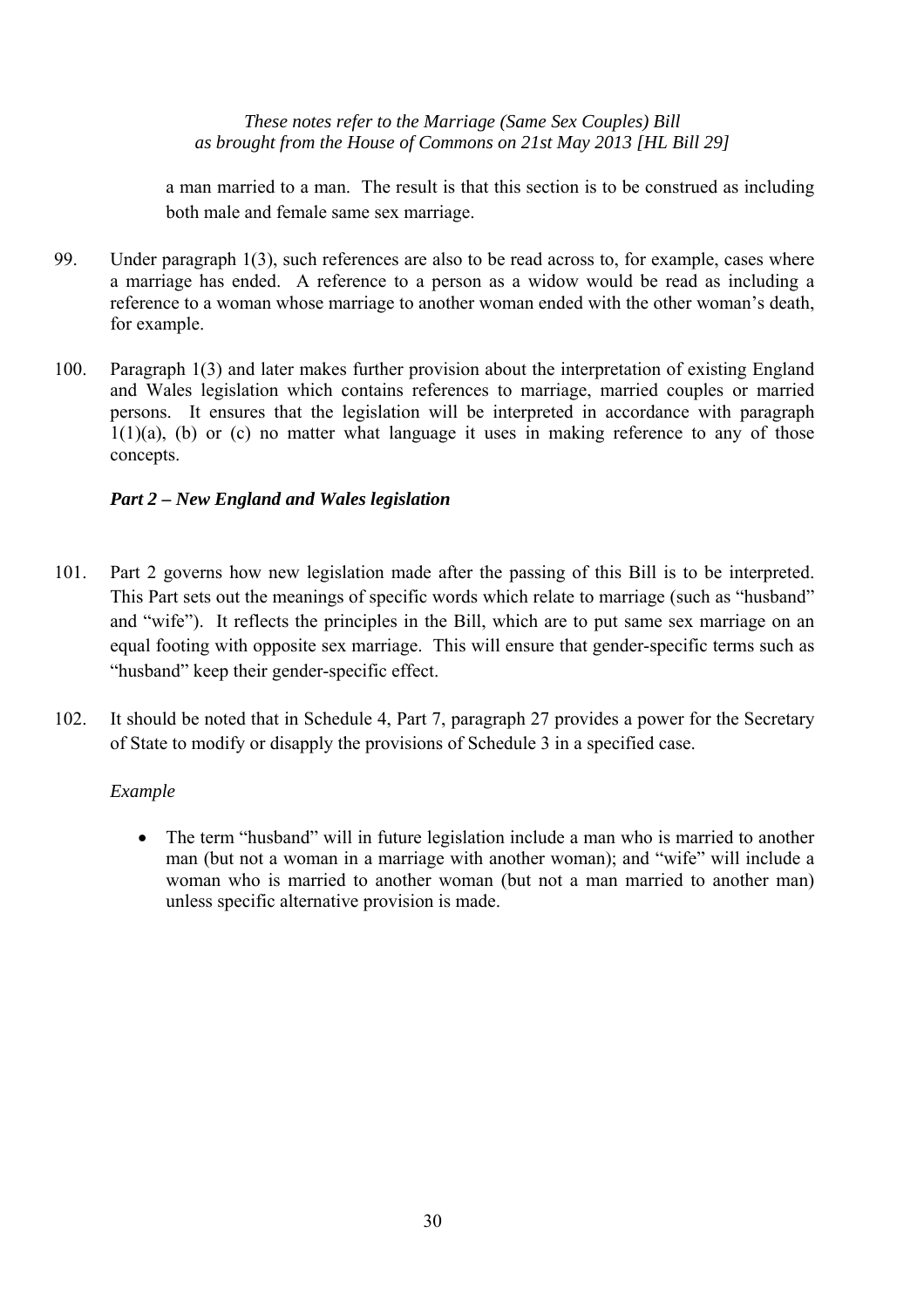#### **Schedule 4 – Effect of extension of marriage: further provision**

## *Part 1 – Private legal instruments*

- 103. This provision means that the introduction of same sex marriage will not affect the meaning of documents drawn up prior to clause 11 coming into force. The sort of documents which will be excluded from incorporating such a reference, include wills and deeds.
- 104. The same exclusion also would apply to any existing document which governs a charity, where that document contains any marriage-related reference. It will be understood only in terms of opposite sex marriage.
- 105. In future, after this Bill is enacted, a reference to marriage in any new document may be understood as including a same sex marriage (depending, for example, on the precise terminology of the document).

#### *Examples*

- If a person has made a bequest to someone, before the Bill comes into force, which is conditional on that individual becoming or being married, marriage will refer to an opposite sex marriage only.
- If the governing document of a charity made before the Bill comes into force stipulates that that organisation will provide for someone who is a widow, that reference would only be to a woman who had previously been married to a man*.*

#### *Part 2 – Presumption on birth of child to married woman*

106. Part 2 makes clear that the common law presumption that a child born to a woman during her marriage is also the child of her husband (often referred to as "the presumption of legitimacy") is not extended by clause 11. Therefore, where two women are married to each other and one of the parties to that marriage gives birth to a child, the other party will not be presumed to be the parent of that child by virtue of the common law presumption. There may be other ways in which the party to the marriage who does not give birth to the child is treated in law as the parent (for example, if that woman is treated as a parent as a result of the amendment made by paragraph 36 of Schedule 7 to this Bill to section 42 of the Human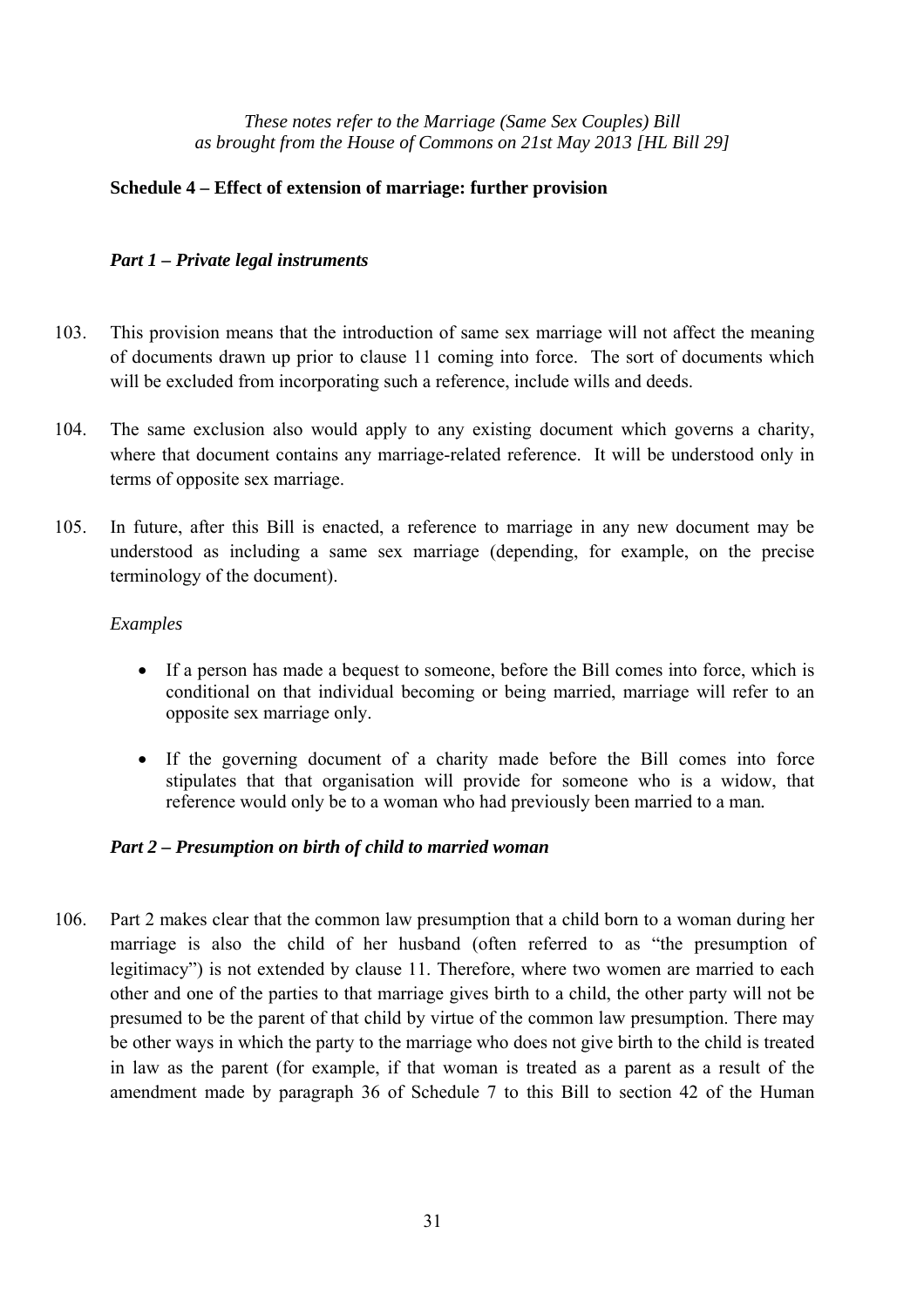Fertilisation and Embryology Act 2008), but in all such cases it is not the common law presumption of legitimacy that treats her as the parent of that child.

## *Part 3 – Divorce and annulment of marriage*

- 107. Paragraph 3 adds a new subsection 1(6) in the Matrimonial Causes Act 1973. Section 1 of that Act sets out various facts for proving that the marriage has broken down irretrievably (the ground for divorce), including in subsection 1(2) (a) that one of the parties to the marriage has committed adultery and the other finds it intolerable to live with that party. New subsection 1(6) maintains the existing definition of adultery and provides that only conduct between one party to the marriage and a person of the opposite sex may constitute adultery. This applies to both opposite sex and same sex couples.
- 108. Paragraph 4 amends section 12 of the Matrimonial Causes Act. The effect of this amendment is that non-consummation (either by reason of incapacity or wilful refusal) cannot be a ground on which a marriage is voidable for a same sex couple. The provisions for opposite sex couples remain unaltered.

#### *Examples*

- A man in an opposite sex marriage has an affair with another man. His wife cannot cite adultery as a fact for divorce but can rely on unreasonable behaviour instead.
- A man in a same sex marriage has an affair with a woman. His husband can cite adultery and that he finds it intolerable to live with his husband as a fact for divorce.
- A man in a same sex marriage refuses to have sexual intercourse with his husband. His husband cannot apply for annulment of the marriage because of his wilful refusal to consummate. However, after one year of marriage, he may apply for divorce because his husband has behaved in such a way that he cannot reasonably be expected to live with him.

#### *Part 4 – Matrimonial proceedings*

109. Overseas couples who enter into a same sex marriage in England and Wales but remain or become habitually resident or domiciled in another country may not be able to end their marriage in that country if it does not recognise the existence of the relationship. Part 4 therefore amends the Domicile and Matrimonial Proceedings Act 1973 to provide a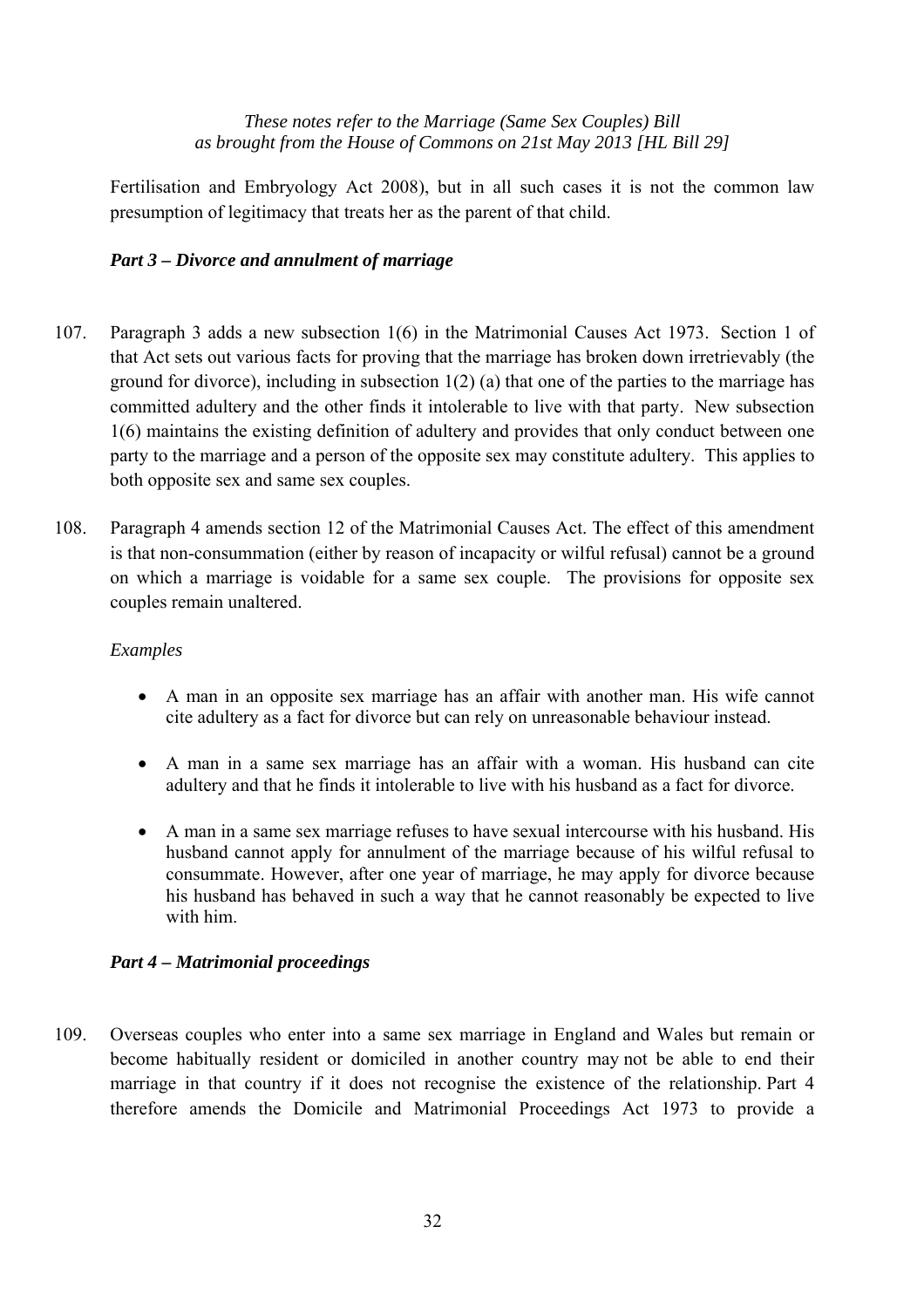"jurisdiction of last resort" so that those same sex couples who are unable to divorce or obtain other matrimonial orders in the country which would normally have jurisdiction are able have their case heard in the courts in England and Wales. "Jurisdiction" means a court's authority to deal with the case. The courts in England and Wales will be able to assume jurisdiction if the couple were married in England or Wales and where it is the interests of justice to do so.

- 110. Paragraph 6 amends section 5 of the Domicile and Matrimonial Proceedings Act 1973 to set out which provisions in respect of jurisdiction in matrimonial causes do not apply to marriages of same sex couples, which is instead dealt with in Schedule A1. It also amends section 5 to provide that Schedule 1 of the Domicile and Matrimonial Proceedings Act 1973 which relates to stays of proceedings will apply to opposite sex and same sex marriages. Paragraph 7 amends section 6 of that Act to insert reference to Schedule A1. Paragraph 8 inserts Schedule A1 to that Act. Paragraph 1 of Schedule A1 sets out the jurisdiction of the court in proceedings for orders relating to the ending of a marriage (divorce, judicial separation, nullity of marriage or because one of the couple is dead) and orders relating to a marriage's validity.
- 111. Paragraph 2 of Schedule A1 provides that the court is able to deal with divorce, judicial separation and nullity cases either (a) where the court has jurisdiction because of regulations made under paragraph 5 of Schedule A1 (see below) or (b) when no court has that jurisdiction and either of the married same sex couple is domiciled in England and Wales when the case starts, or (c) when the same sex couple married under the law of England and Wales, no court has the paragraph 5 jurisdiction and it appears to the court in the interests of justice for it to deal with the case. In nullity cases the court additionally has jurisdiction if either of the couple died before the case started and was domiciled in England and Wales on the date of death or had been habitually resident in England and Wales throughout the year ending with the date of death.
- 112. The court also has jurisdiction to deal with divorce, judicial separation or nullity for the same marriage when proceedings are pending under sub-paragraphs (1) or (2).
- 113. Paragraph 3 of Schedule A1 provides that the court has jurisdiction to deal with an application by one of a couple for an order which ends their marriage on the ground that their spouse is dead, provided that at the time the application was made the High Court did not have jurisdiction under the Presumption of Death Act 2013 to hear an application for a declaration that the applicant's spouse is presumed dead, the two people concerned married under the law of England and Wales and it appears to the court to be in the interests of justice to deal with the case.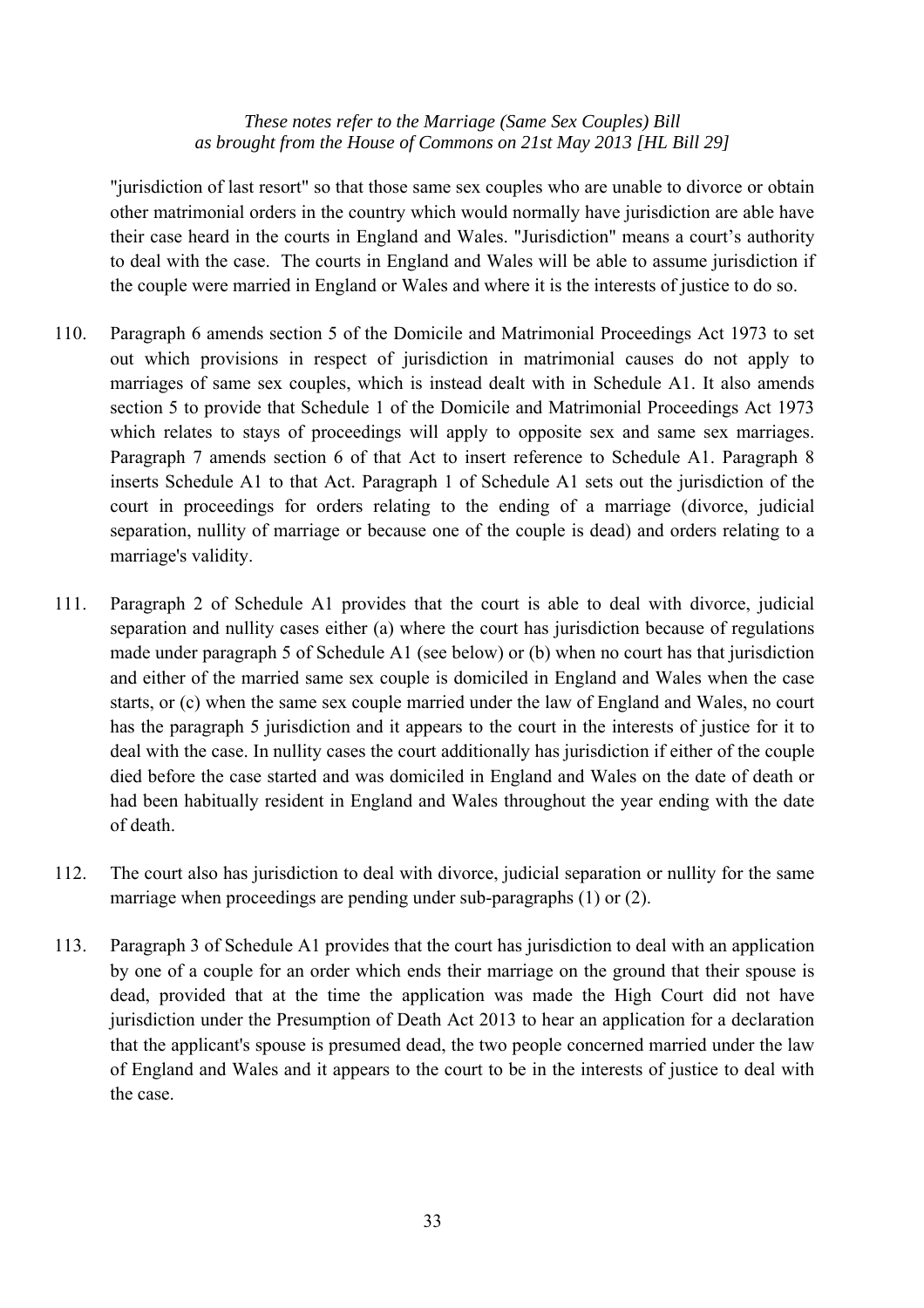- 114. Paragraph 4 of Schedule A1 says the court has jurisdiction to deal with an application for a declaration as to the validity of a marriage if either party to the marriage concerned is domiciled in England and Wales on the date the case starts, was habitually resident in England and Wales throughout the year before the date the case starts or died before that date and at death was either domiciled in England and Wales or had been habitually resident in England and Wales throughout the year ending with the date of death or the two people concerned married under the law of England and Wales and it appears to the court to be in the interests of justice to deal with the case.
- 115. Paragraph 5 of Schedule A1 enables the Lord Chancellor to make regulations about the jurisdiction of the courts to deal with divorce, judicial separation and nullity cases and about the recognition of such orders for a married same sex couple. These regulations would apply where one of the couple: is or has been habitually resident in a Member State of the European Union (EU), or is an EU national, or is domiciled in a part of the UK or the Republic of Ireland. The regulations may correspond with the terms of Council Regulation (EC) No 2201/2003 (known as Brussels IIa) on jurisdiction, recognition and enforcement of judgments in matrimonial matters and in the matters of parental responsibility. Brussels IIa deals with opposite sex marriage. The provisions on recognition of judgments can apply retrospectively. A statutory instrument containing these regulations will be subject to the affirmative resolution procedure.
- 116. Paragraph 10 of Schedule 4 of the Bill makes transitory provision to ensure that the provisions on the court's jurisdiction to hear presumption of death proceedings will function under section 19 of the Matrimonial Causes Act 1973 if this Bill were to come into force as an Act before the entry into force of the Presumption of Death Act 2013 and until the Presumption of Death Act 2013 comes into force.

#### *Part 5 – State pensions*

- 117. Part 5 makes provision about a person's entitlement to state pension based on a current or deceased spouse's or civil partner's National Insurance record. This entitlement is payable by way of a "Category B pension" under the Social Security Contributions and Benefits Act 1992.
- 118. Under section 48A of that Act, a married person or civil partner may be entitled to a lowerrate basic state pension based on the spouse's or civil partner's National Insurance record while the spouse or partner is alive, and up to a full basic pension and a proportion of the spouse's or civil partner's additional (earnings-related) state pension after their death.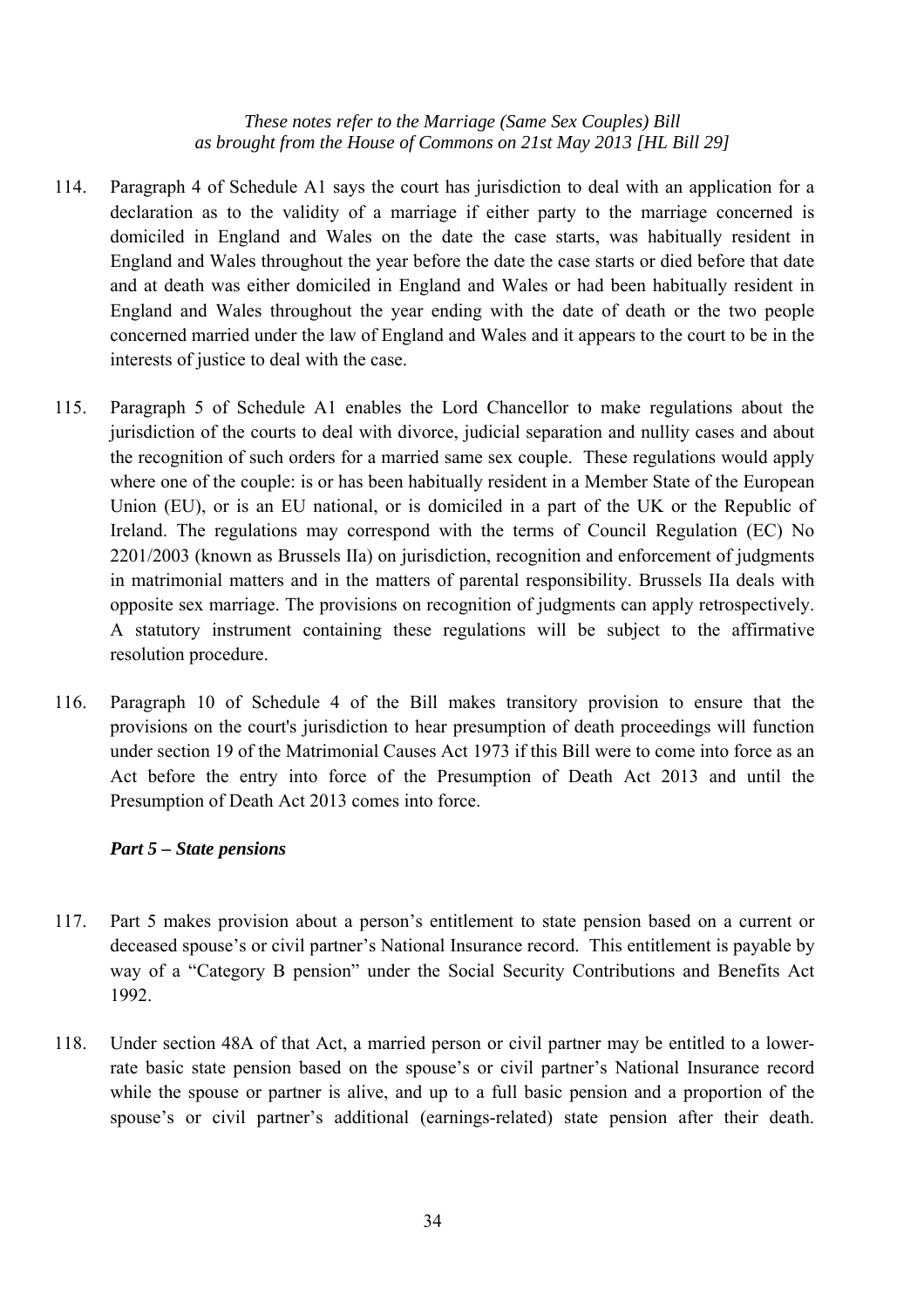However, for married men and civil partners, entitlement is restricted to those whose wives or partners were born on or after 6 April 1950. Paragraph 11(1) replicates this restriction for a person who is married to a person of the same sex. However, paragraph 11(2) provides that the restriction does not apply to a woman in a same sex marriage whose spouse was her husband immediately before obtaining a gender recognition certificate. In this situation, she would retain entitlement to state pension based on her spouse's National Insurance contributions, even if the latter was born before 6 April 1950. Paragraph 11(3) amends subsection (2ZA) of the 1992 Act which defines which contribution condition the person's spouse is required to satisfy, depending on when he or she reaches state pension age. The amendment clarifies that the condition applicable to a person who reached state pension age before 6 April 2010 can be relevant only where the spouse is a man married to a woman or, (as provided by new (2ZA) and (2ZB)), had been born a man who would have reached pension age in her birth gender before that date.

#### *Examples*

- Sandra (born 1949) and Mary (born 1951) get married. Mary only came to live in the UK in her forties and had built up only 50% of a full basic state pension, worth £55.07 a week at current rates, by the time she reached state pension age in March 2013. This is £10.93 less than the full standard rate of basic pension for a married person or civil partner (£66). As Sandra was born before 6 April 1950, when the couple marry, Mary will not be able to have her basic state pension increased to £66, using Sandra's National Insurance record.
- Stephen (born in 1949) and Michelle (born 1951) married in 1980. Michelle did not return to work after having their children and is entitled to only 50% of a full basic state pension on her own contribution record. When Stephen qualifies for state pension in 2014, Michelle will be able to have her basic state pension increased to £66. Stephen (now known as Stephanie) is granted a full gender recognition certificate, and the couple remain married. Although Stephanie was born before 6 April 1950, Michelle will remain entitled to the £10.93 top-up she receives from Stephanie's contributions as this is what she would have been entitled to, had Stephanie not obtained a gender recognition certificate.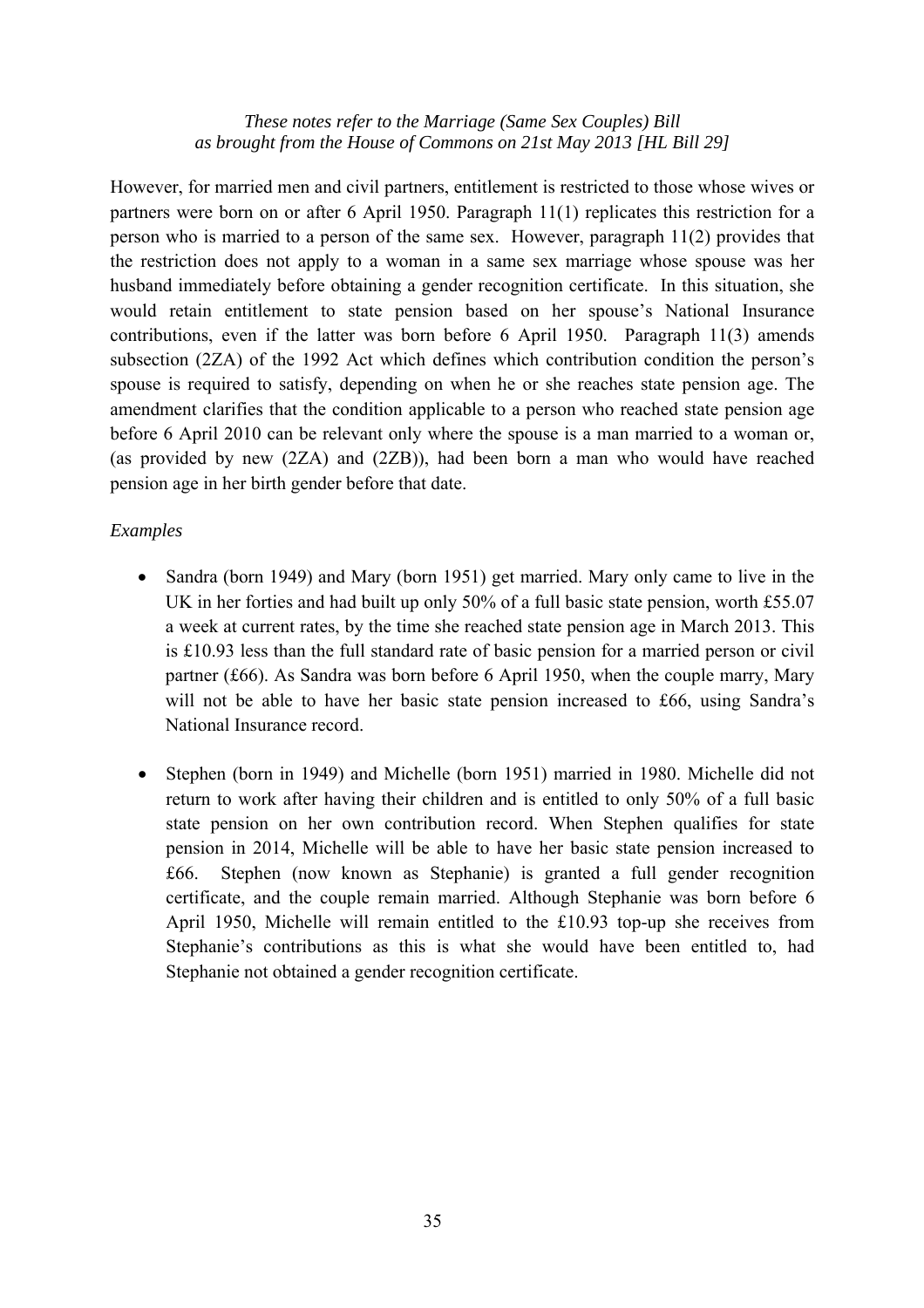- 119. Under section 48B of the Social Security Contributions and Benefits Act 1992, a spouse or civil partner who is widowed over state pension age  $\frac{1}{2}$  may be entitled to a Category B pension comprising basic pension plus a proportion of the deceased's additional (earnings-related) state pension. Widowers and surviving civil partners cannot qualify under this provision if they reached state pension age before 6 April 2010. Instead, they may qualify under section 51 (see below), provided their late wife or partner died when also over state pension age. The practical effect of this restriction is now limited to instances where the widower or surviving civil partner reached state pension age before 6 April 2010 and the deceased spouse or partner dies while still under state pension age. The restriction, in relation to widowers, is made by paragraph 3(3) of Schedule 4 to the Pensions Act 1995, which will be read as applying to widowers of a same sex marriage by virtue of clause 11 of this Bill. Paragraph 12(1) of Schedule 4 applies an equivalent restriction to women married to women. However, paragraph 12(2) exempts women whose female spouses were formerly their husbands from this restriction. Paragraph 12(3) makes provision corresponding to that made by paragraph 11(3) relating to the applicable contribution condition to be met by the deceased spouse.
- 120. As noted in the previous paragraph, section 51 of the Social Security Contributions and Benefits Act 1992 provides a Category B pension for a widower or surviving civil partner who reached state pension age before 6 April 2010 and is widowed when both members of the couple are over state pension age. Section 51 does not apply to widowers or civil partners who reach pension age on or after 6 April 2010, as that entitlement is picked up by either section 48A or 48B. Paragraph 13(2) of Schedule 4 inserts a new subsection (1ZA) in section 51 of the Act which extends it to include the surviving spouse of a marriage of a same sex couple so that it may provide a Category B pension where the survivor's pension age is before 6 April 2010 and both are over pension age at the date of widowhood. Paragraph 13(5) and (6) provides that this does not apply to surviving spouses who reached pension age on or after 6 April 2010 or to women whose female spouses were formerly their husbands as they will qualify under either section 48A or 48B.
- 121. Apart from the above elements of derived entitlements, a surviving spouse or civil partner may also be entitled to half the deceased's graduated retirement benefit (GRB) – a form of earnings-related pension that could be accrued between 1961 and 1975. Widowers and surviving civil partners who reached state pension age before 6 April 2010 may inherit GRB only if both parties are over state pension age when the spouse or civil partner dies. The provisions for GRB inheritance are in section 37 of the National Insurance Act 1965. Section

 $\overline{a}$ 

<sup>1</sup> Section 48B also makes provision for Category B pension for a spouse widowed under state pension age before 9 April 2001. Entitlement to Category B pension for a married person or civil partner widowed under pension age on or after that date is dealt with under section 48BB.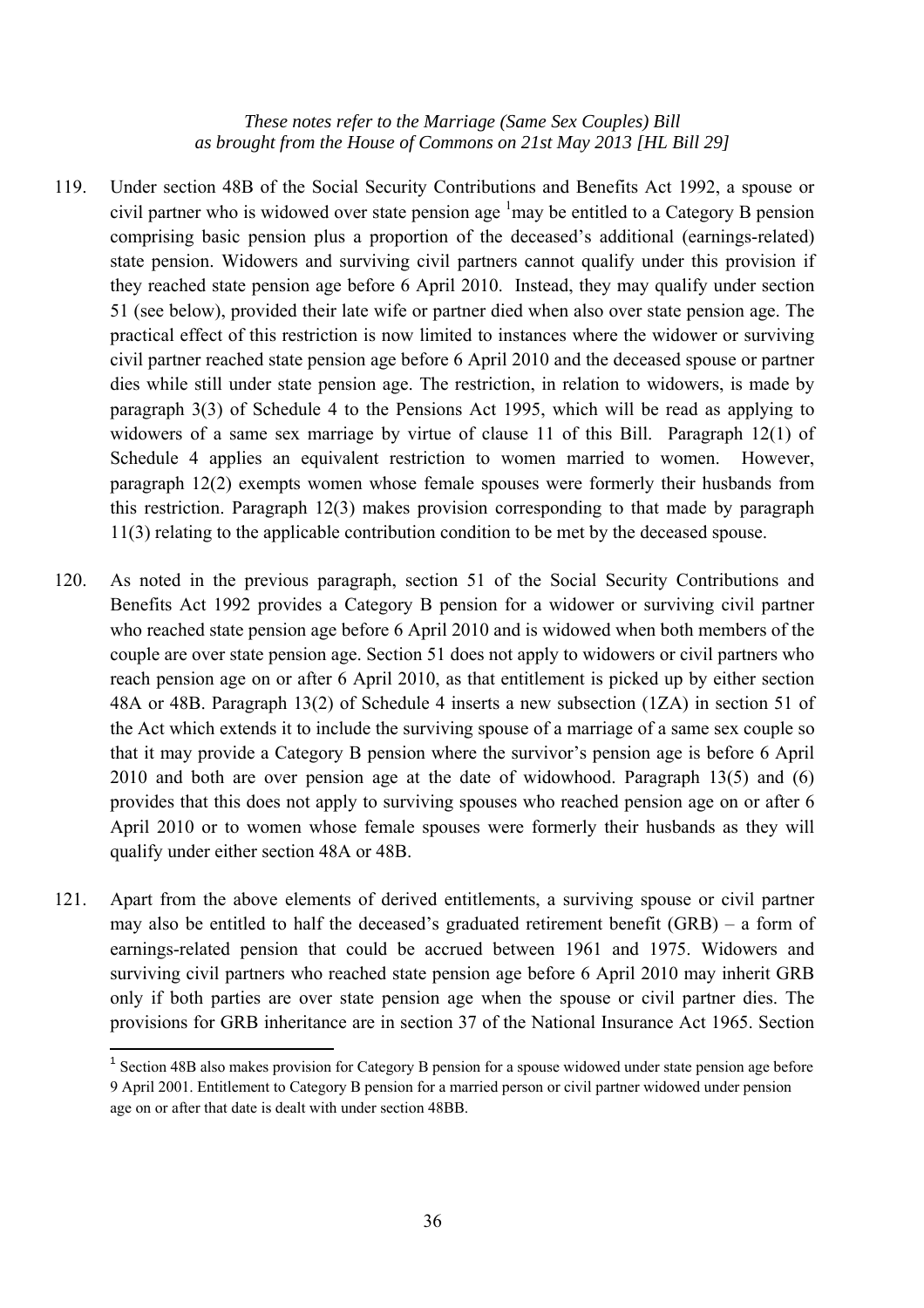62 of the Social Security Contributions and Benefits Act 1992 provides the powers to amend the GRB provisions. Paragraph 14(2) of Schedule 4 inserts new powers in section 62 to enable regulations to be made extending section 37 of the National Insurance Act 1965 to men and their late husbands and to women and their late wives on the same terms as currently apply to widowers and surviving civil partners. Subsections (3) and (4) have the effect that a woman who was married to a transsexual woman remains entitled to half the graduated retirement benefit of the deceased without restriction – as if her spouse had not changed gender.

## *Examples*

 $\overline{a}$ 

- Teresa (born in 1949) and Angela (born in 1954) get married. Angela would have reached state pension age in 2020 but she dies in 2019. She had built up £20 additional (earnings-related) state pension in the current state pension scheme. The maximum inheritable amount would be one-half but as Teresa reached state pension age before April 2010 she will not be entitled to inherit any of Angela's additional state pension. However, under separate rules that apply equally to widows, widowers and surviving civil partners, if her own basic state pension is less than the full rate of £110.15 (at current rates) she may still be able to have this increased up to the full rate, using Angela's contributions.<sup>2</sup>
- Sarah (born in 1949) and Richard (born in 1955) married in 1990. Richard (now know as Ruth) is granted a full gender recognition certificate and the couple remain married. However, Ruth dies in 2020, before reaching state pension age in 2021. She had built up £40 additional state pension and £1.50 graduated retirement benefit in the current state pension scheme. Although Sarah reached state pension age before April 2010, she will still be able to inherit half Ruth's additional state pension and graduated retirement benefit, as this is what she would have been entitled to, had Ruth not obtained a gender recognition certificate.
- 122. Adult dependency increases (ADIs) are an increase of state pension that could be awarded under sections 83 to 85 of the Social Security Contributions and Benefits Act 1992 and may be payable to a man in respect of a dependent wife; a wife, in respect of a dependent husband; or a person in respect of another adult (not their spouse) who has the care of the pensioner's

 $2$  Under the Government's proposals for reforming the state pension, a person who reaches state pension age before the reforms are introduced in April 2016 will still be able to qualify for the state pension based on the contributions their spouse or civil partner made into the current scheme, under the current rules.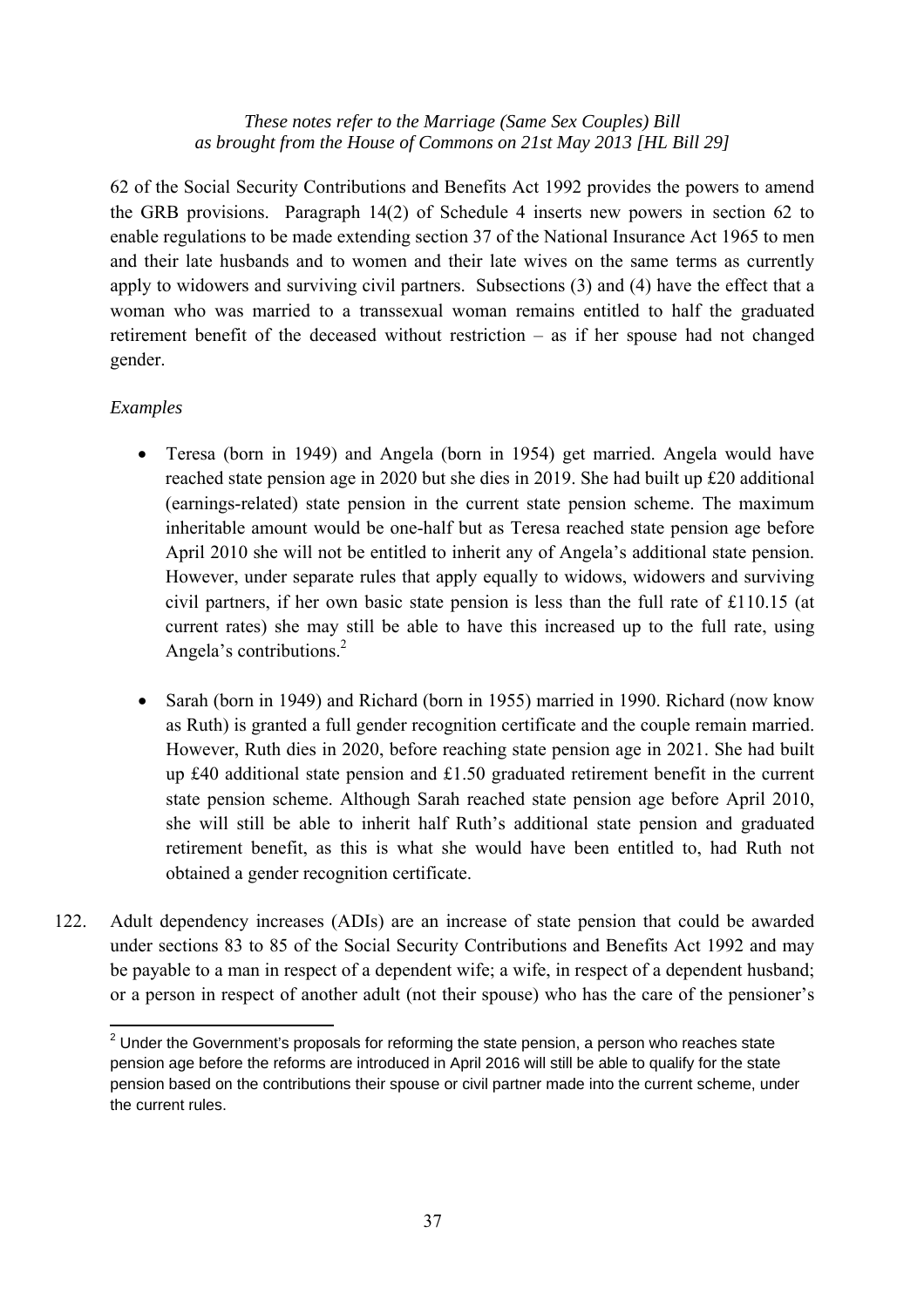dependent child. ADIs were abolished from 6 April 2010, but people who were already entitled to an ADI before that date continue to receive it under transitional rules. Under the changes which the Bill introduces, a married couple will be able to remain married when one member legally changes gender. Paragraph 15 provides that an adult dependency increase continues to be payable where the parties to the marriage are still married but no longer man and wife.

123. Paragraph 16 provides that where a couple have converted their civil partnership to a marriage under clause 9 of the Bill, this cannot give rise to entitlement to state pension by virtue of being treated as married in the period preceding the conversion.

## *Part 6 – Occupational pensions and survivor benefits*

124. Paragraph 18 of Schedule 9 to the Equality Act 2010 provides that it is not discrimination because of sexual orientation to restrict access to a benefit, facility or service that would be available to a person who was married, to someone who is in a civil partnership in relation to rights accrued before 5 December 2005 (the date the Civil Partnership Act came into force). This means that an occupational pension scheme as a minimum only has to provide survivor benefits to civil partners on rights accrued since that date. Paragraph 17 removes the word "married" from sub-paragraph (1) and inserts a new sub-paragraph (1A) in paragraph 18 of Schedule 9 to the Equality Act 2010. This extends the exception so that it also applies to same sex couples in the same way as to civil partners. Sub-paragraph (1A)(c) and (1B) provides that this does not apply to persons who were in an opposite sex marriage but who are now in a same sex marriage as a result of one spouse changing legal gender.

#### *Examples*

- An example of an employment benefit provided by reference to marital status is an occupational pension scheme which pays benefits to an employee's spouse on the death of the employee, but does not similarly compensate an unmarried employee's partner.
- A scheme which pays out to surviving married partners must also pay out to surviving same sex spouses and surviving civil partners in respect of any employee service since 5 December 2005 (when the Civil Partnership Act came into force).
- A member is in an opposite sex marriage, the husband or wife changes legal gender and the marriage changes to a same sex marriage. In this case the survivor would retain the expectation of survivor benefits they would have had in an opposite sex marriage.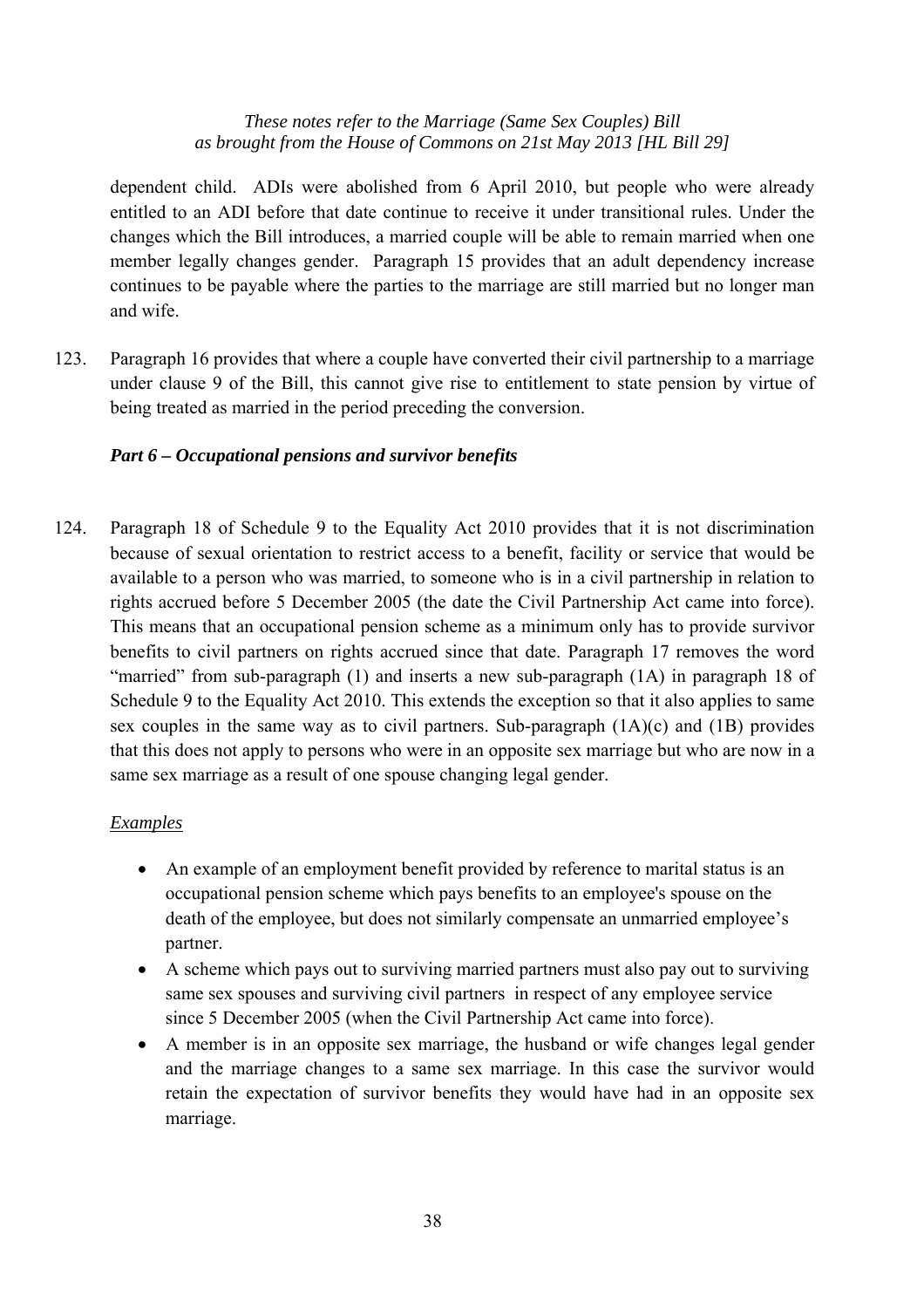- 125. Paragraphs 18 to 26 of Schedule 4 amend the Pension Schemes Act 1993 to extend requirements on occupational pension schemes that are or have been contracted out to provide survivor benefits to widows or widowers of a same sex marriage. In particular section 17 of the Pension Schemes Act 1993 requires schemes to provide that if the scheme member (the "earner") dies leaving a widow, widower or surviving civil partner, the survivor will be entitled to a guaranteed minimum pension under the scheme. Paragraph 20 of Schedule 4 inserts new subsections (2)(d) and (e) in section 17 and amends subsections (4) – (6) so that the guaranteed minimum pension provisions apply to same sex married partners as they do for civil partners. Section 8(2) of the Pension Schemes Act 1993 defines "guaranteed minimum pension" for the purposes of that Act. Paragraph 19 extends the definition of guaranteed minimum pension to include an earner's surviving same sex spouse's guaranteed minimum.
- 126. Widows and widowers of same sex marriages will be entitled to any guaranteed minimum pension accrued after April 1988. However, an exception is made for a woman in a same sex marriage whose spouse was her husband immediately before obtaining a gender recognition certificate - a "relevant gender change case". In such cases widows will be treated like widows of men for the purpose of inheritance of the guaranteed minimum pension.
- 127. Schemes may convert members' rights to a guaranteed minimum pension into an ordinary scheme pension. Under section 24D of the Pension Schemes Act 1993 the scheme must provide post-conversion benefits that include survivors' benefits. Paragraph 21 amends section 24D to require schemes to provide these survivors' benefits to widows or widowers of same sex marriages. Widows or widowers of same sex marriages will be entitled to the same benefits as surviving civil partners, except as with inheritance of the guaranteed minimum pension where a woman was married to a woman in a relevant gender change case. In these cases a widow will be entitled to a pension of at least half the value of any pension accrued by the earner from April 1978 to April 1997.
- 128. Section 37 of the Pension Schemes Act 1993 prohibits alterations to the rules of a contractedout scheme unless the alteration is of a prescribed description and except in prescribed circumstances. Section 37(3) prohibits such alterations by schemes that were formerly contracted-out so long as any person is entitled to receive benefits for the period when the scheme was contracted-out. Section 37(4) limits the application of section 37(3) where the person entitled is a widower or surviving civil partner to only such cases as may be prescribed. Paragraph 22 amends section 37(4) and inserts new subsections (5) and (6) to extend this limitation to include widows and widowers of same sex marriage except for widows in a 'relevant gender change case'.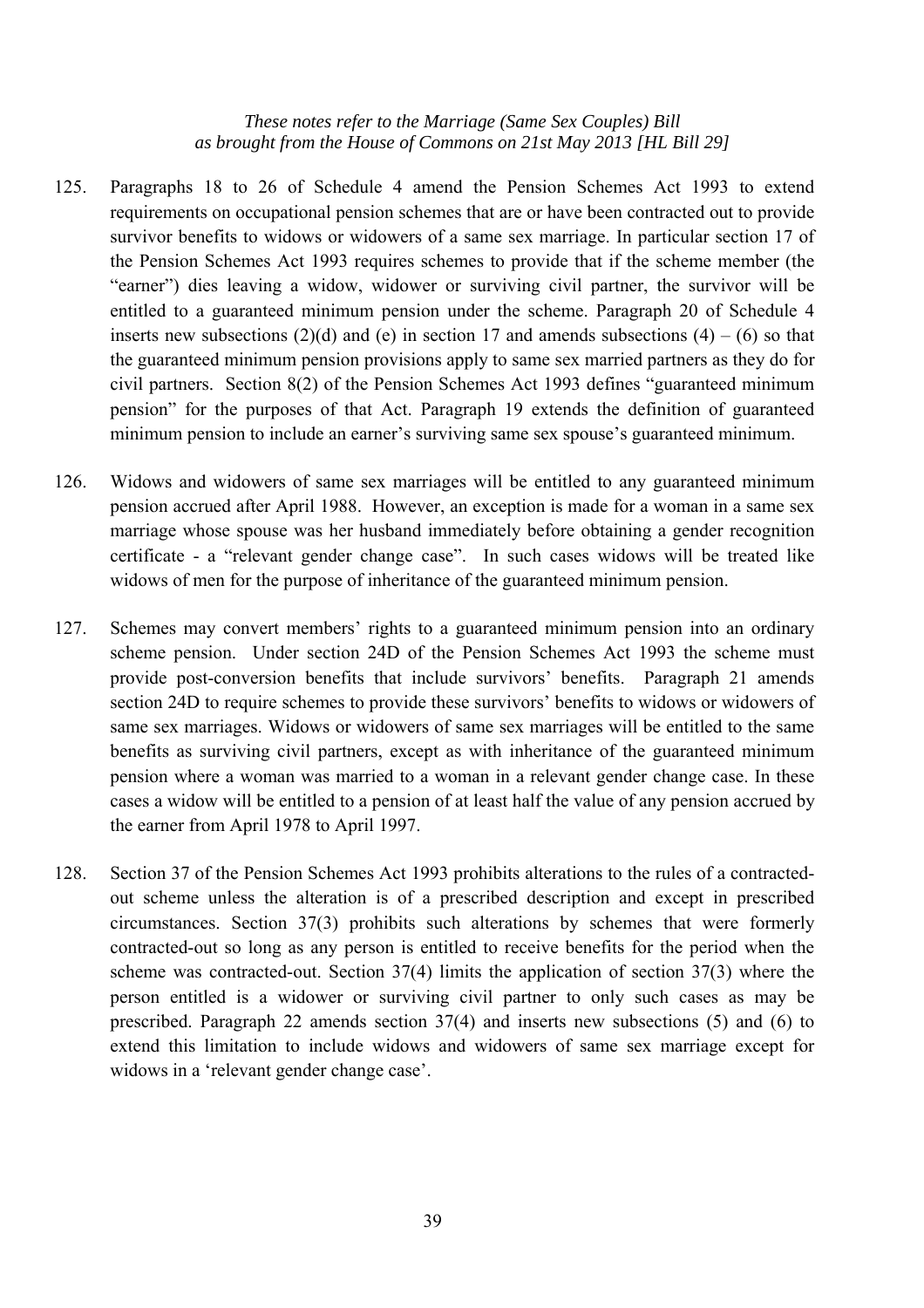- 129. In order to benefit from the exception made for 'relevant gender change cases', widows will need to produce evidence of their spouse having changed legal gender to support their claim. Paragraph 23 inserts new section 38A (Regulations about relevant gender change cases) into the Pension Schemes Act 1993 to enable regulations to be made to specify the detail of what information may need to be provided or other conditions that may be met before schemes are obliged to treat these widows as if they were widows of opposite sex marriages. Under subsection 38A(3) regulations may also specify what schemes must do if the required information is not provided or the conditions are not met for this special exception to apply.
- 130. Section 46(1) of the Pension Schemes Act 1993 provides for the reduction of social security benefits where a person is also entitled to a guaranteed minimum pension. Section 47(1) limits the application of section 46(1) in relation to individuals who are entitled to a guaranteed minimum pension by virtue of being the widower or surviving civil partner of an earner in certain circumstances. Section 47(1) does not make any provision about widows, who are currently provided for under section 46(1). The policy intention is that survivors of same sex marriages be treated in the same manner as surviving civil partners in respect of their guaranteed minimum pension entitlement. Paragraph 24 of Schedule 4 gives effect to this policy by making provision for widows of same sex marriages in section 47(1).
- 131. Section 84 of the Pension Schemes Act 1993 makes provision about which method of revaluation is to be used to revalue pension benefits. Subsection (5) is amended by paragraph 25 of Schedule 4 to make reference to the guaranteed minimum of surviving same sex spouses.
- 132. Schedule 3 of the Pension Schemes Act 1993 makes further provision about each of the methods of revaluing accrued pension benefits. Paragraph 1(1E) defines "the accrued benefit" for the purposes of paragraph 1, which provides further detail on the final salary method of revaluation. Sub-paragraph (b) is amended by paragraph 26 of Schedule 4 to make reference to the guaranteed minimum of surviving same sex spouses.

## *Examples*

- A survivor of a same sex marriage makes an application to a pension scheme for a survivor benefit. The deceased was a member of a contracted-out pension scheme with a guaranteed minimum pension. The scheme is required to pay a survivor benefit of half the guaranteed minimum pension based on accruals back to April 1988.
- A widow who was married to a woman in a 'relevant gender change case' makes an application to a pension scheme for a survivor benefit. The deceased was a member of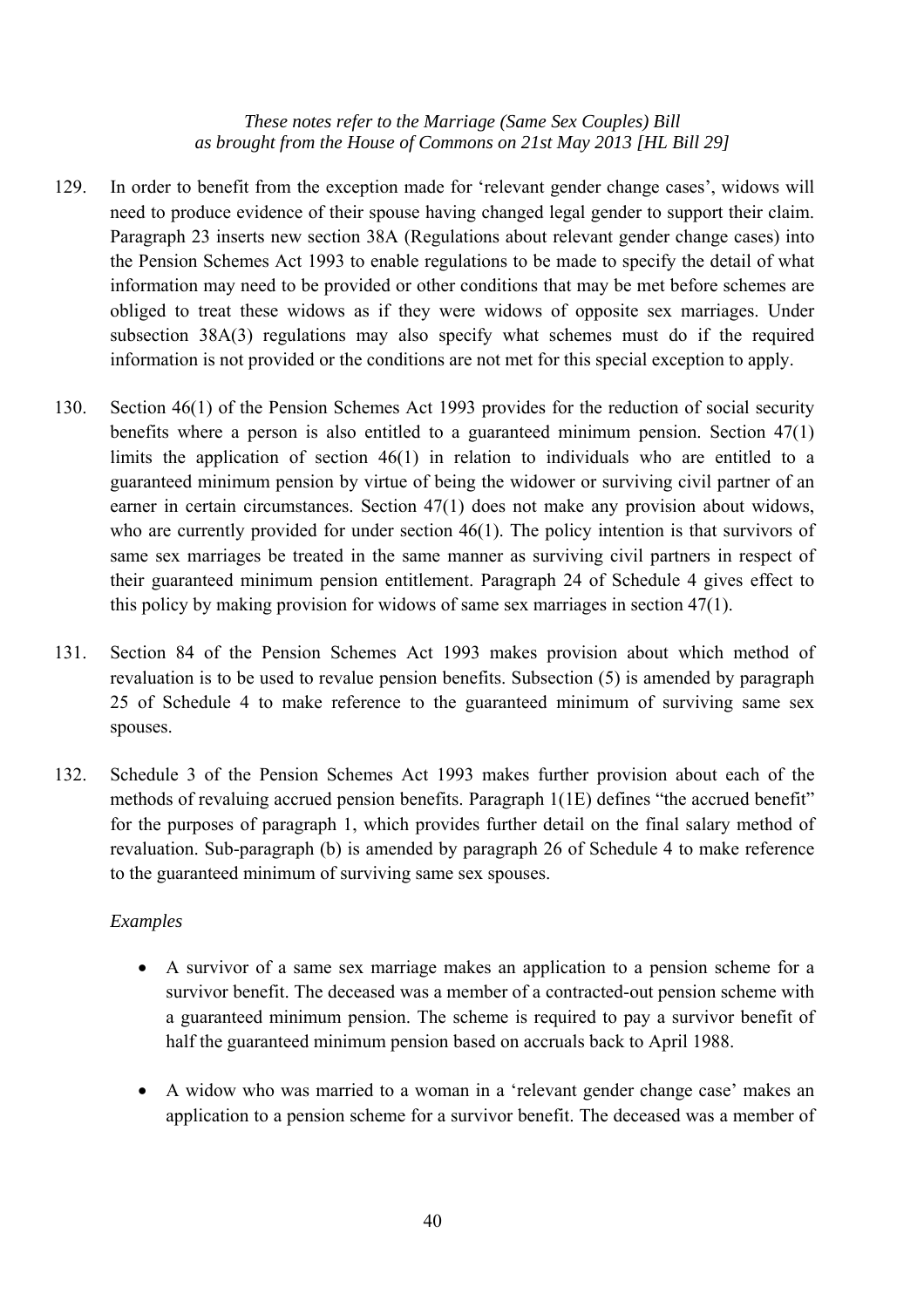a contracted-out pension scheme with a guaranteed minimum pension. If the widow can provide the scheme with the required evidence that her spouse was her husband immediately before obtaining a gender recognition certificate, the scheme will be required to pay a survivor benefit of half the guaranteed minimum pension based on accruals back to April 1978.

## *Part 7 – General*

- 133. Certain provisions of the Bill (referred to in these notes as the "equivalence provisions") have a wide general effect. These provisions are:
	- clause 11(1) and (2) (which provide for marriage to have the same effect in relation to same sex couples that it has in relation to opposite sex couples and for the law of England and Wales to have effect accordingly) and Schedule 3 (which supports clause 11(1) and (2) by making specific provision about the interpretation of legislation);
	- clause  $9(7)(b)$  (which provides that, where a marriage is converted into a civil partnership, the marriage has effect as if it had subsisted since the date when the civil partnership was formed).
- 134. In some cases, the wide general effect of the equivalence provisions goes too far, and so would produce results which are not in line with the policy. It is therefore necessary to ensure that the wide general effect of the equivalence provisions does not apply in particular cases, or applies in a different way from normal.
- 135. Some of these cases are already dealt with in the preceding provisions of Schedule 4. Other cases like this may be dealt with by an order under paragraph 27(3). The legislation which deals with cases like this is referred to as "contrary provision".
- 136. Sub-paragraphs 27(1) and (2) ensure that, where cases like this are dealt with by contrary provision, that provision overrides the wide general effect of the equivalence provisions.

#### *Examples*

• An Act of Parliament provides that a benefit is to be given to a widow who meets prescribed requirements. The effect of clause 11(1) and (2), combined with Schedule 3, means that the benefit would also be available to a person in a same sex marriage, whose spouse had died. However, a man who was in an opposite sex marriage and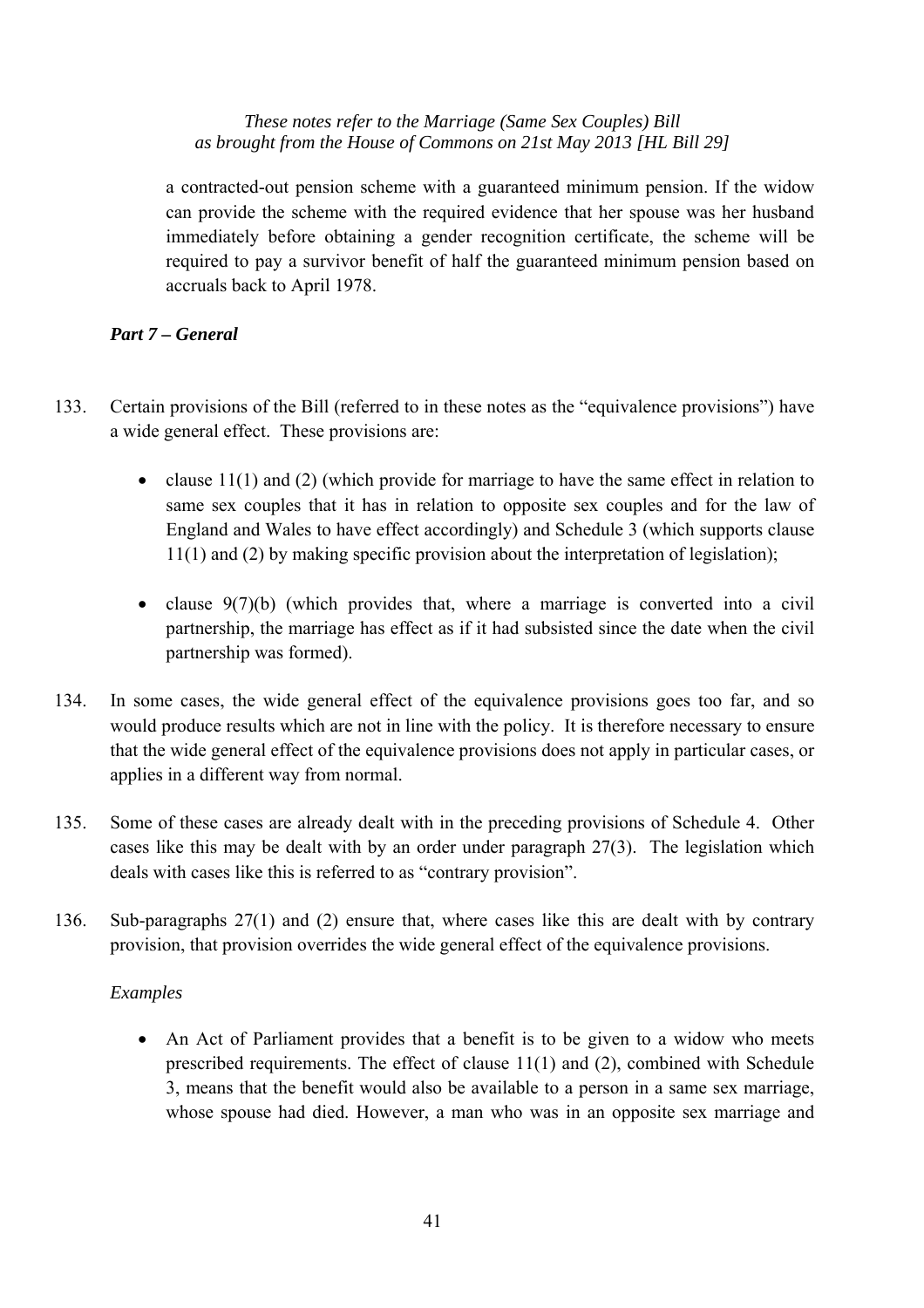whose wife had died would not be entitled to the benefit. In this instance the equivalence provisions go too far, and the Act conferring the benefit could be excluded from their effect by the making of contrary provision.

#### **Schedule 5 – Change of gender of married persons or civil partners**

- 137. Schedule 5 makes changes to the Gender Recognition Act 2004 (the "Gender Recognition Act"). The Gender Recognition Act enables transsexual people to change their legal gender by applying for a gender recognition certificate under section 1 of that Act. The issue of a full gender recognition certificate enables recipients to be recognised for all legal purposes in their new gender ("the acquired gender"). At present transsexual people who are married or in a civil partnership must end their marriage or civil partnership before a full gender recognition certificate can be issued. This is achieved by the Gender Recognition Panel issuing an interim gender recognition certificate to married applicants and applicants in civil partnerships which causes the marriage or civil partnership to become voidable. Applicants then have six months from the date of issue of the interim gender recognition certificate to apply to the court to end their marriage or civil partnership. Once a marriage or civil partnership has been annulled (or a divorce or dissolution has occurred in Scotland) the court can issue a full gender recognition certificate.
- 138. This Schedule amends the Gender Recognition Act to enable an existing marriage registered in England and Wales or outside the UK ("protected marriage" defined in paragraph 14 as a marriage under the law of England and Wales, or a marriage under the law of a country or territory outside the United Kingdom) to continue where one or both parties change their legal gender and both parties wish to remain married. It also amends that Act to enable a civil partnership ("protected civil partnership" defined in paragraph 14 as a civil partnership under the law of England and Wales) to continue where both parties change their gender simultaneously and wish to remain in their civil partnership.
- 139. Paragraph 2 inserts new subsections (6A), (6B) and (6C) which amend the evidence requirements in section 3 of the Gender Recognition Act. At present, section 3(6)(a) of that Act requires transsexual people who apply to the Gender Recognition Panel for a gender recognition certificate to submit a statutory declaration as to whether they are married or in a civil partnership. This enables the Panel to determine whether to issue a full gender recognition certificate (for people who are not married or in a civil partnership) or an interim certificate (for people who are married or in a civil partnership).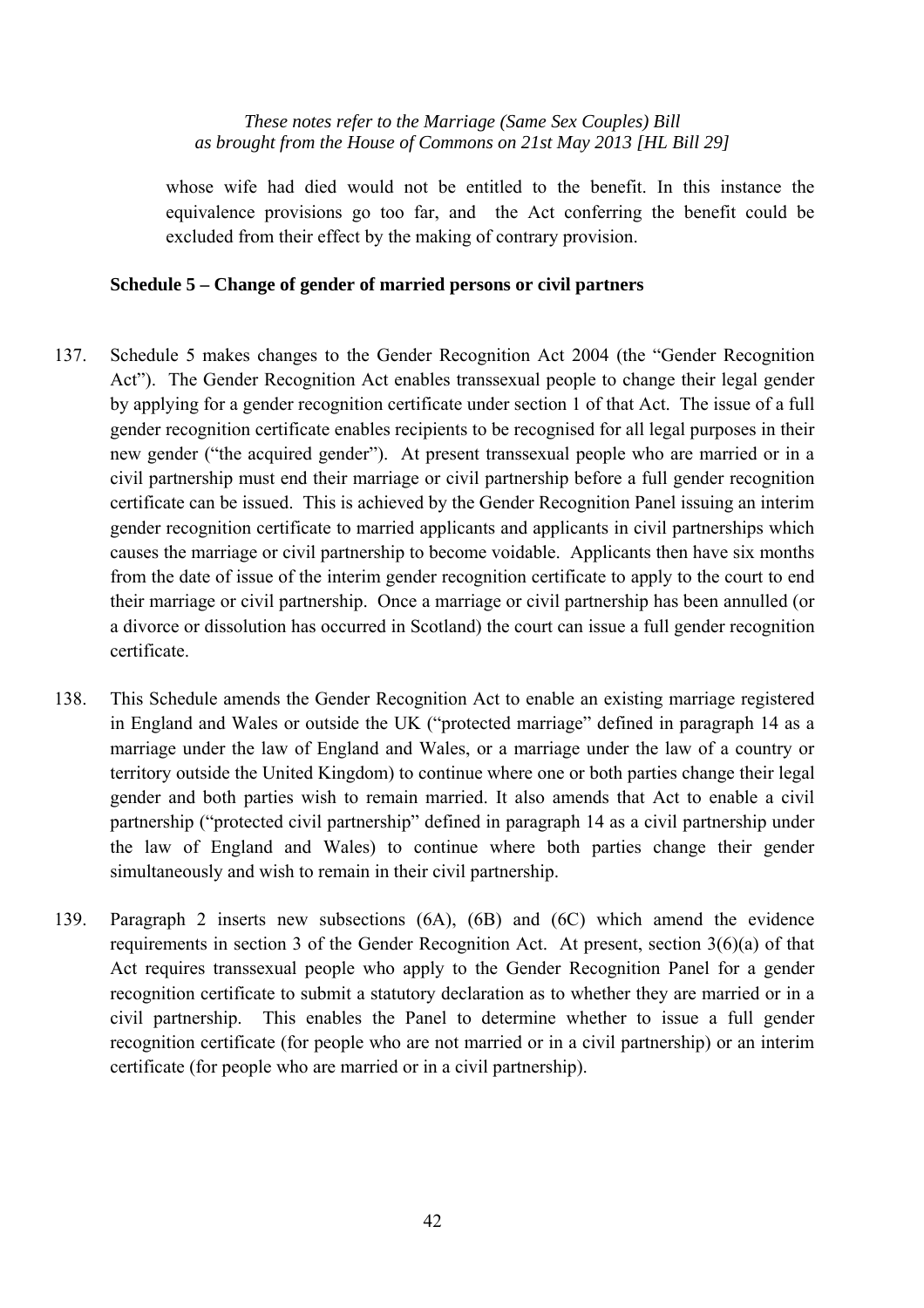- 140. New subsection (6A) requires married applicants to include in their statutory declaration an additional declaration as to where their marriage was registered. This will enable the Panel to determine whether the marriage is a protected marriage. Where the marriage is a protected marriage, new subsection (6B) requires an application to contain a "statutory declaration of consent" by the applicant's spouse (defined in paragraph 14 as a declaration that he or she consents to the protected marriage continuing after the issue of a full gender recognition certificate), or a statutory declaration by the applicant that his or her spouse has not made a statutory declaration of consent. If the application contains a statutory declaration of consent by the applicant's spouse, new subsection (6C) requires the Panel to inform the spouse that an application has been made.
- 141. Paragraph 3 replaces existing subsections (2) and (3) of section 4 of the Gender Recognition Act (which provides for the issue of interim and full gender recognition certificates following an application) and inserts new subsections (3A) and (3B) to that section. The effect of these amendments is to enable a full certificate to be issued:
	- to single applicants (new subsection  $(2)(a)$ );
	- to applicants who are party to a protected marriage and the applicant's spouse has issued a statutory declaration of consent (new subsection (2)(b)); and
	- to applicants who are party to a protected civil partnership and the Gender Recognition Panel has decided to issue the other party to the civil partnership with a full gender recognition certificate (new subsection (2)(c)).
- 142. Interim gender recognition certificates will be issued:
	- to applicants in protected marriages if the applicant's spouse has not consented to the marriage continuing (new subsection  $(3)(a)$ );
	- to applicants in non-protected marriages (new subsection  $(3)(b)$ );
	- to applicants in protected civil partnerships where the other party to the civil partnership has not made an application for a gender recognition certificate at the same time as the applicant or the other party has made such an application but the Panel has decided not to issue a full gender recognition certificate to him or her (new subsections  $(3)(c)$  and  $(3)(d)$ ; and
	- to applicants in non-protected civil partnerships (new subsection  $(3)(e)$ ).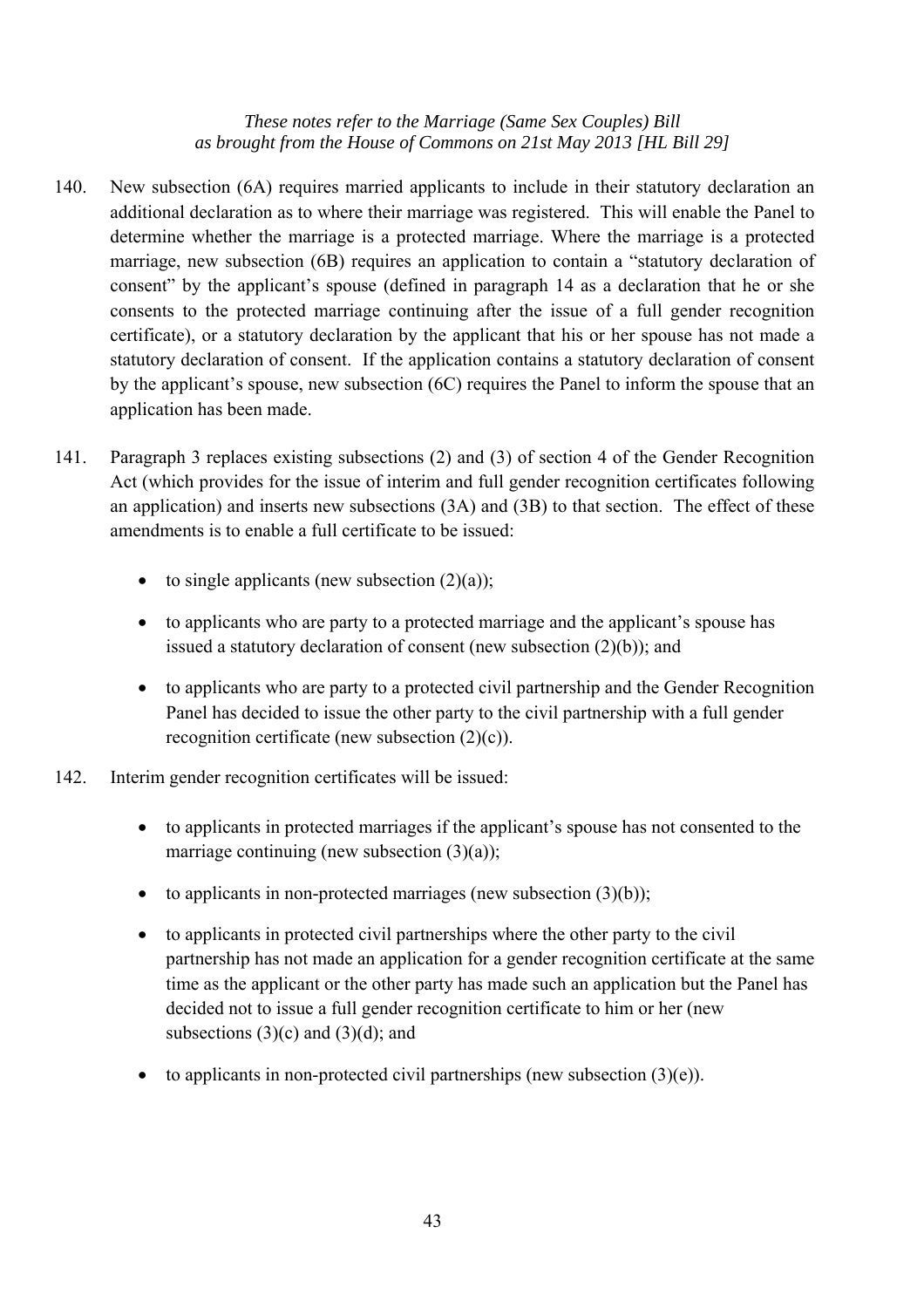- 143. New subsection (3A) requires the Panel to notify an applicant's spouse where they issue a full gender recognition certificate to the applicant. New subsection (3B) provides that section 4 of the Gender Recognition Act is subject to new section 5B (inserted into that Act by paragraph 5 of this Schedule).
- 144. Paragraph 4 inserts new sections 4A and 4B in the Gender Recognition Act.
- 145. New section 4A provides for two situations ("Case A" and "Case B"). Case A provides for the situation where an applicant is in a protected marriage but his or her spouse has not issued a statutory declaration of consent. If the applicant's spouse changes his or her mind before the marriage is annulled and wishes the marriage to continue, subsection (2) provides that the applicant can apply to the Gender Recognition Panel for a full gender recognition certificate. The Panel can only issue a full gender recognition certificate to the applicant following such an application if they are satisfied that the following conditions are met:
	- an interim gender recognition certificate has been issued to the applicant  $(subsection (2)(a))$ ;
	- the applicant was a party to a protected marriage at the time the interim gender recognition certificate was issued (subsection (2)(b));
	- the applicant is in a protected marriage (subsection  $(2)(c)$ ); and
	- the applicant's spouse consents to the protected marriage continuing (subsection  $(2)(d)$ ).
- 146. If these conditions are not met the Gender Recognition Panel will reject an application for a full gender recognition certificate (subsection (4)). Subsection (5) sets a time limit for an application under Case A. The time limit is six months from the date on which the interim certificate was issued.
- 147. Case B provides for the situation where an application is made by a civil partner, an interim gender recognition certificate is issued and the couple subsequently decide to convert their civil partnership into a protected marriage under clause 9 of this Bill. Subsection (3) provides that following a conversion taking place, such applicants can apply for a full gender recognition certificate. The Panel can only issue a full gender recognition certificate to the applicant if they are satisfied that the following conditions are met:
	- an interim gender recognition certificate has been issued to the applicant (subsection  $(3)(a)$ );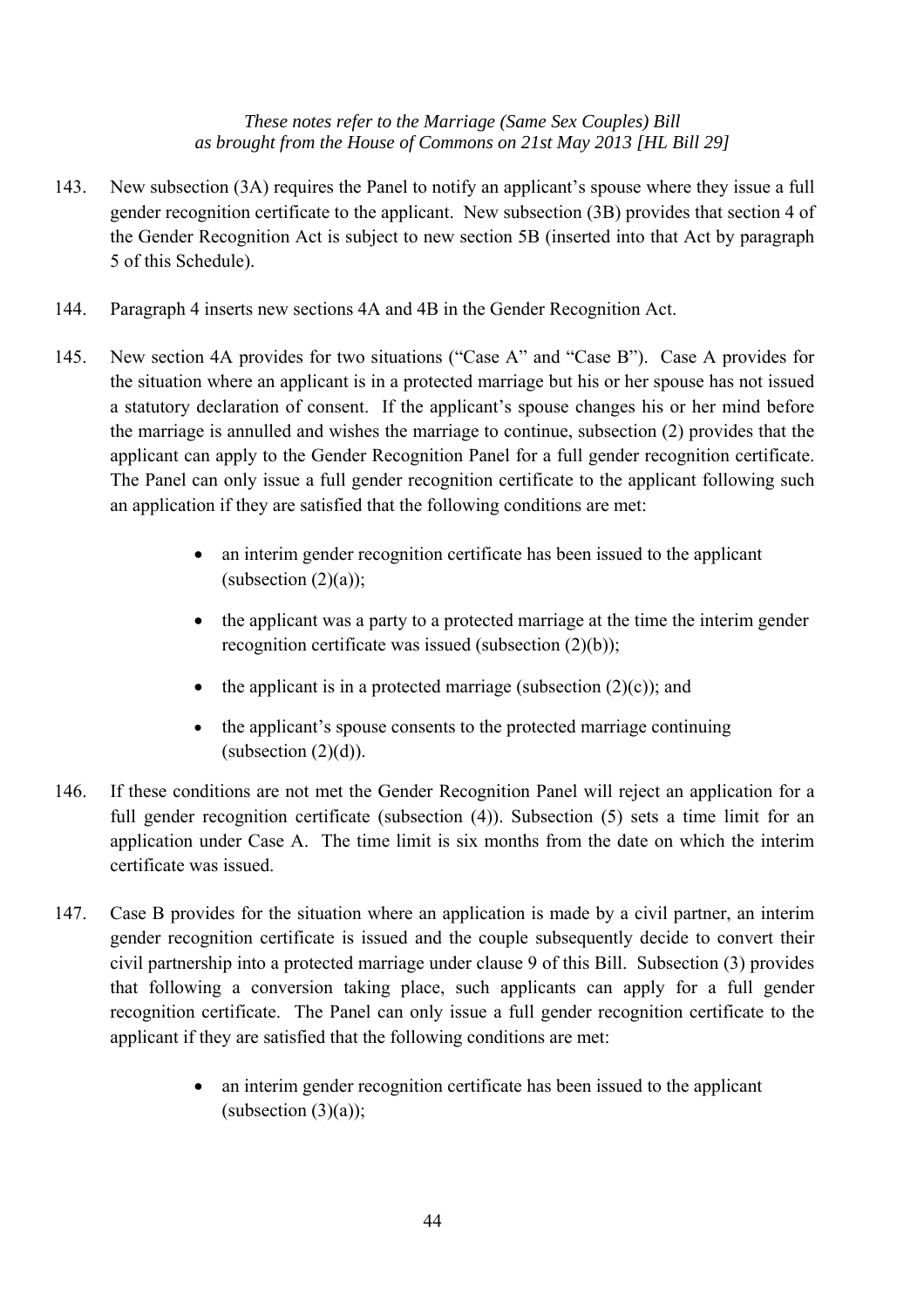- the applicant was a party to a civil partnership at the time the interim gender recognition certificate was issued (subsection (3)(b));
- the conversion application must have been made within six months of the date of issue of the interim gender recognition certificate being issued (subsection  $3(c)$ :
- the conversion process under clause 9 (of this Bill) has resulted in the civil partnership being converted into a marriage (subsection (3)(d));
- the applicant is a party to that marriage (subsection  $(3)(e)$ ); and
- the applicant's spouse consents to the marriage continuing (subsection  $(3)(f)$ ).
- 148. If these conditions are not met the Panel will reject an application for a full gender recognition certificate (subsection (4)). Subsection (6) sets a time limit for conversion of an interim certificate to a full certificate under this section. The time limit is six months from the date when the civil partnership is converted to a marriage.
- 149. Applications under Case A and Case B require the applicant's spouse to issue a statutory declaration of consent (subsection (7)). Applications under Case B must additionally include evidence of the date on which the application for conversion under clause 9 was made and evidence that the civil partnership has been converted to a marriage (subsection (8)).
- 150. Where the Panel receives an application to issue a full gender recognition certificate in either Case A or Case B, section 4A, subsection (9) requires them to notify the applicant's spouse both of the application and also of the issue of the full gender recognition certificate.
- 151. New section 4B provides for the situation where an applicant has made an application for a full gender recognition certificate under new section 4A but before that application can be determined the applicant's spouse dies. At present if the applicant's spouse dies within six months of the interim gender recognition certificate being issued, the applicant can apply for a full gender recognition certificate within six months from the date the death occurred (section 5(2)(b) of the Gender Recognition Act). This section may not be available to applicants if the application has not been determined within the time limit in new section 4A(5) and (6). New section 4B provides that in such cases the applicant can still rely on section 5(2)(b) to apply for a full gender recognition certificate.
- 152. Paragraph 5 inserts new section 5B into the Gender Recognition Act. If both parties to a protected civil partnership make successful applications to the Gender Recognition Panel,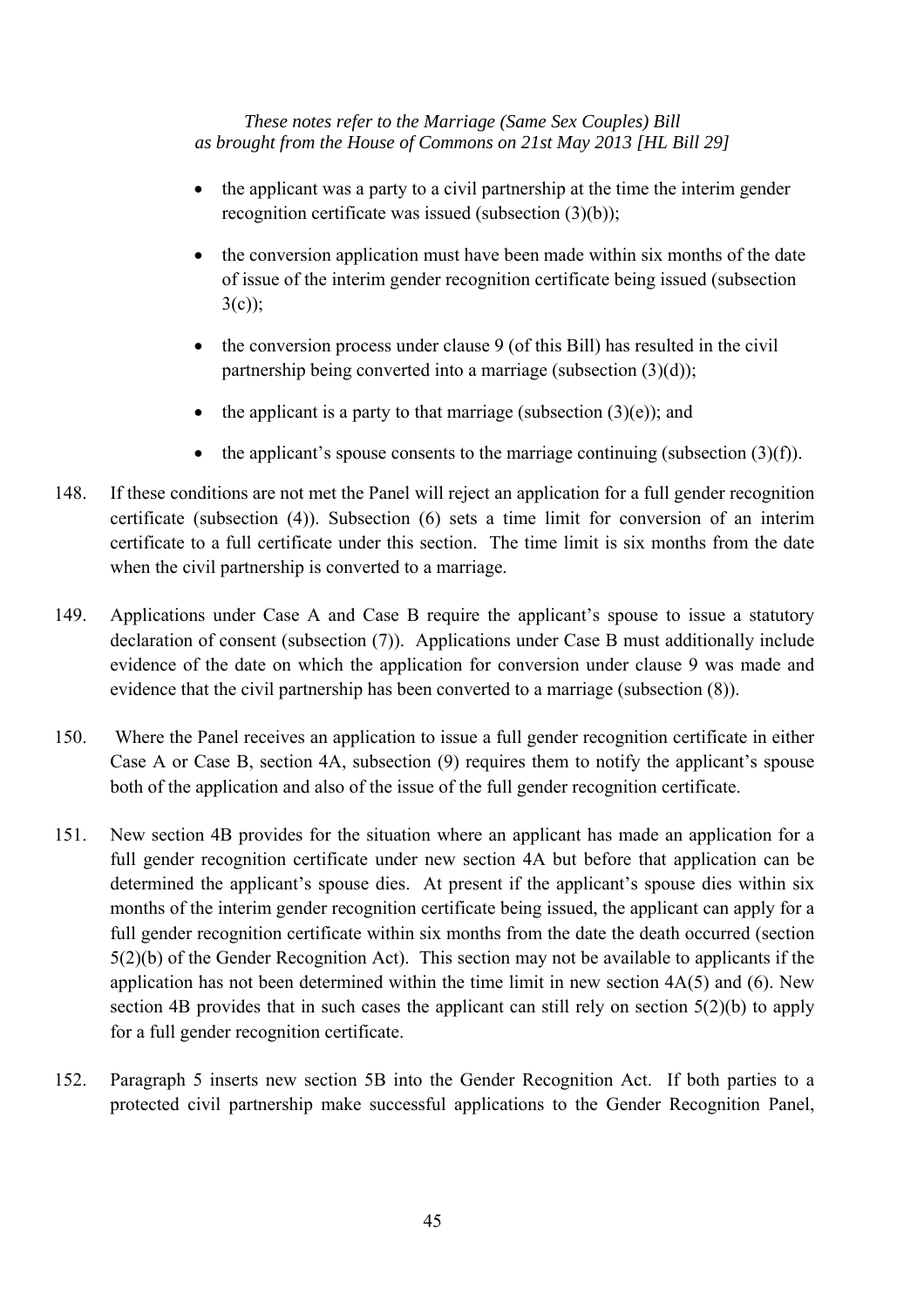amended section 4(2)(c) of the Gender Recognition Act applies, and both parties will be entitled to full gender recognition certificates. In such cases, new section 5B enables the Panel to issue full gender recognition certificates to both parties simultaneously, ensuring that the continuity of the civil partnership is not affected by the changes to both parties legal gender.

- 153. Paragraph 6 amends section 6 (errors in certificates) of the Gender Recognition Act. The amendments provide for the situation where the Gender Recognition Panel or court inadvertently issues the wrong gender recognition certificate or issues a gender recognition certificate with incorrect information. New subsection (1) allows the person covered by the certificate or the Secretary of State to apply to the Panel or court who issued the certificate to issue the correct certificate or to correct information in the certificate.
- 154. Paragraphs 7 and 8 make consequential amendments to section 7 (applications: supplementary) and section 8 (appeals etc) of the Gender Recognition Act. Paragraph 8 also inserts new subsection (5A) into section 8 of that Act. New subsection (5A) enables an applicant's spouse to apply to the court where he or she considers that a full gender recognition certificate has been obtained by his or her spouse fraudulently.
- 155. Paragraph 9 inserts new section 11A in the Gender Recognition Act. Subsection (2) provides that, throughout the United Kingdom, the continuity of a protected marriage registered under the law of England and Wales is not affected by the issuing of full gender recognition certificates to one or both of the parties to the marriage. Despite this provision's United Kingdom extent, this provision does not require the law of Scotland or Northern Ireland to recognise such unions as marriages. The provision merely ensures that for the purposes of the law of England and Wales, there is no break in the continuity of marriages registered in England and Wales which continue following one or both parties obtaining gender recognition. Subsection (3)(a) provides that the continuity of a protected marriage registered under the law of a country outside the United Kingdom is not affected by the issuing of full gender recognition certificates to one or both of the parties to the marriage. However, subsection (3)(b) provides that protected marriages registered under the law of a country outside the United Kingdom are still subject to the law of the country in which they are registered despite being recognised by the law in the United Kingdom whilst the couple are resident there.
- 156. Paragraph 10(1) amends section 10 of the Gender Recognition Act. New subsection (1A) provides that if the Panel issue full gender recognition certificates to one or both parties in a protected marriage or both parties in a protected civil partnership, the Secretary of State must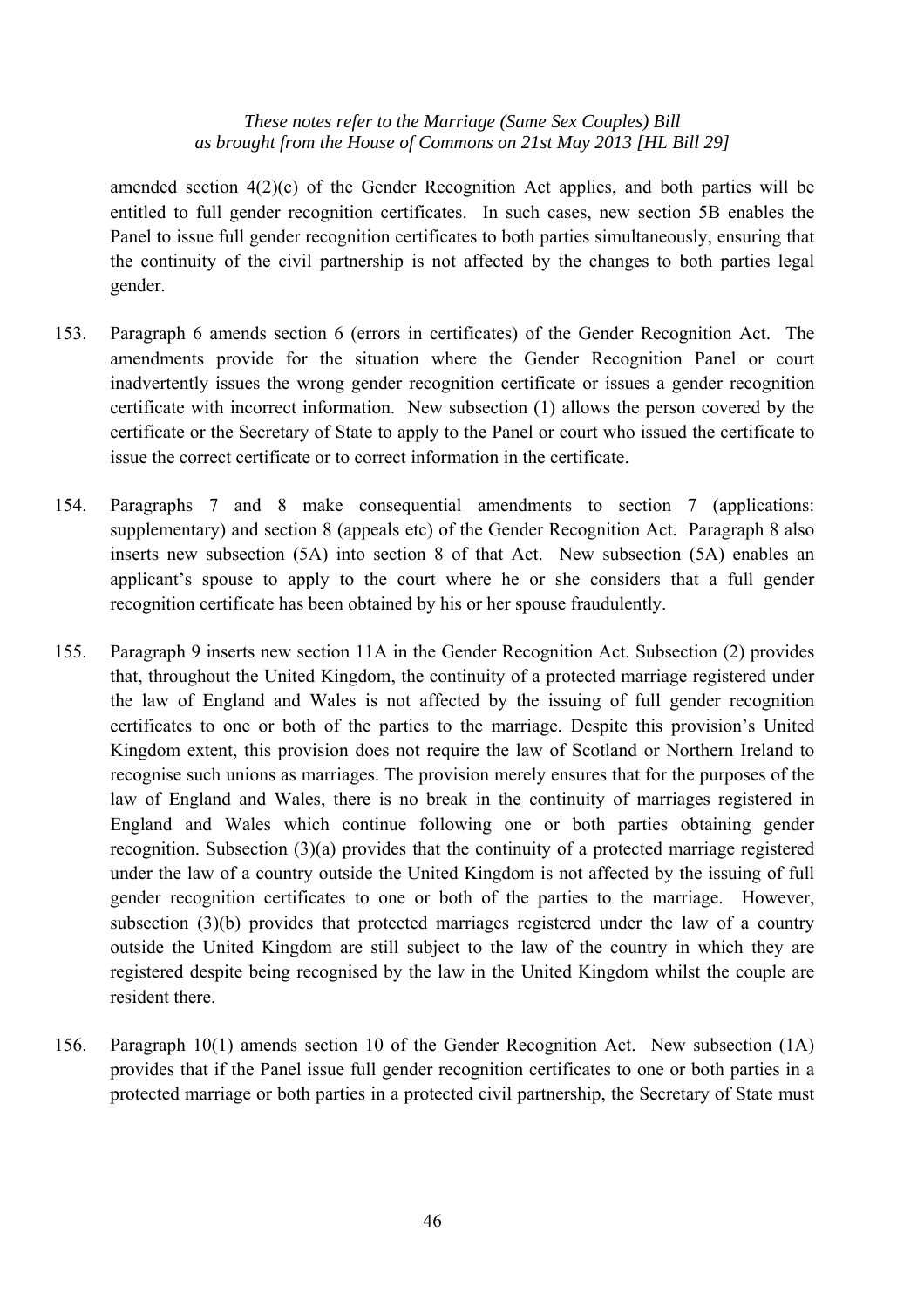send a copy of the full gender recognition certificate(s) to the Registrar General for England and Wales.

- 157. Paragraph 10(2) amends Part 1 of Schedule 3 to the Gender Recognition Act. New paragraph 11A provides the Registrar General of England and Wales with a power to make regulations about the registration of qualifying marriages and civil partnerships (defined as marriages and civil partnerships registered in England and Wales where one or both parties (both parties in relation to civil partnerships) have been issued with full gender recognition certificates). In particular the regulations may provide for the maintenance of separate marriage and civil partnership registers that record details of qualifying marriages and civil partnerships.
- 158. Paragraph 11 inserts a new section 11B in the Gender Recognition Act. Section 11B provides that throughout the United Kingdom, the continuity of a protected civil partnership is not affected by the issuing of full gender recognition certificates to both of the parties to the civil partnership under section 4(2)(c) of that Act.
- 159. Paragraph 12 has the effect of disapplying section 21(2) to (5) of the Gender Recognition Act (foreign gender change and marriage). Section 21(2) to (5) provides for the situation where a transsexual person claims to have changed gender in their country of origin and married a person of the opposite sex to their acquired gender in that country or another country outside the UK. At present, these marriages have no standing under the law of England and Wales until a full gender recognition certificate has been issued by the Gender Recognition Panel because, the law of the England and Wales regards the parties as having not been respectively male and female when the marriage was solemnized. As marriages in England and Wales will now be available to legally same sex couples these sections can be disapplied for the purposes of the law of England and Wales.
- 160. Paragraph 13 makes consequential amendment to section 22 of the Gender Recognition Act.
- 161. Paragraph 14 inserts the definitions of "protected civil partnership", "protected marriage" and "statutory declaration of consent" in section 25 of the Gender Recognition Act (interpretation).

#### **Schedule 6 – Marriage overseas**

162. Schedule 6 deals with marriages (including marriages of same sex couples) in British consulates overseas; certificates of no impediment issued to facilitate overseas marriages and civil partnerships carried out under local laws, indicating that the no legal impediment has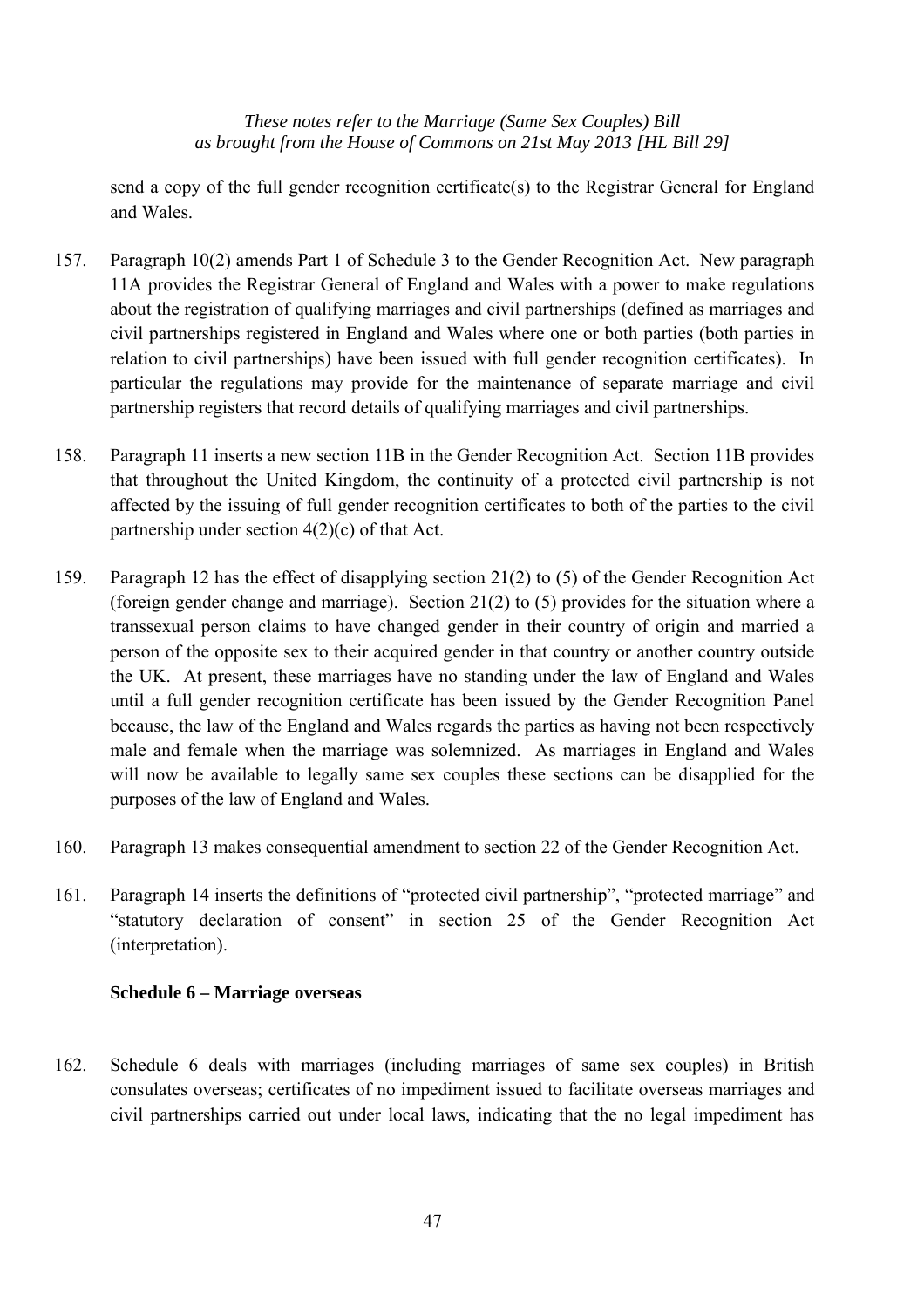been shown preventing the relevant party from getting married or entering into a civil partnership; and marriages of armed forces personnel overseas.

163. The overall effect of Parts 1 and 2 is to provide a power for Her Majesty by Order in Council to legislate in relation to the arrangements for marriage (including marriage of same sex couples) in overseas consulates and the issuing of certificates of no impediment. The provisions in Parts 1 and 2 largely replicate sections 210 (Registration at British consulates etc), 240 (certificates of no impediment to overseas relationships) and 244 (Orders in Council: supplementary) of the Civil Partnership Act 2004. The Civil Partnership Act (through the Civil Partnership (Registration Abroad and Certificates) Order 2005), allows the provisions of the Foreign Marriage Act 1892 to be replicated. The effect of Part 3 is to provide for a very similar power for Her Majesty by Order in Council to legislate to enable service personnel and accompanying civilians (including same sex couples) to marry overseas.

#### *Part 1 – Consular marriage under UK law*

- 164. Paragraph 1(1) provides a power for Her Majesty by Order in Council to make provision for couples to marry in the presence of a registration officer outside the United Kingdom provided that the conditions in sub-paragraph (2) are met.
- 165. The conditions that must be satisfied in order for a consular marriage to take place are set out in sub-paragraph (2): at least one of the people proposing to marry must be a United Kingdom national; the people proposing to marry would have been eligible to marry in a specified part of the United Kingdom (this caters for a situation where different parts of the United Kingdom allow or do not allow marriage of same sex couples); the authorities of the country or territory in which the consulate is located will not object; and either there are insufficient facilities for them to marry under the law of that country or territory or, in the case of same sex couples, they cannot be married under the law of that country or territory. For example, currently consular marriages are conducted in Saudi Arabia and five other countries in the Middle East, where there are no local facilities, and the local authorities have no objection. The United Kingdom government would need to approach host governments in countries where same sex marriage facilities do not exist to seek their approval to conduct same sex marriages.
- 166. Paragraph 2 allows a consular official to refuse to marry a couple if the officer thinks the marriage would be inconsistent with international law or comity of nations (the mutual respect of one nation for another's usages and practices) although there is a power to provide for an appeal against this decision in the Order in Council referred to in paragraph 1(1). The Order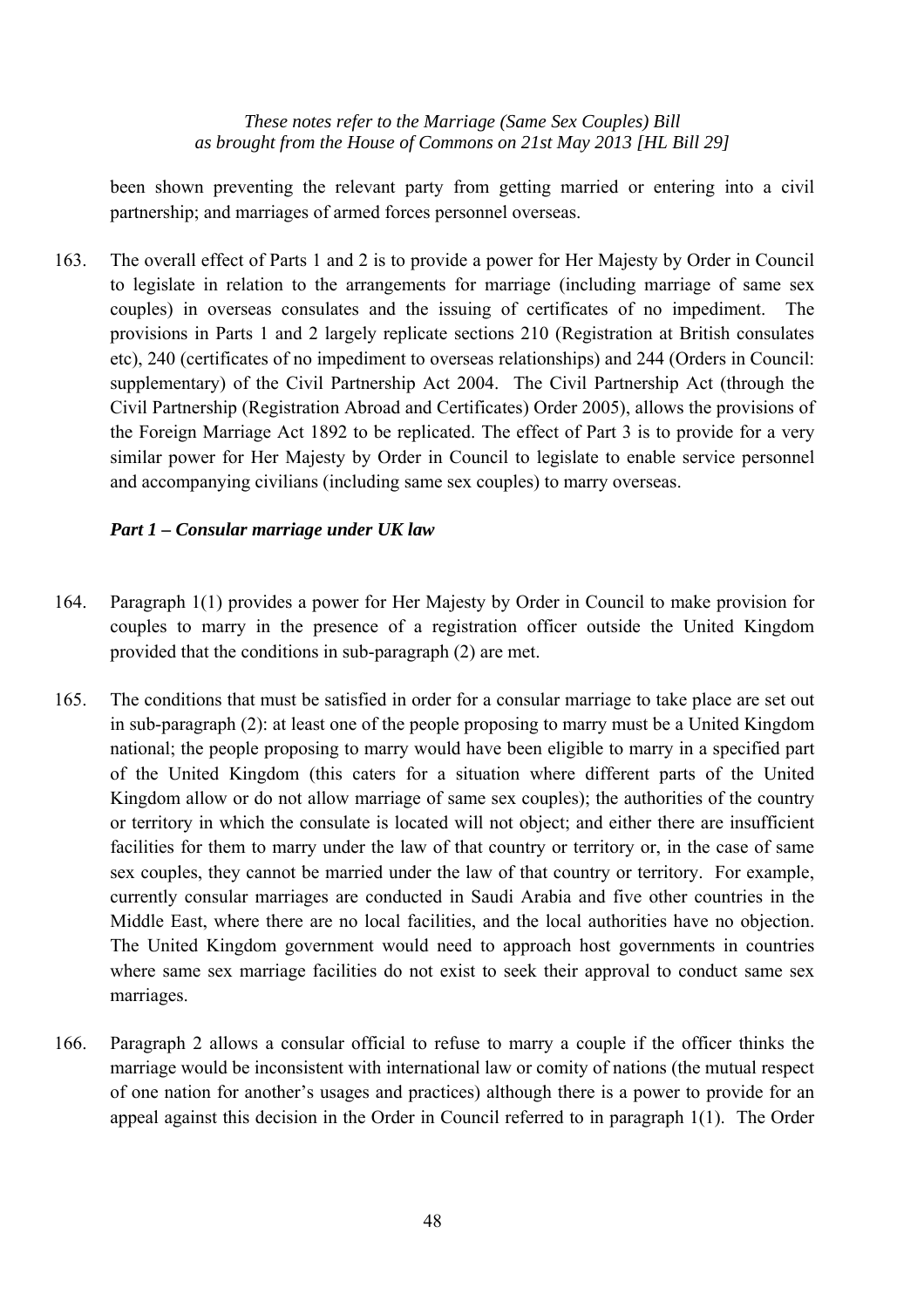in Council may also include provisions that enable the marriage to be treated as if the couple had been married in the specified part of the United Kingdom for certain purposes.

## *Part 2 – Marriage under foreign law: certificates of no impediment*

167. Part 2 (paragraph 7) provides a power for Her Majesty by Order in Council to legislate to make provision for the issue of certificates of no impediment to marriage where a United Kingdom national wishes to marry overseas according to local laws if that country or territory is prescribed in the Order in Council. The Bill contains a power to extend this to other "prescribed" persons.

## *Part 3 – Marriage of forces personnel under UK law*

168. Part 3 provides a power for Her Majesty by Order in Council to make provision for members of the armed forces serving overseas, and accompanying civilians, to marry in the presence of a chaplain or other authorised officer. Such an Order in Council would replace the Foreign Marriage (Armed Forces) Order 1964, made under section 22 of the Foreign Marriage Act 1892, but could in addition provide for the marriage of same sex couples in prescribed countries or territories. The Order would authorise a marriage only where the couple would have been eligible to marry in a part of the United Kingdom to be determined in accordance with the Order. Thus the marriage of a same sex couple would be authorised only if the relevant part of the United Kingdom were one which permits such marriages. In relation to the marriage of a same sex couple the Order could also include provision prohibiting the use of particular religious rites or usages, or as to consents, for example as to the use of a military chapel for the ceremony.

#### *Example*

• A couple, where one or both partners are members of the Armed Forces, wishes to marry whilst posted overseas, in Germany. The Order would govern this marriage taking place. The couple could elect any part of the United Kingdom where they would have been eligible to marry had they married in the United Kingdom. Where the couple are of the same sex, the marriage could only be authorised if the relevant part of the United Kingdom which is chosen permits such marriages.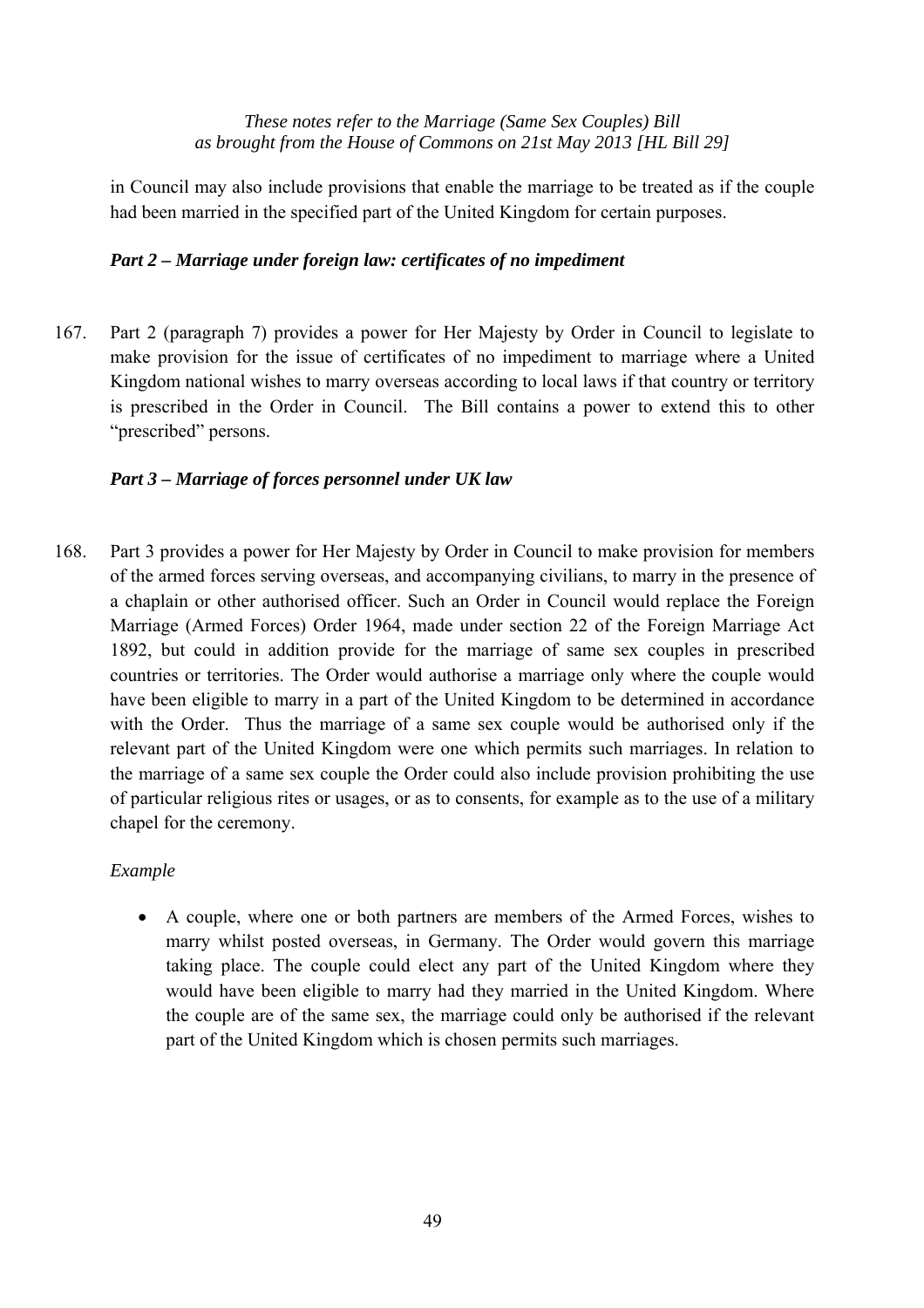#### *Part 4 – General provisions*

169. Part 4 contains procedural provisions for making Orders in Council under this Schedule. Such Orders will be subject to the affirmative resolution procedure and may amend United Kingdom legislation. These provisions are necessary to provide a mechanism to amend existing legislation, in order that the procedures for consular marriage, provision of certificates of no impediment and armed forces marriages can be modernised. Should the Orders in Council make provision which would otherwise be within the legislative competence of either the Scottish Government or the Northern Ireland Assembly, consultation with the appropriate body is required before the Order in Council is made.

## **Schedule 7 – Transitional and consequential provision etc**

## *Part 1 – Transitional and transitory provision*

170. Paragraph 1 deals with transitional arrangements in relation to "approved premises". These are premises (such as hotels) which have been approved by local authorities as venues for civil marriages and civil partnerships. The effect of paragraph 1 is that any premises in the process of applying to be approved, or already approved as a venue for marriages of opposite sex couples will automatically be approved as a venue for marriages of same sex couples. Any future applications for, and grants of, approval of premises, will be for both same sex and opposite sex civil marriage. All approved premises will be subject to the approved premises regulations (as defined) and any related guidance, on commencement of clause 11.

#### *Examples*

- A hotel has already been approved by a local authority as a place where civil marriages and civil partnerships can take place. The licence of approval will automatically extend to allowing for same sex marriages.
- A hotel wishes to apply to be approved as a place where civil marriage and civil partnerships can take place. The approval, if granted, will apply to both same sex and opposite sex marriages.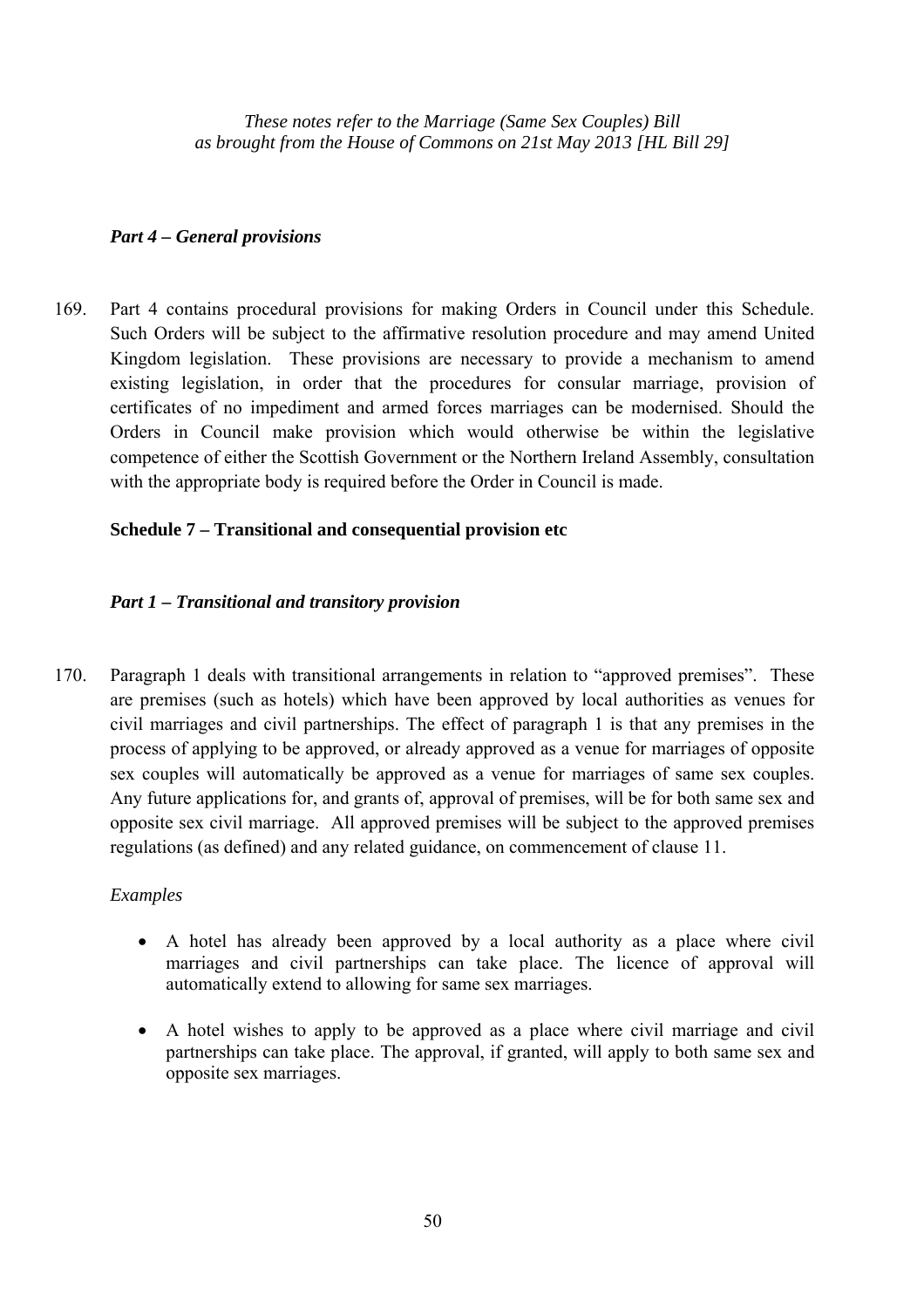#### *Part 2 – Minor and consequential amendments*

- 171. Part 2 (paragraphs 2-19) makes amendments to the Marriage Act.
- 172. Paragraph 3 amends section 3 (marriages of persons under 18) of the Marriage Act. The effect of this amendment is that a person who has previously been a civil partner and whose partner has died will not need to get parental consent for marrying another person even if he or she is under 18.
- 173. Paragraph 4 amends section 27A of the Marriage Act to extend the provisions for requiring additional information for detained or house-bound marriages to such marriages of same sex couples.
- 174. Paragraph 5 inserts a new section 27D into the Marriage Act to provide that the Superintendent Registrar may require a copy of the governing body's consent in the cases of marriage of same sex couples in respect of Quaker marriages and marriages under the rites of the Jewish religion, and marriage of a house-bound or detained person.
- 175. Paragraph 6 amends section 28A of the Marriage Act to insert a power for the Superintendent Registrar to require the relevant governing authority to give evidence of the consent required for Quaker, Jewish or detained or house-bound marriages of same sex couples.
- 176. Paragraph 7 amends the title of section 41 of the Marriage Act to refer to a marriage of a man and a woman and applies the provisions of section 41 only to the marriage of a man and a woman.
- 177. Paragraph 8 amends section 42 of the Marriage Act dealing with cancellation of registration of premises no longer used, to apply this provision only to buildings registered to carry out marriages of couples of the opposite sex.
- 178. Paragraph 9 amends section 43 of the Marriage Act to take account of different statutory provisions that apply to the registration of religious buildings for same sex marriages and for opposite sex marriages. The power to appoint an authorised person may be exercised within one year of the building's registration to solemnize marriages (whether marriages of a man and a woman or same sex marriages).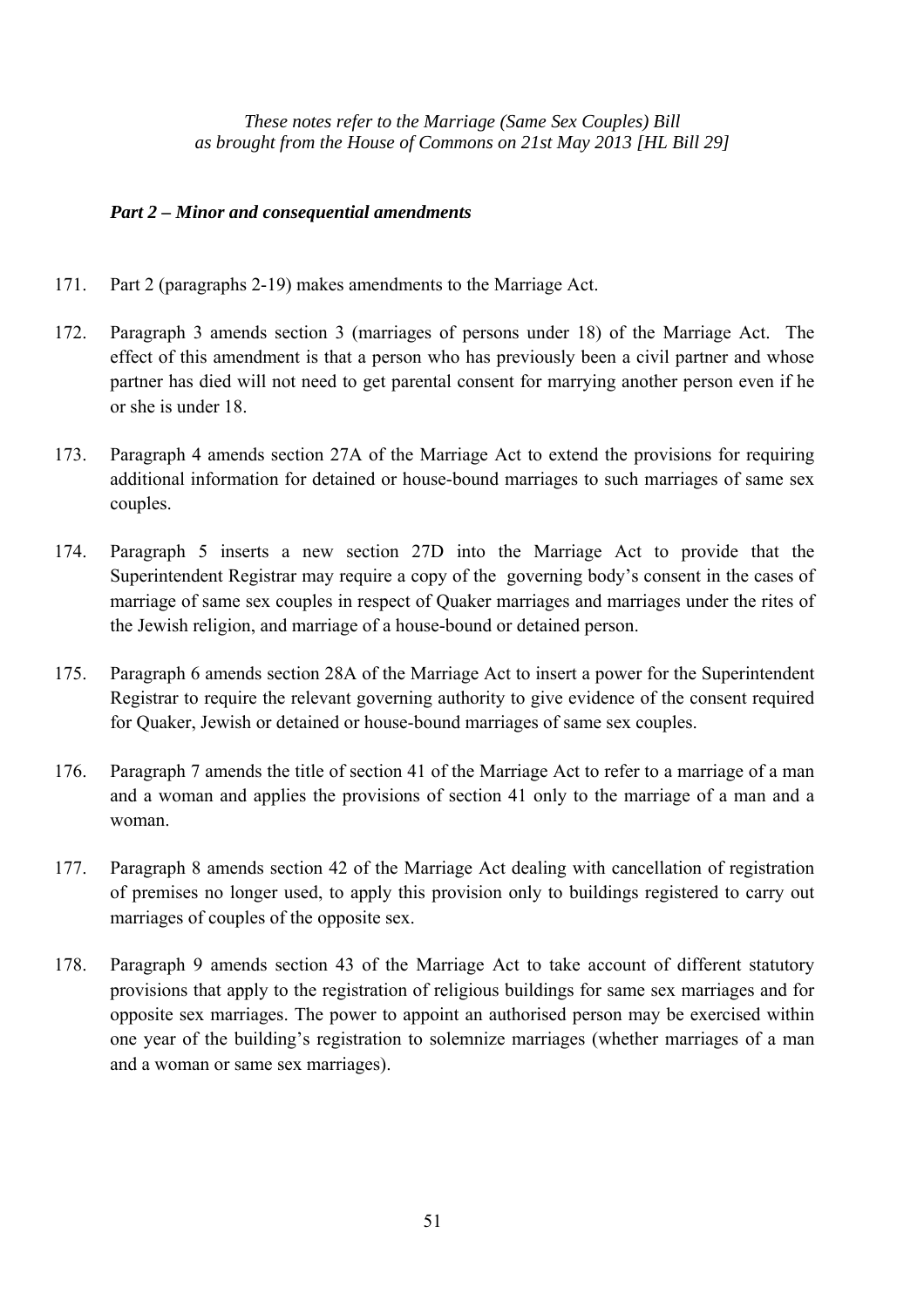- 179. Paragraphs 10 and 11 insert and amend internal cross references in sections 44 and 45A of the Marriage Act regarding solemnization of marriages in registered buildings and solemnization of marriages at one of the parties' place of residence.
- 180. Paragraph 12 inserts new subsections (1A) to (1D) into section 46 of the Marriage Act to provide for a religious ceremony after a registrar's marriage of a same sex couple (except for the Church of England and Church in Wales) and providing the religious organisation has consented to such ceremonies.
- 181. Paragraph 13 makes consequential amendments to section 48 of the Marriage Act to ensure that a lack of consent to same sex marriages or to registration of the building in which the marriage took place on the part of the relevant governing body does not affect the validity of the marriage.
- 182. Paragraph 14 amends section 53 of the Marriage Act to provide that where a couple marry under the rites of the Jewish religion the secretary of their synagogue registers the marriage and where the couple are members of different synagogues, they can nominate which secretary registers their marriage.
- 183. Paragraph 15 inserts a reference to people authorised to register opposite sex marriages into section 69 of the Marriage Act (licensing of chapels for marriages according to the Church of England or Church in Wales).
- 184. Paragraph 16 inserts a reference to buildings registered to solemnize opposite sex marriages to section 70 of the Marriage Act (which deals with the registration of chapels for marriages otherwise than according to the rites of the Church of England or the Church in Wales).
- 185. Paragraph 17 inserts references to same sex marriages into section 75 of the Marriage Act (offences relating to solemnization of marriage).
- 186. Paragraph 18 amends section 78 of the Marriage Act (interpretation) to provide an amended definition of an "authorised person" to make clear how it applies in relation to both an opposite sex marriage ceremony and a same sex marriage ceremony and an updated definition of a "registered building".
- 187. Paragraph 19 amends Schedule 4 to the Marriage Act (provisions of the Act excluded or modified in their application to Naval, Military and Air Force chapels) to insert references to provisions for same sex marriages.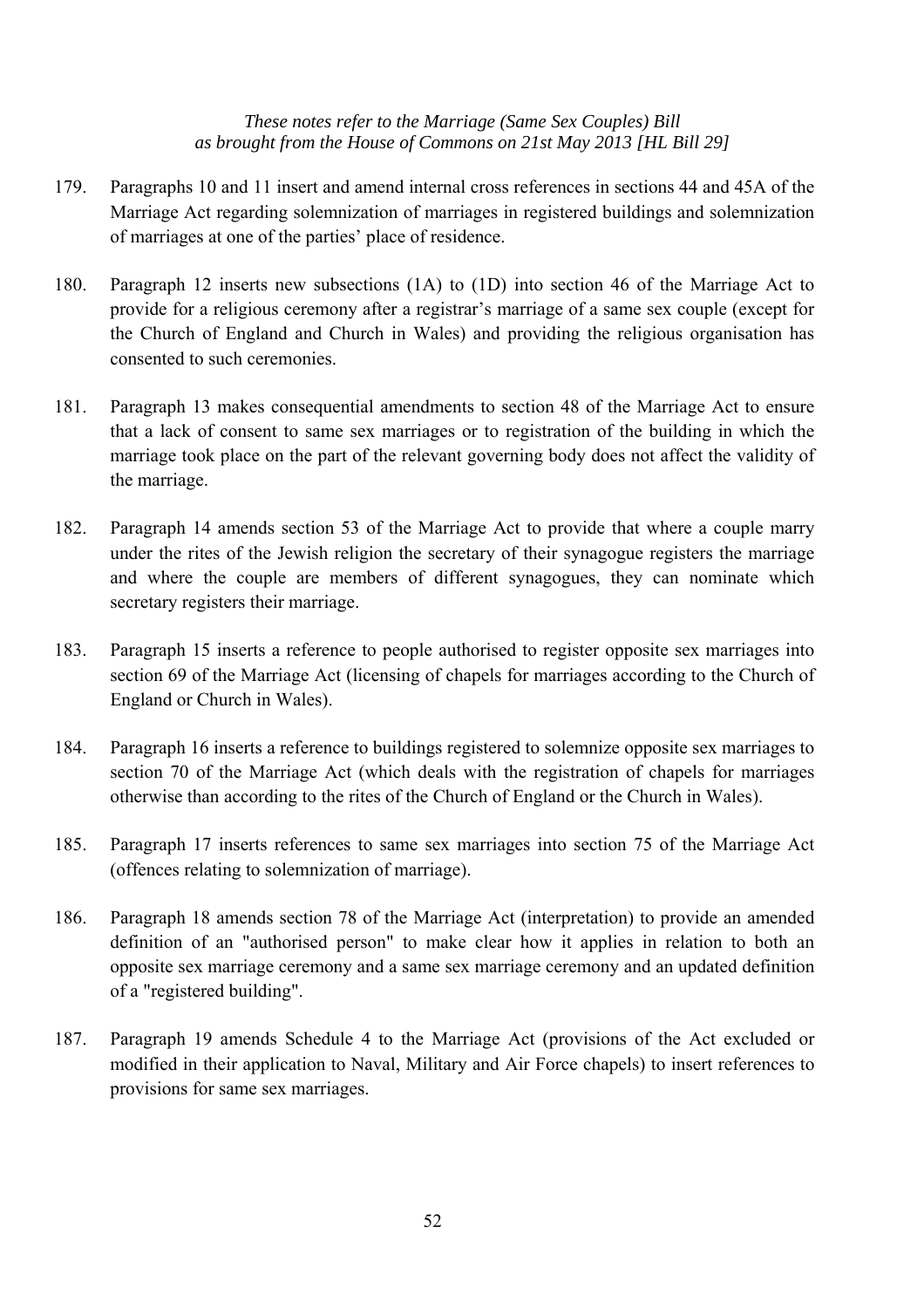- 188. Paragraphs 20-22 amend sections 1 and 2 of the Marriage (Registrar General's Licence) Act 1970 with the effect that the Superintendent Registrar has the power to require the governing authority of a religious body which proposes to conduct a same sex "deathbed" marriage to provide evidence of its consent to same sex marriages. This ensures that equivalent religious protections are applied to these marriages, and gives the Superintendent Registrar the same powers to require evidence of consent in respect of "deathbed" marriages as he or she has for other same sex marriages according to religious rites which do not take place on appropriately registered premises.
- 189. Paragraphs 23 and 24 amend section 11(c) of the Matrimonial Causes Act 1973 so that the fact that a couple are not a man and a woman does not make a marriage void.
- 190. Paragraphs 25 and 26 make consequential amendments to the Social Security Contributions and Benefits Act 1992.
- 191. Paragraphs 27 and 28 make consequential amendments to section 99 of the Pension Schemes Act 1993. Section 99 sets out the duties of trustees or managers of schemes after a member has exercised the option conferred by section 95 (Ways of taking right to cash equivalent). Section 99(3)(b) refers only to the pension or benefits of a member or his widow. Paragraph 28 amends section 99(3)(b) so that it applies to the pension and benefits of a member and his or her spouse or civil partner.
- 192. Paragraphs 29-32 amend the Civil Partnership Act.
- 193. Paragraph 30 amends the provisions in section 1(3) of the Civil Partnership Act, which set out how a civil partnership can be ended. The amendment provides that, in addition to death, dissolution and annulment, a civil partnership ends if it is converted into a marriage under clause 9 of the Bill when enacted.
- 194. Paragraph 31 amend section 4 of the Civil Partnership Act, which provides that, where a person wishing to register a civil partnership is under 18 years of age, the consent of an appropriate person or persons is required. Subsection 4(3) of the Civil Partnership Act currently provides that this requirement does not apply if the child is a surviving civil partner.
- 195. The effect of this amendment is that a widow or widower under the age of 18 will not require the consent of another person before entering into a civil partnership.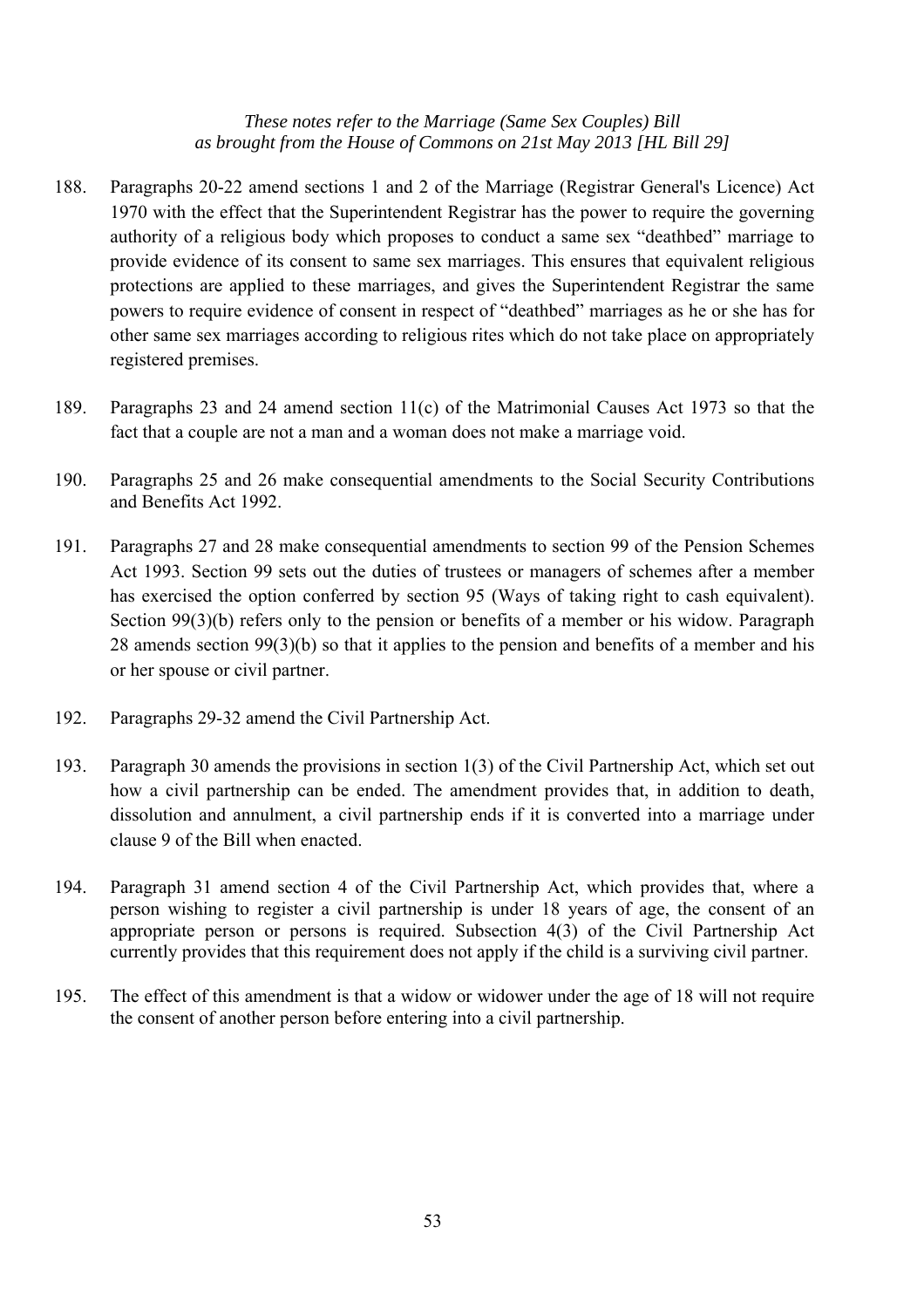#### *Example*

- A 17 year old widow does not have to obtain the consent of one of her parents, who has parental responsibility for her, before entering into a civil partnership.,
- 196. Paragraphs 33-37 make provision for the general principle that the civil partnership recognitions in the Human Fertilisation and Embryology Act 2008 are extended to marriage of same sex couples.
- 197. Paragraphs 38-41 make amendments to the Equality Act 2010. In particular, paragraph 39 amends section 23 (comparison by reference to circumstances) to make clear that, where the protected characteristic is sexual orientation, it is not a material difference for the purposes of comparison, when considering a claim of discrimination, that a person is married to someone of the same sex while another is married to someone of the opposite sex.
- 198. Paragraph 41 amends Schedule 9 paragraph 2 (religious requirements relating to sex, marriage etc, sexual orientation) so that, where employment is for the purposes of an organised religion, an occupational requirement may allow a restriction that a person should not be married to someone of the same sex. This means, for example, that a church may require that a priest not be married to a person of the same sex.

#### **SUMMARY OF THE IMPACT ASSESSMENT**

199. A revised Impact Assessment (following the 2012 consultation) has been published on introduction of the Bill and will be updated as required. The Impact Assessment covers the estimated costs and benefits of the measure. The Impact Assessment shows that most costs will affect the public sector; most benefits will affect the private sector.

#### **Public sector costs and manpower effects**

200. The Government's Impact Assessment shows an overall one-off cost to the public sector of £3.3m to £4.7m at present value. This reflects the need of certain public bodies to adjust their IT systems, refine administrative processes and train staff in them in order to register and record same sex couples as married. No additional manpower costs are estimated. All costs are transitional costs of moving to a new system.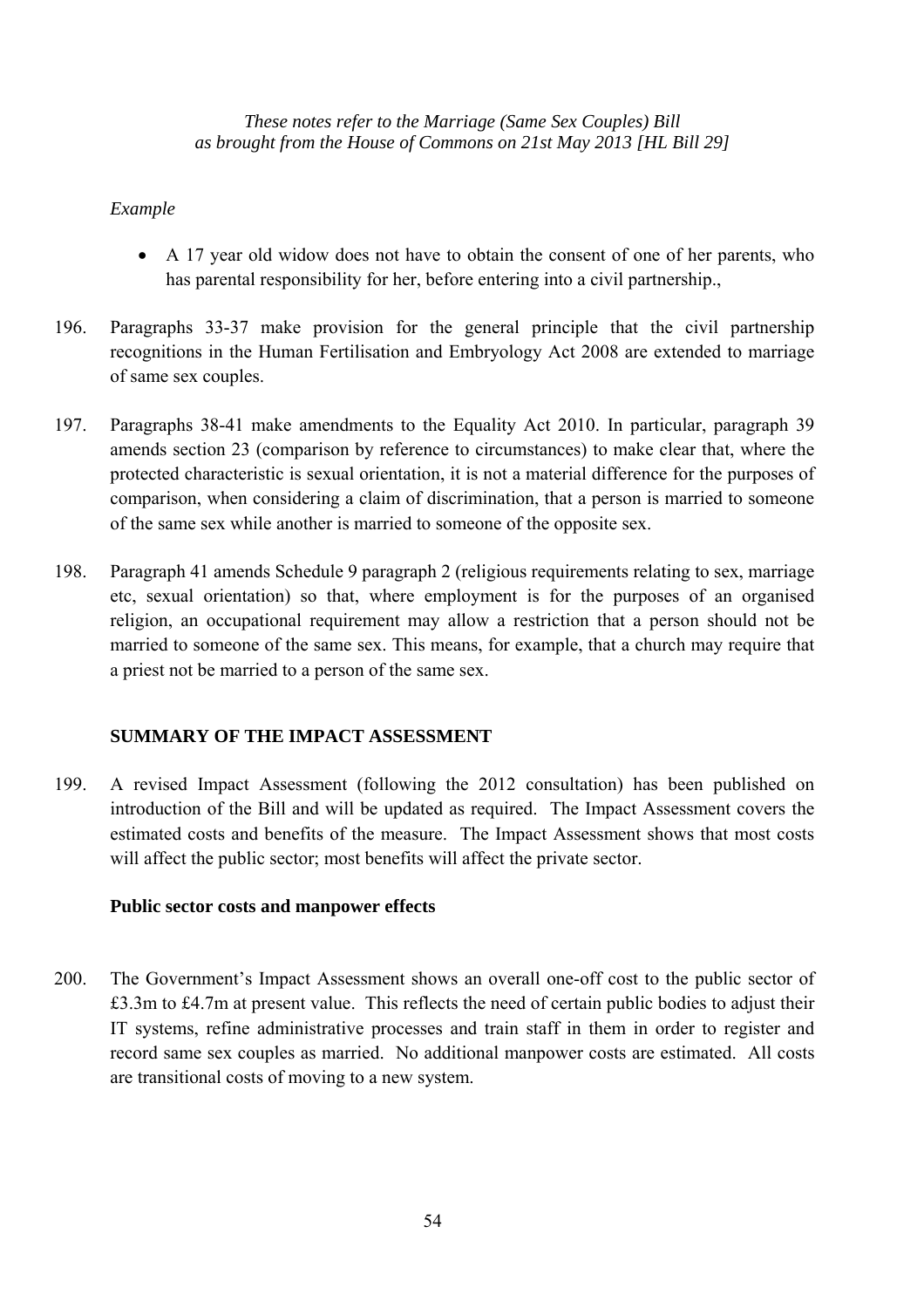201. The estimated public sector costs break down as follows:

| Organisation                             | <b>Description</b>                                                                                                                      | Cost (£million)                       |
|------------------------------------------|-----------------------------------------------------------------------------------------------------------------------------------------|---------------------------------------|
| General Register Office                  | Reform Register Online                                                                                                                  | 2.0                                   |
| (Home Office)                            | (RON) IT system                                                                                                                         |                                       |
| Local authorities                        | Familiarisation costs for<br>registrars                                                                                                 | $0.19 - 0.67$                         |
| Department for Work &<br>Pensions        | Reform IT systems and<br>update guidance                                                                                                | 0.08                                  |
| HM Revenue & Customs<br>on behalf of DWP | IT and project costs in<br>relation to contracted-out<br>pensions                                                                       | 0.4                                   |
| HM Revenue & Customs                     | Reform IT systems &<br>update guidance                                                                                                  | $0.2 - 0.45$                          |
| Ministry of Justice                      | Reform court IT system;<br>amend court forms and<br>leaflets                                                                            | $0.17 - 0.20$                         |
| HM Courts & Tribunal<br>Service          | Operational changes<br>required for Gender<br><b>Recognition Panel database</b>                                                         | $0.1 - 0.3$                           |
| Gender Recognition Panel                 | Additional operating costs<br>associated with anticipated<br>extra demand for Gender<br><b>Recognition Certificates</b><br>over 5 years | $0.2 - 0.7$ (spread over 5)<br>years) |
| Office for National<br><b>Statistics</b> | Reform IT systems for<br>recording marriage data                                                                                        | $0.15 - 0.2$                          |

Note: All the costs in the table are transitional one off costs – the costs will occur in one year with the exception of the Gender Recognition Panel, which is an estimated 5 year total cost due to a likely increase in demand for Gender Recognition Certificates.

- 202. The table above gives the estimated costs in 2011/12 prices. Combining these costs and converting to present value gives the overall cost to the public sector of £3.3m to £4.7m.
- 203. In standard Impact Assessment methodology, costs and benefits are converted to present value. This adjusts for the fact that costs and benefits may be spread over time and applies a 'discount rate' to adjust for which year the costs fall in.

#### **Other costs and benefits**

204. The Government has not identified any imposed costs on business, based on responses to its consultation and the reaction of the Federation of Small Businesses.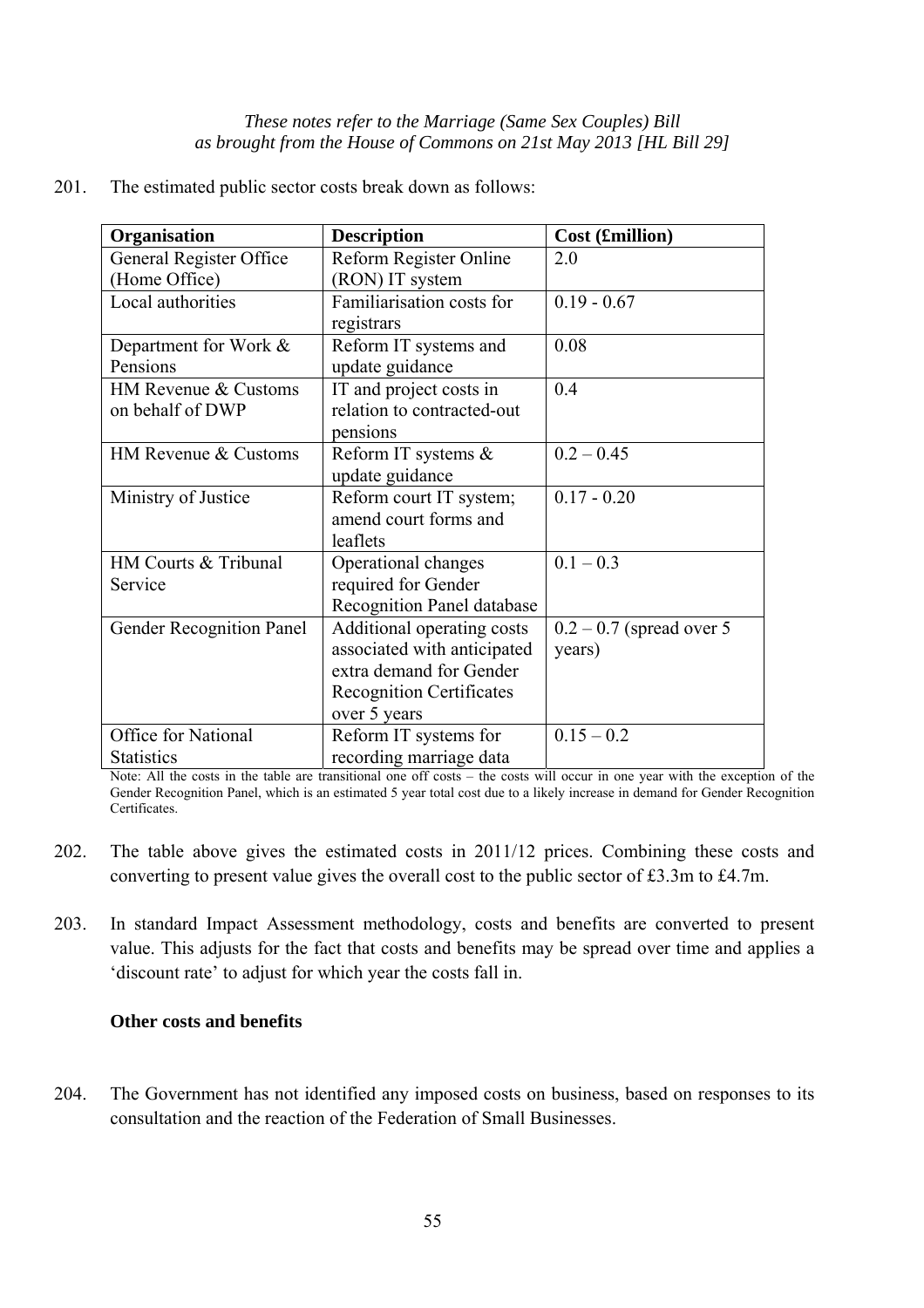205. The Impact Assessment considers the possible economic benefits that would occur if there is an overall increase in demand (marriage of same sex couples and civil partnerships together, compared with existing numbers of civil partnerships). An increase in demand for marriage and additional ceremonies held to mark conversions from civil partnership to marriage could create extra spending in the economy. However, because the changes in demand are uncertain and because spending may not necessarily be additional, the Impact Assessment takes as its best estimate that there will be no change in demand and zero benefit; while putting forward £15.7m at present value, as a "high" estimate.

## **Carbon impact**

206. The impact of the Bill on the environment, in terms of using raw materials for the production of guidance and similar publications, is likely to be minimal.

## **Compatibility with the European Convention on Human Rights**

- 207. Section 19 of the Human Rights Act 1998 requires the Minister in charge of a Bill in either House of Parliament to make a statement about the compatibility of the provisions of the Bill with the Convention rights (as defined by section 1 of that Act). The Rt Hon Maria Miller MP, Secretary of State for Culture, Media and Sport and Minister for Women and Equalities, and Baroness Stowell of Beeston, Government Spokesman for Women & Equalities – Marriage (Same Sex) Couples Bill, have each made a statement under section 19(1)(a) of that Act that in her view the provisions of the Bill are compatible with the Convention rights.
- 208. The Government has published a separate note for the Joint Committee on Human Rights which assesses the compatibility of the Bill's provisions on introduction in the House of Commons with the Convention rights; the note is available on the webpage of the Department for Culture, Media and Sport website containing Bill documents<sup>3</sup>.

#### **Commencement**

209. The short title of the Bill and the power to make commencement orders will be brought into force on the day on which the Bill is passed (clause 18). The remaining provisions of the Bill

 3 www.gov.uk/government/publications/marriage-same-sex-couples-bill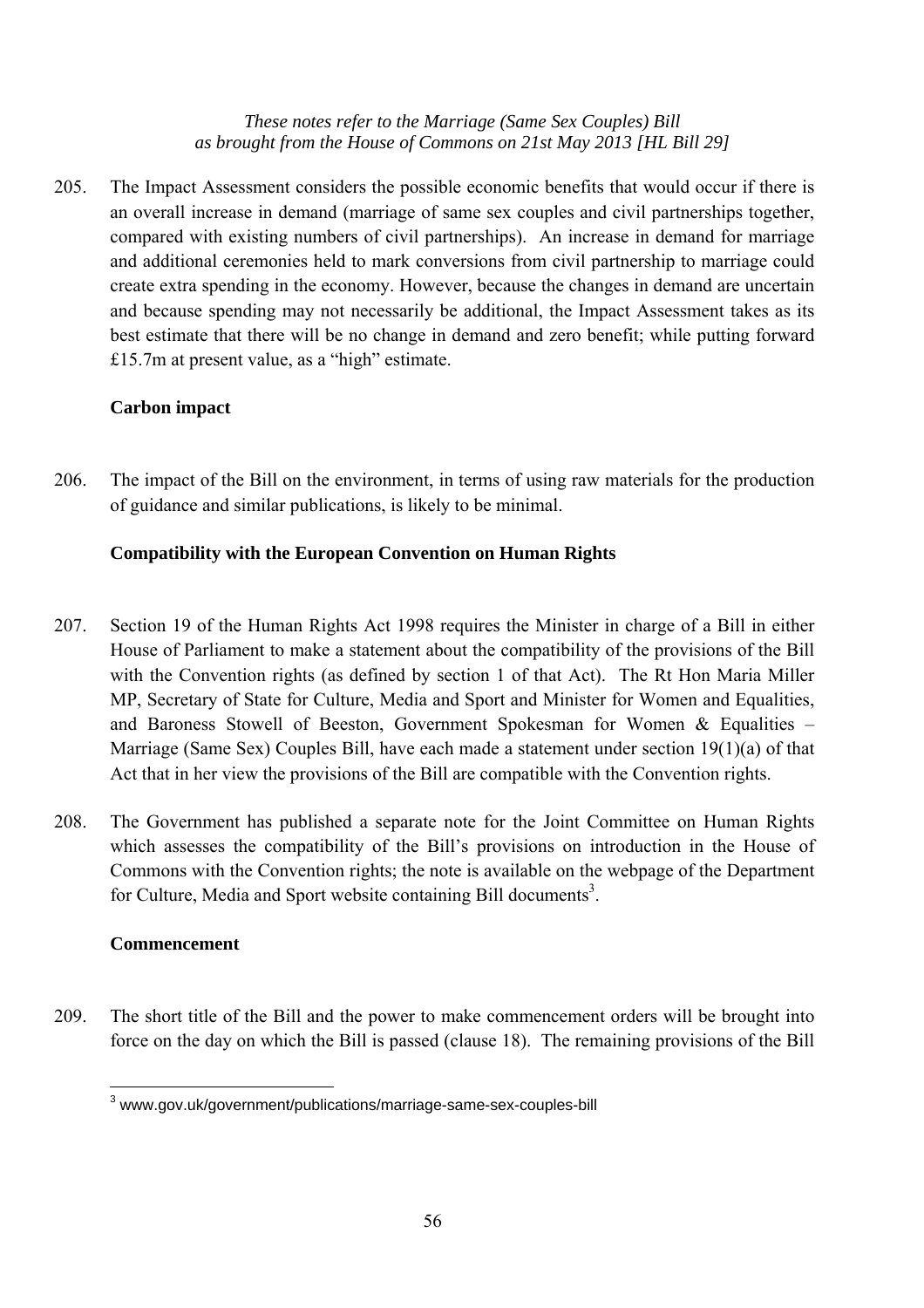will be brought into force on a day or days appointed by commencement order made by the Secretary of State and provisions may be brought into force on different days and at different times for different purposes.